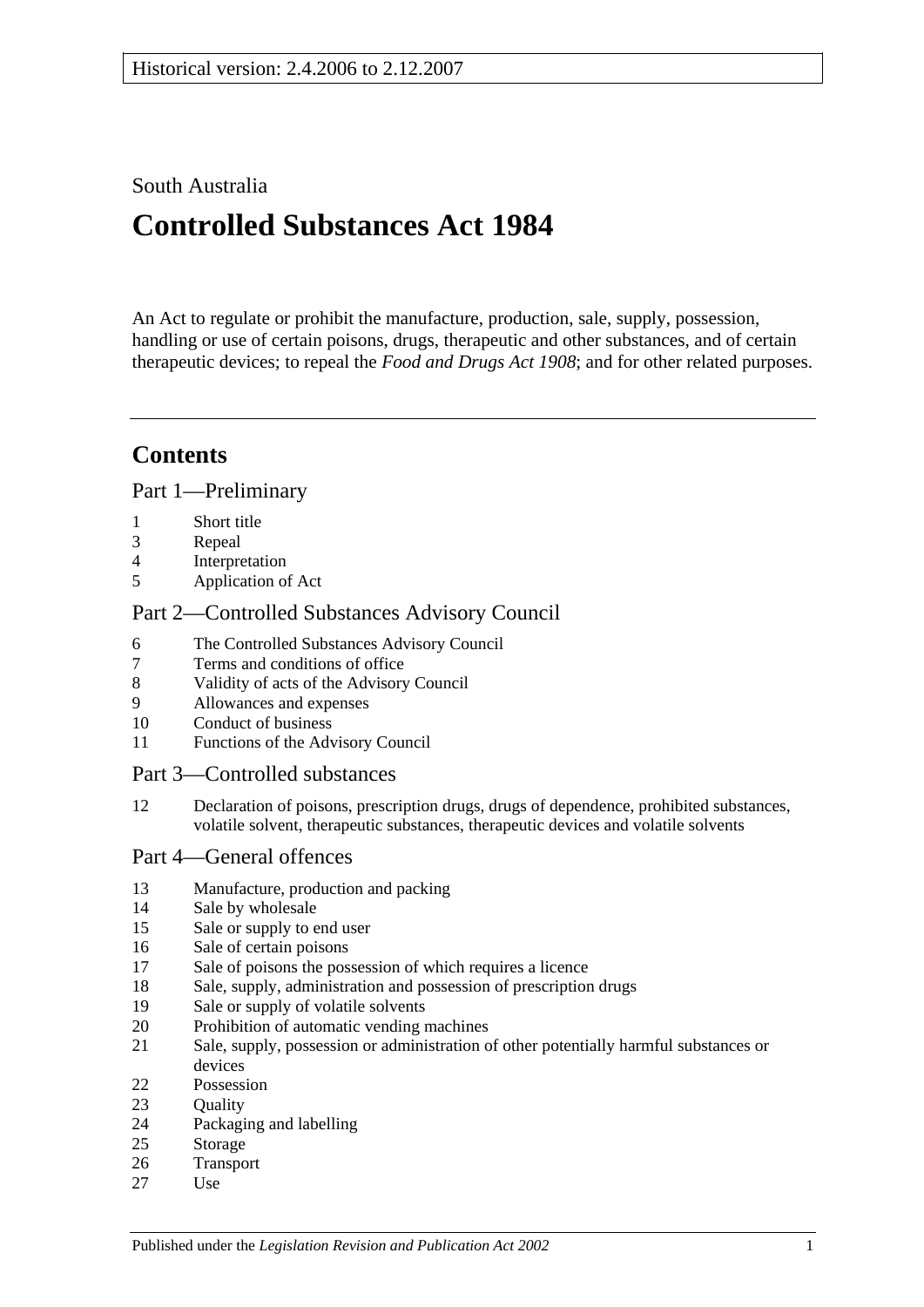- [Prohibition of advertisement](#page-12-4)
- [Regulation of advertisement](#page-12-5)
- [Forgery etc of prescriptions](#page-12-6)

## [Part 5—Special provisions relating to drugs of dependence and prohibited](#page-13-0)  [substances](#page-13-0)

#### [Division 1—Offences](#page-13-1)

- [Prohibition of possession or consumption of drug of dependence and prohibited substance](#page-13-2)
- [Prohibition of manufacture sale etc of drug of dependence or prohibited substance](#page-14-0)
- [Restriction of supply of drug of dependence in certain circumstances](#page-17-0)

#### [Division 2—Procedure in relation to simple possession offences](#page-18-0)

- [Application of this Division](#page-18-1)
- [Accreditation of drug assessment and treatment services](#page-18-2)
- [Referral for assessment](#page-19-0)
- [Assessment of referred person](#page-19-1)
- [Undertakings](#page-20-0)
- [Release from custody for the purposes of assessment or undertaking](#page-21-0)
- [Prosecution of simple possession offences](#page-21-1)
- 40A [Confidentiality](#page-21-2)

#### [Part 6—Offences, penalties etc](#page-21-3)

- [Aiding and abetting etc](#page-21-4)
- [Alternative verdict in relation to offences against section](#page-22-0) 32
- [Matters to be considered when court fixes penalty](#page-22-1)
- [Offences committed by body corporate](#page-22-2)
- 45A [Expiation of simple cannabis offences](#page-23-0)

## [Part 7—Search, seizure, forfeiture and analysis](#page-24-0)

- [Authorised officers](#page-24-1)
- [Analysts](#page-24-2)
- [Power to search, seize etc](#page-24-3)
- 52A [Seized property and forfeiture](#page-26-0)
- [Analysis](#page-28-0)
- [Immunity from liability](#page-28-1)

#### [Part 8—Miscellaneous](#page-28-2)

- [Licences, authorities and permits](#page-28-3)
- [Research permits](#page-29-0)
- [Power of Minister to prohibit certain activities](#page-29-1)
- 57A [Warnings](#page-30-0)
- [Publication of information](#page-31-0)
- [Minister may require certain information to be given](#page-31-1)
- 60A [Confidentiality](#page-32-0)
- 60B [False or misleading information](#page-33-0)
- [Evidentiary provisions](#page-33-1)
- [Money for this Act to be appropriated](#page-33-2)
- 62A [Delegation](#page-33-3)
- [Regulations](#page-33-4)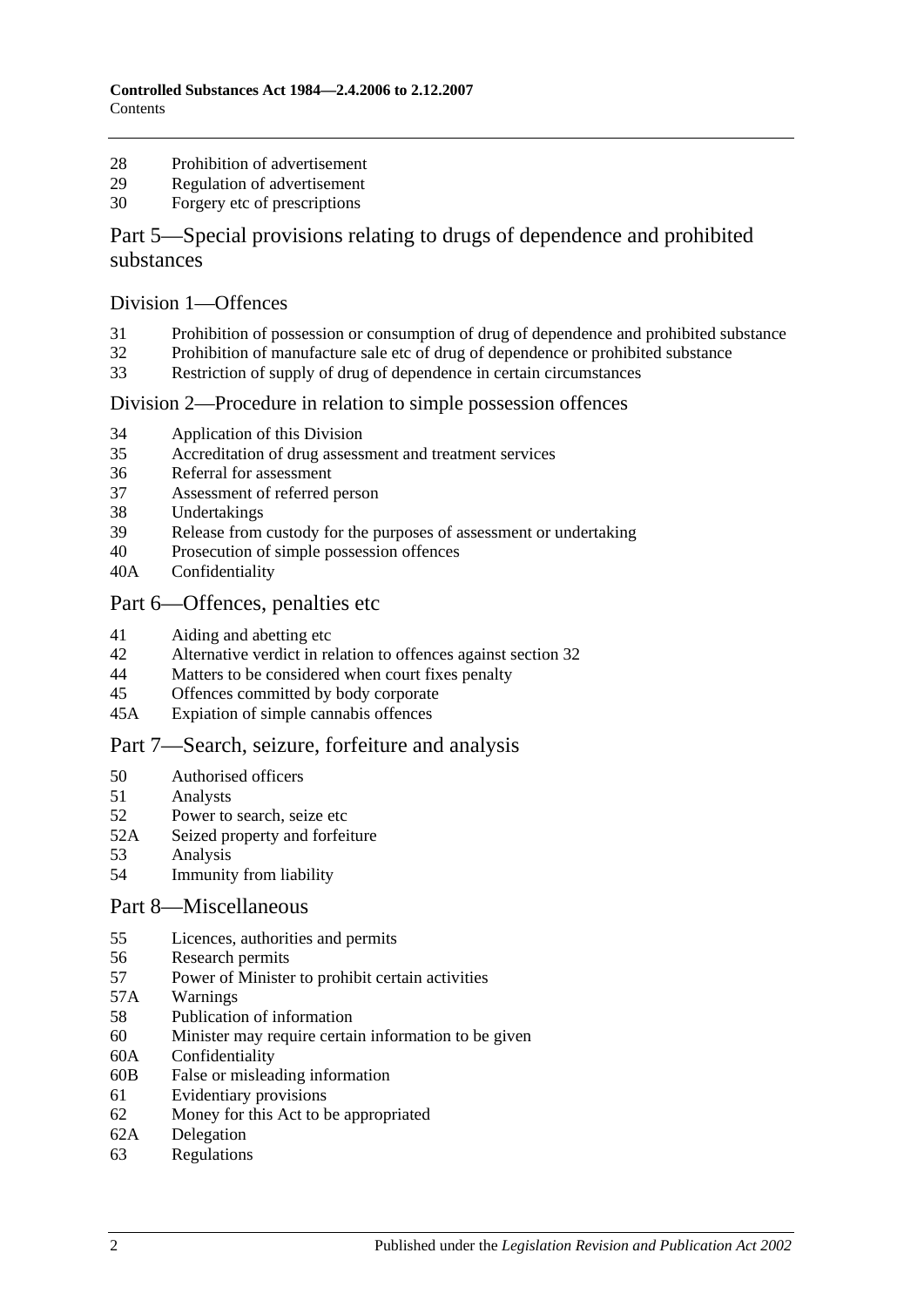## [Legislative history](#page-36-0)

## <span id="page-2-0"></span>**The Parliament of South Australia enacts as follows:**

## **Part 1—Preliminary**

#### <span id="page-2-1"></span>**1—Short title**

This Act may be cited as the *Controlled Substances Act 1984*.

#### <span id="page-2-2"></span>**3—Repeal**

(1) *The [Food and Drugs Act](http://www.legislation.sa.gov.au/index.aspx?action=legref&type=act&legtitle=Food%20and%20Drugs%20Act%201908) 1908 is repealed.*<sup>1</sup>

#### **Note—**

1 Section 3(1) had not come into operation at the date of the publication of this version.

## <span id="page-2-3"></span>**4—Interpretation**

(1) In this Act, unless the contrary intention appears—

*the Advisory Council* means the Controlled Substances Advisory Council established under [Part 2;](#page-4-1)

*analyst* means—

- (a) a person appointed as an analyst for the purposes of this Act; or
- (b) a person holding a position of a class approved by the Governor for the purposes of this Act;

*assessment service* means a drug assessment service accredited under [Division 2](#page-18-0) of [Part 5;](#page-13-0)

*authorised officer* means a person who is an authorised officer for the purposes of Part 7:

*cannabis* means a plant, or any part (including the seed) of a plant, of the genus *cannabis*, but does not include cannabis resin or cannabis oil;

*cannabis oil* means a substance that contains chemicals of any one or more of the following classes;

- (a) cannabinoids;
- (b) tetrahydrocannabinols;
- (c) alkyl homologues of tetrahydrocannabinols,

where the amount of soluble material in any quantity of the substance, when dissolved in the solvent known as hexane, constitutes more than 85 per cent of the weight of that quantity of substance;

*cannabis resin* means a substance that contains chemicals of any one or more of the following classes:

- (a) cannabinoids;
- (b) tetrahydrocannabinols;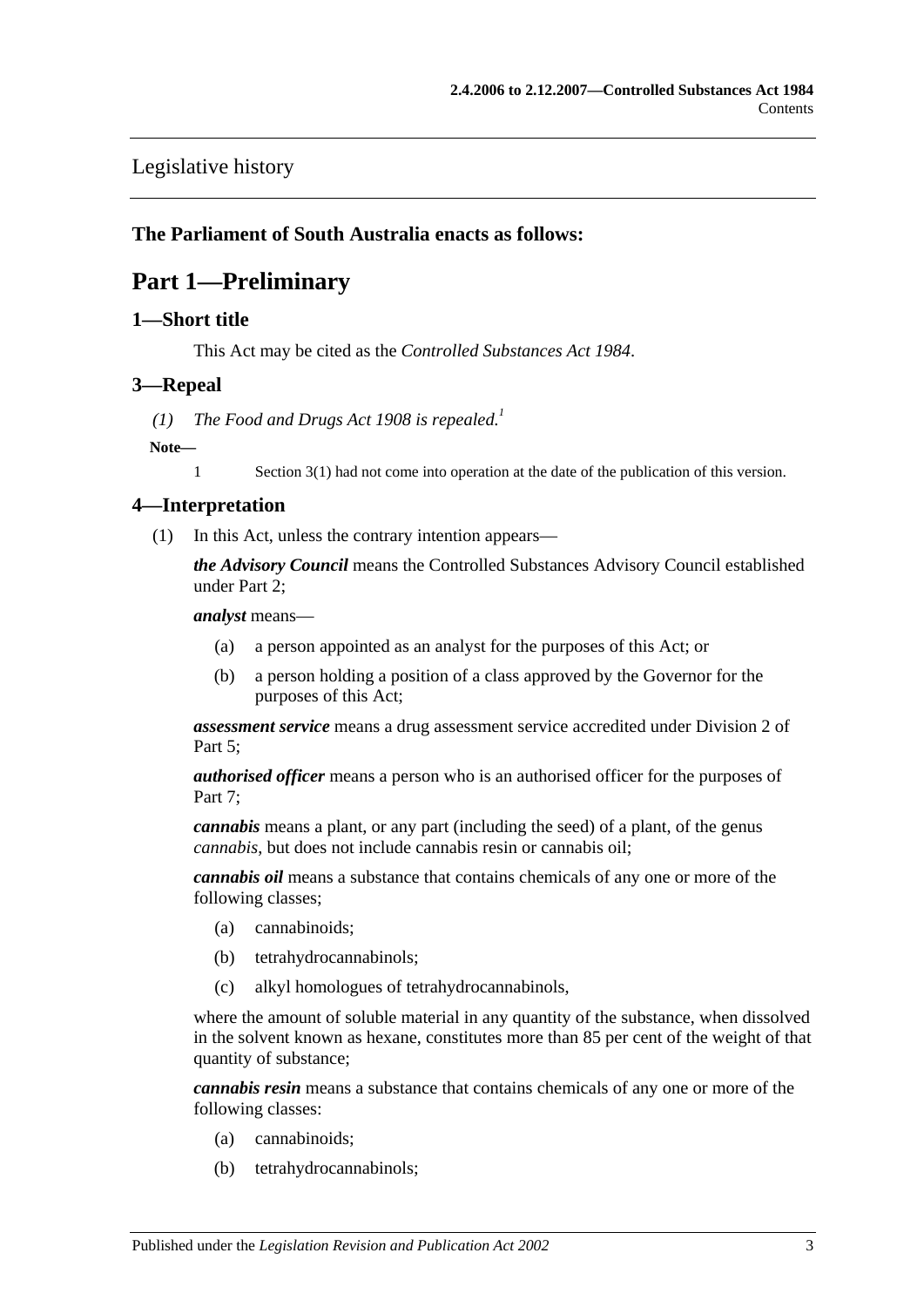(c) alkyl homologues of tetrahydrocannabinols,

where the amount of soluble material in any quantity of the substance, when dissolved in the solvent known as hexane, constitutes more than 15 per cent but not more than 85 per cent of the weight of that quantity of substance;

*child* means a person under the age of 18 years and, in relation to the alleged commission of an offence, means a person who was, at the time of the alleged commission of the offence, under that age;

*dentist* means a person registered as a dentist under the *[Dental Practice Act](http://www.legislation.sa.gov.au/index.aspx?action=legref&type=act&legtitle=Dental%20Practice%20Act%202001) 2001*;

*the Department* means the department of the Minister to whom the administration of this Act has been committed;

*drug of dependence* means a poison declared by the regulations to be a drug of dependence;

*the Health Commission* means the South Australian Health Commission;

*medical practitioner* means a person registered under the *[Medical Practitioners](http://www.legislation.sa.gov.au/index.aspx?action=legref&type=act&legtitle=Medical%20Practitioners%20Act%201983)  Act [1983](http://www.legislation.sa.gov.au/index.aspx?action=legref&type=act&legtitle=Medical%20Practitioners%20Act%201983)*;

*nurse* means a person registered or enrolled under the *[Nurses Act](http://www.legislation.sa.gov.au/index.aspx?action=legref&type=act&legtitle=Nurses%20Act%201999) 1999*;

*owner*, in relation to premises, includes the occupier of the premises;

*pharmacist* means a person registered as a pharmacist under the *[Pharmacists Act](http://www.legislation.sa.gov.au/index.aspx?action=legref&type=act&legtitle=Pharmacists%20Act%201991) 1991* or exempt from the requirement to be so registered;

*poison* means a substance declared by the regulations to be a poison for the purposes of this Act;

*possession* of a substance includes control over the disposition of the substance;

*premises* means any land, building, structure, vehicle, vessel or aircraft;

*prescription drug* means a poison declared by the regulations to be a prescription drug for the purposes of this Act;

*produce*, in relation to a substance, means to produce by any method whatsoever, including cultivation, and *production* has a corresponding meaning;

*prohibited substance* means a substance declared by the regulations to be a prohibited substance for the purposes of this Act;

*school zone* means the grounds of a primary or secondary school and the area within 500 metres of the boundary of the school;

*sell* includes offer or expose for sale;

*simple possession offence* means an offence against [section](#page-13-2) 31, other than—

- (a) an offence arising out of the possession of a prohibited substance, not being a substance declared by the regulations to be one that may lead to dependence in humans; or
- (b) an offence arising out of the possession, smoking or consumption of cannabis or cannabis resin or the possession of equipment for use in connection with the smoking of cannabis or cannabis resin or the preparation of cannabis or cannabis resin for smoking or consumption;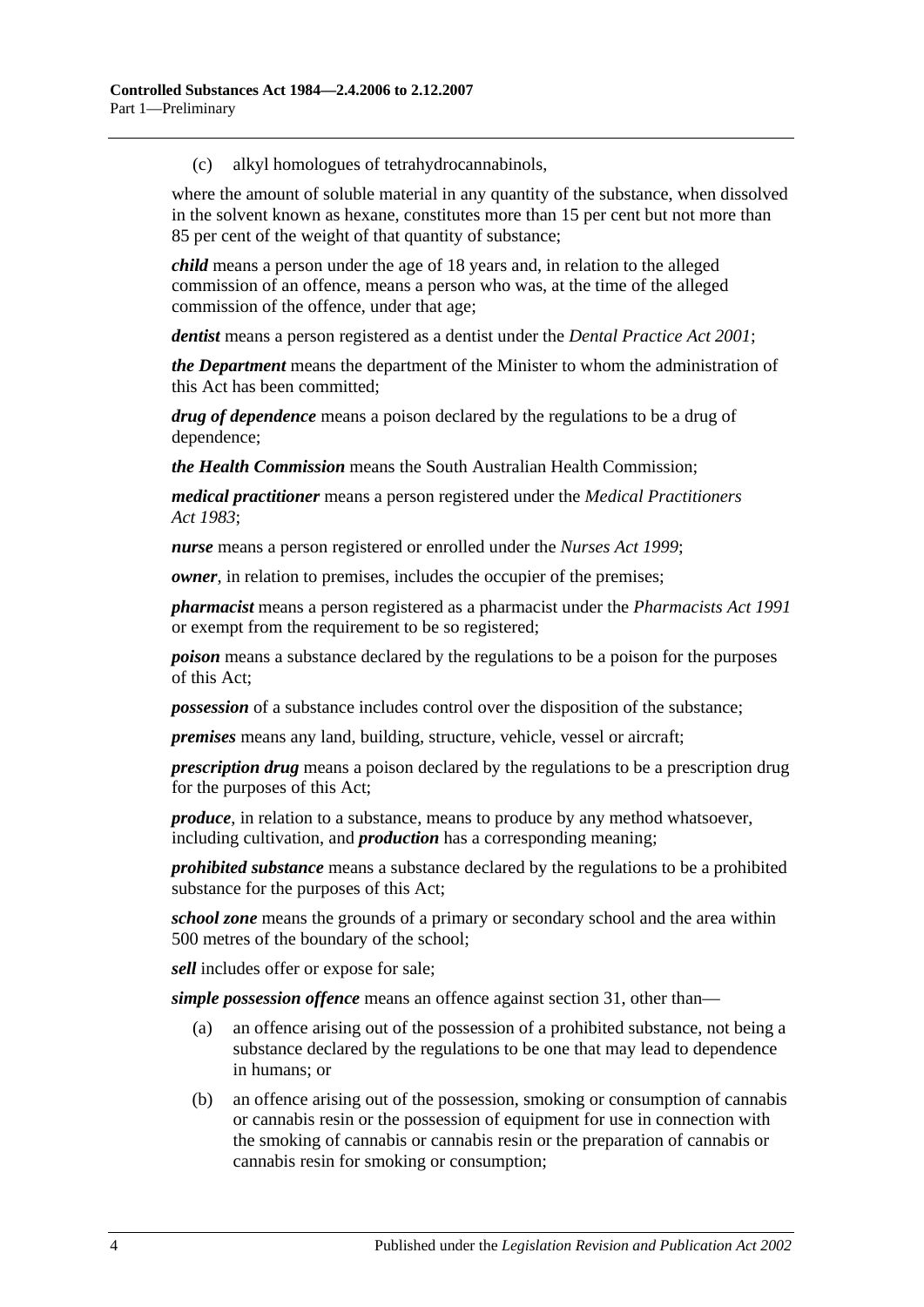*substance* means any gaseous, liquid or solid substance and includes a plant or fungus;

*supply* means provide, distribute, barter or exchange, and includes offer to supply;

*therapeutic device* means a device declared by the regulations to be a therapeutic device for the purposes of this Act;

*therapeutic substance* means a substance declared by the regulations to be a therapeutic substance for the purposes of this Act;

*vessel* means any ship, boat or other water craft;

*veterinary surgeon* means a person registered as a veterinary surgeon under the *[Veterinary Surgeons Act](http://www.legislation.sa.gov.au/index.aspx?action=legref&type=act&legtitle=Veterinary%20Surgeons%20Act%201985) 1985*;

*volatile solvent* means a substance declared by the regulations to be a volatile solvent for the purposes of this Act.

- (2) A substance is an analogue of another for the purposes of this Act if—
	- (a) they both have substantially similar chemical structures; or
	- (b) they both have substantially similar pharmacological effects.
- (3) An analogue of a drug of dependence or a prohibited substance (not being an analogue that is itself declared by regulation to be a drug of dependence or a prohibited substance) is by virtue of this subsection a prohibited substance.

#### <span id="page-4-0"></span>**5—Application of Act**

- (1) This Act binds the Crown.
- (2) The provisions of this Act are in addition to, and do not derogate from the obligations imposed by, the provisions of any other Act.
- (3) The provisions of this Act do not limit or derogate from any civil remedy at law or in equity.

## <span id="page-4-1"></span>**Part 2—Controlled Substances Advisory Council**

#### <span id="page-4-2"></span>**6—The Controlled Substances Advisory Council**

- (1) The *Controlled Substances Advisory Council* is established.
- (2) The Advisory Council consists of 10 members appointed by the Governor, upon the nomination of the Minister, of whom—
	- (a) 1 (the presiding member) is an officer or employee of the Department; and
	- (b) 1 is a medical practitioner; and
	- (c) 1 is a member of the police force; and
	- (ca) 1 is a legal practitioner who, in the opinion of the Minister, has experience in the administration and operation of this Act; and
	- (d) 2 are persons who, in the opinion of the Minister, have qualifications and extensive experience in the field of chemistry, pharmacy or pharmacology; and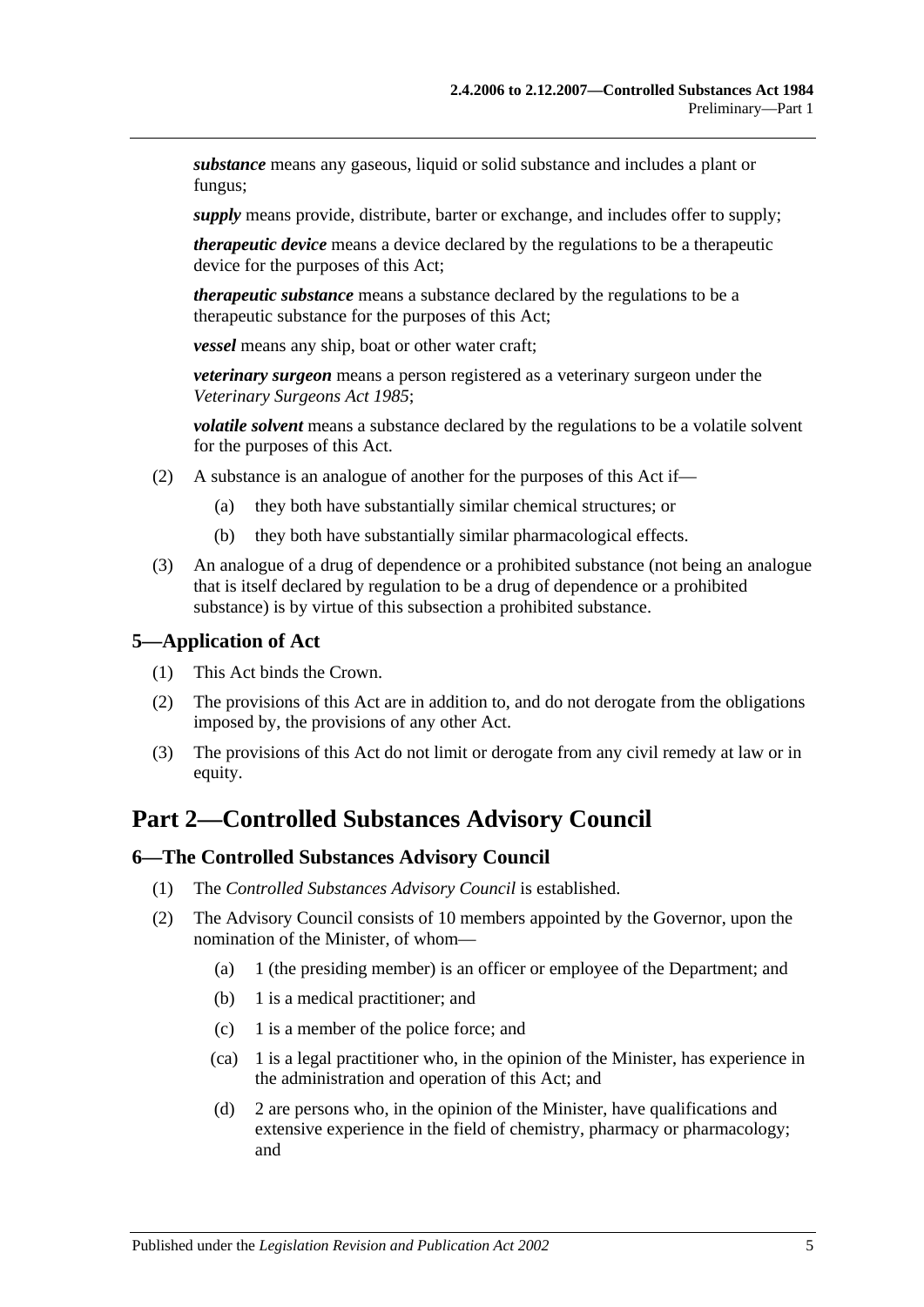- (e) 1 is a person who, in the opinion of the Minister, has had extensive experience in the manufacture or sale of substances or devices to which this Act applies; and
- (f) 2 are persons who, in the opinion of the Minister, have a wide knowledge of the factors and issues involved in controlling the manufacture, sale and supply of substances or devices to which this Act applies; and
- (g) 1 is, in the opinion of the Minister, a suitable person to represent the interests of the general public.
- (3) The Governor may appoint a suitable person to be the deputy of a member of the Advisory Council.
- (4) Where a member is for any reason absent or unable to act as a member of the Advisory Council, his or her deputy may act as a member of the Advisory Council.

## <span id="page-5-0"></span>**7—Terms and conditions of office**

- (1) A member of the Advisory Council will be appointed for a term of office, not exceeding 3 years, specified in the instrument of appointment and will, upon the expiration of any such term, be eligible for reappointment.
- <span id="page-5-4"></span>(2) The Governor may remove a member of the Advisory Council from office on the ground of—
	- (a) mental or physical incapacity to carry out satisfactorily the duties of office; or
	- (b) neglect of duty; or
	- (c) dishonourable conduct.
- (3) The office of a member of the Advisory Council becomes vacant if the member—
	- (a) dies; or
	- (b) completes a term of office and is not reappointed; or
	- (c) resigns by giving notice in writing to the Minister; or
	- (d) is removed from office by the Governor pursuant to [subsection](#page-5-4) (2).
- (4) Upon the office of a member of the Advisory Council becoming vacant, a person must be appointed to that office in accordance with this Act.

## <span id="page-5-1"></span>**8—Validity of acts of the Advisory Council**

An act or proceeding of the Advisory Council is not invalid by reason of a vacancy in the membership of the Advisory Council or of a defect in the appointment of a person to the Advisory Council.

## <span id="page-5-2"></span>**9—Allowances and expenses**

A member of the Advisory Council is entitled to receive such allowances and expenses as the Governor may from time to time determine

#### <span id="page-5-3"></span>**10—Conduct of business**

(1) The presiding member or, in the presiding member's absence, his or her deputy, will preside at any meeting of the Advisory Council.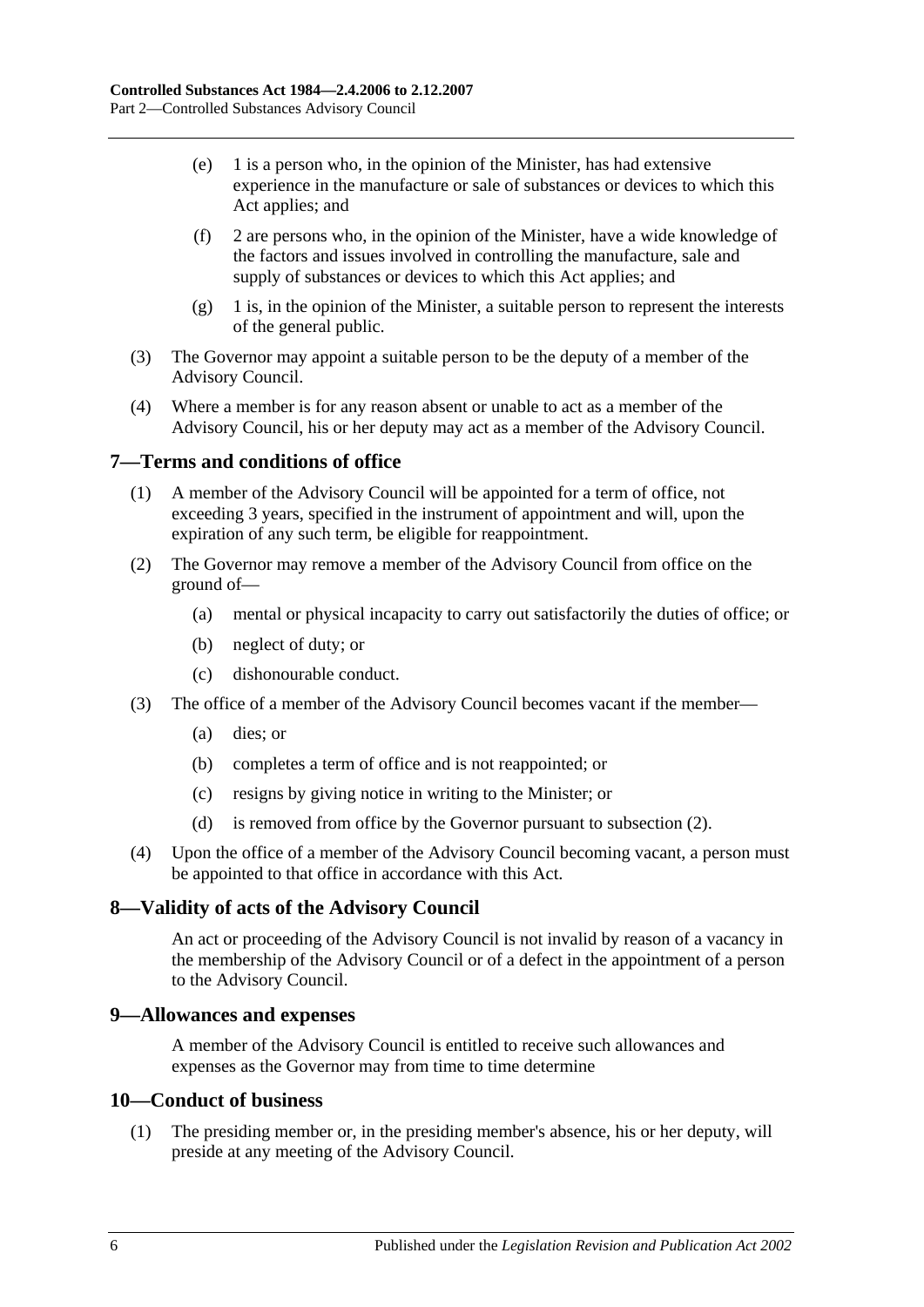- (2) In the absence of both the presiding member and the presiding member's deputy from a meeting of the Advisory Council, the members present may elect one of their number to preside at that meeting.
- (3) Six members constitute a quorum of the Advisory Council, and no business may be transacted at any meeting of the Advisory Council unless a quorum is present.
- (4) A decision carried by the votes of a majority of the members present at a meeting is a decision of the Advisory Council.
- (5) The person presiding at a meeting of the Advisory Council will, in the event of an equality of votes, have a second, or casting, vote.
- (6) Subject to this Act, the business of the Advisory Council may be conducted in a manner determined by the Advisory Council.

#### <span id="page-6-0"></span>**11—Functions of the Advisory Council**

- (1) The functions of the Advisory Council are as follows:
	- (a) to keep under review substances and devices that are subject to this Act or that may, in the opinion of the Advisory Council, need to be brought under this Act and the controls (if any) that are, or should be, applicable to them; and
	- (b) to advise the Minister on the measures that should, in the opinion of the Advisory Council, be taken in relation to imposing, withdrawing or varying controls in respect of any of those substances or devices; and
	- (c) to monitor the administration and operation of this Act; and
	- (d) such other functions as the Minister may assign to the Advisory Council.
- (2) The Advisory Council may make recommendations to the Minister for—
	- (a) amendments to this Act; or
	- (b) making, varying or revoking regulations under this Act.
- (3) The Advisory Council must advise the Minister upon any matter referred by the Minister to the Advisory Council for advice.
- (4) The Advisory Council may establish subcommittees for the purpose of giving advice to the Advisory Council in the performance of its functions.
- (5) A subcommittee will consist of such members of the Advisory Council, and such other persons co-opted by the Advisory Council, as the Advisory Council thinks fit.
- <span id="page-6-1"></span>(6) The Advisory Council must, not later than 31 October in each year, report to the Minister on the administration and operation of this Act during the previous financial year.
- (7) The Minister must, as soon as practicable after receipt of a report submitted under [subsection](#page-6-1) (6), cause a copy of the report to be laid before each House of Parliament.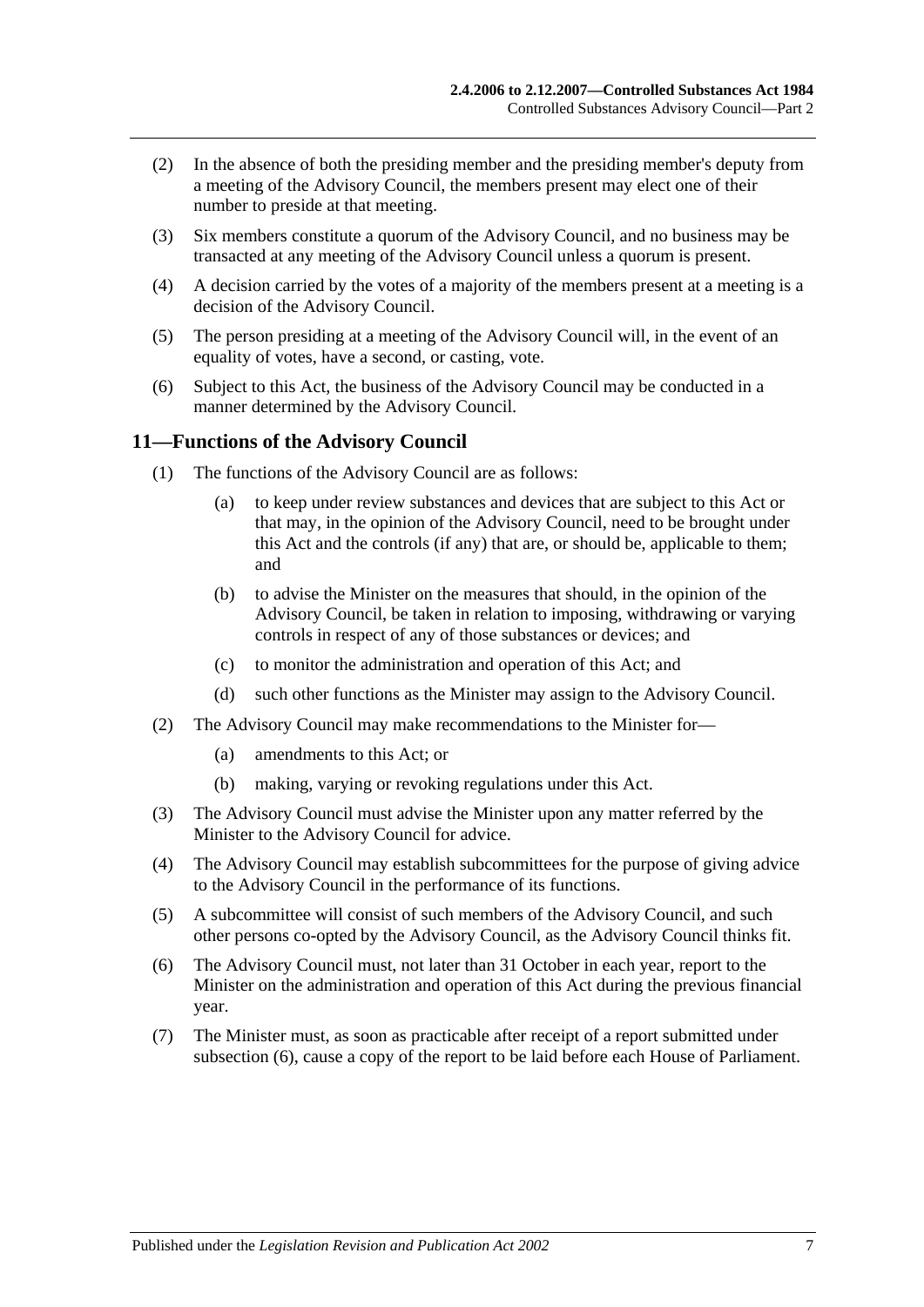## <span id="page-7-0"></span>**Part 3—Controlled substances**

## <span id="page-7-1"></span>**12—Declaration of poisons, prescription drugs, drugs of dependence, prohibited substances, volatile solvent, therapeutic substances, therapeutic devices and volatile solvents**

- (1) The Governor may, by regulation, declare, individually or by class, any substance that in the Governor's opinion has the potential to be harmful to humans to be a poison for the purposes of this Act.
- (2) The Governor may, by regulation, declare, individually or by class, a poison to be a prescription drug for the purposes of this Act.
- (3) The Governor may, by regulation, declare, individually or by class, a poison that in the Governor's opinion may lead to dependence in humans to be a drug of dependence for the purposes of this Act.
- (4) The Governor may, by regulation, declare, individually or by class, any substance that in the Governor's opinion may lead to dependence in humans or is of exceptional danger to humans to be a prohibited substance for the purposes of this Act.
- *(5) The Governor may, by regulation, declare, individually or by class, a substance that in the Governor's opinion is or may be used, or is designed to be used, as a therapeutic substance to be a therapeutic substance for the purposes of this Act.*<sup>1</sup>
- *(6) The Governor may, by regulation, declare, individually or by class, any device that in the Governor's opinion is or may be used, or is designed to be used—*
	- *(a) for a purpose related to the physical or mental health or hygiene of humans; or*
	- *(b) for the purposes of contraception; or*
	- *(c) for cosmetic purposes,*

*to be a therapeutic device for the purposes of this Act.*<sup>1</sup>

- (7) The Governor may, by regulation, declare, individually or by class, any substance that in the Governor's opinion is a volatile solvent, or contains a volatile solvent, to be a volatile solvent for the purposes of this Act.
- (8) In any regulations made for the purposes of this section, the Governor may assign a poison, drug of dependence, therapeutic substance or therapeutic device to a specified class or specified classes.

**Note—**

1 Section 12(5) & (6) had not come into operation at the date of the publication of this version.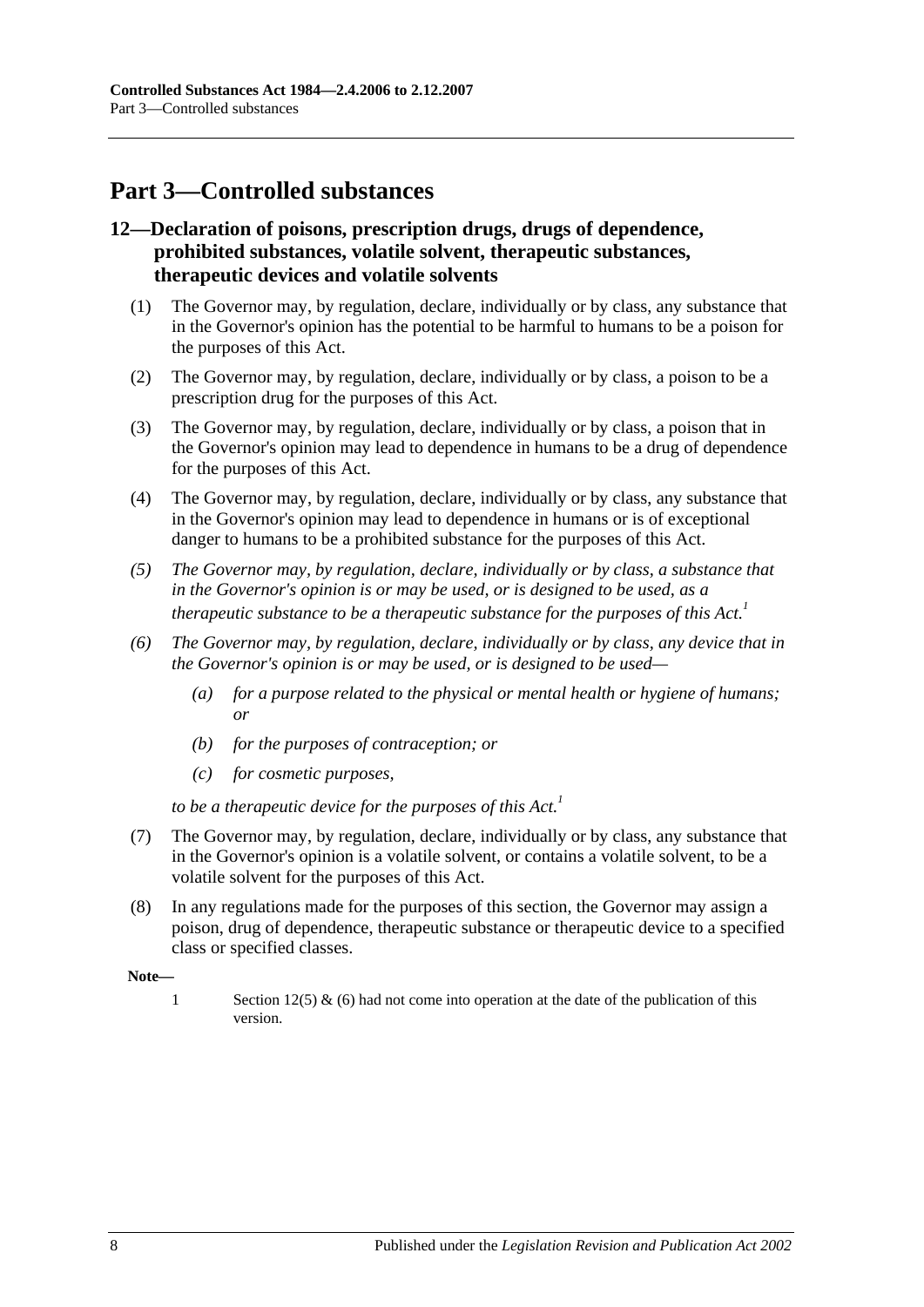## <span id="page-8-0"></span>**Part 4—General offences**

## <span id="page-8-4"></span><span id="page-8-1"></span>**13—Manufacture, production and packing**

- (1) A person must not manufacture, produce or pack a poison, therapeutic substance or therapeutic device to which this section applies unless the person—
	- (a) is a medical practitioner, pharmacist, dentist or veterinary surgeon acting in the ordinary course of his or her profession; or
	- (b) is licensed to do so by the Minister.

Maximum penalty: \$10 000.

- (2) This section applies to such poisons (other than drugs of dependence), therapeutic substances or therapeutic devices as may be prescribed, individually or by class, by the regulations.
- (3) In proceedings for an offence against [subsection](#page-8-4) (1), the paragraphs of the subsection are to be treated as providing exceptions, and, if the complaint negatives the exceptions or alleges that the defendant acted without lawful authority, no proof will be required in relation to the exceptions by the prosecution but the application of an exception will be a matter for proof by the defendant.

#### <span id="page-8-5"></span><span id="page-8-2"></span>**14—Sale by wholesale**

- (1) A person must not sell by wholesale a poison, therapeutic substance or therapeutic device to which this section applies unless the person—
	- (a) is a pharmacist acting in the ordinary course of his or her profession; or
	- (b) is licensed to do so by the Minister.

Maximum penalty: \$10 000.

- (2) This section applies to such poisons (other than drugs of dependence), therapeutic substances or therapeutic devices as may be prescribed, individually or by class, by the regulations.
- (3) In proceedings for an offence against [subsection](#page-8-5) (1), the paragraphs of the subsection are to be treated as providing exceptions, and, if the complaint negatives the exceptions or alleges that the defendant acted without lawful authority, no proof will be required in relation to the exceptions by the prosecution but the application of an exception will be a matter for proof by the defendant.

## <span id="page-8-6"></span><span id="page-8-3"></span>**15—Sale or supply to end user**

- (1) A person must not sell by retail or supply to a person a poison, therapeutic substance or therapeutic device to which this section applies unless the person—
	- (a) is a pharmacist, medical practitioner, dentist or veterinary surgeon acting in the ordinary course of his or her profession; or
	- (b) is licensed to do so by the Minister.

Maximum penalty: \$10 000.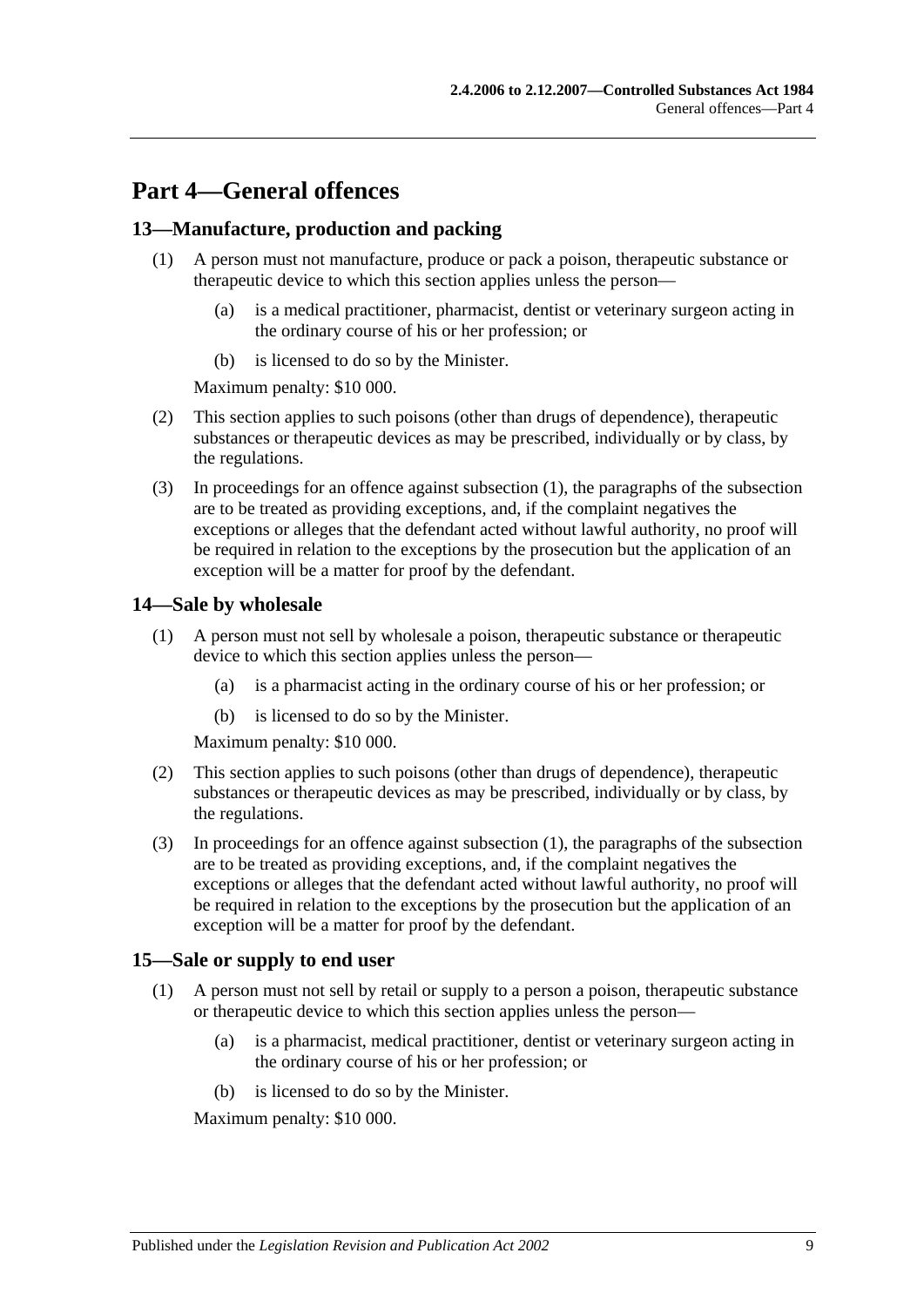- (2) This section applies to such poisons (other than drugs of dependence), therapeutic substances or therapeutic devices as may be prescribed, individually or by class, by the regulations.
- (3) In proceedings for an offence against [subsection](#page-8-6) (1), the paragraphs of the subsection are to be treated as providing exceptions, and, if the complaint negatives the exceptions or alleges that the defendant acted without lawful authority, no proof will be required in relation to the exceptions by the prosecution but the application of an exception will be a matter for proof by the defendant.

## <span id="page-9-0"></span>**16—Sale of certain poisons**

(1) A person must not sell a poison to which this section applies to a person under the age of 18 years.

Maximum penalty: \$10 000.

- (2) A person must not sell a poison to which this section applies—
	- (a) unless the purchaser is known to the vendor; or
	- (b) unless the purchaser produces satisfactory evidence of his or her identity.

Maximum penalty: \$10 000.

- (3) Where a person seeks to purchase a poison to which this section applies, the vendor must ask the prospective purchaser the purpose for which the poison is required, and must not proceed with the sale unless the question is satisfactorily answered. Maximum penalty: \$10 000.
- (4) A person who sells poisons to which this section applies must keep a record of—
	- (a) the names of the purchasers of those poisons; and
	- (b) the stated purposes for which they were purchased; and
	- (c) such other matters as may be prescribed.

Maximum penalty: \$10 000.

(5) This section applies to such poisons as may be prescribed, individually or by class, by the regulations.

## <span id="page-9-1"></span>**17—Sale of poisons the possession of which requires a licence**

A person must not sell a poison the possession of which requires a licence under this Act unless the purchaser produces his or her licence.

Maximum penalty: \$10 000.

## <span id="page-9-3"></span><span id="page-9-2"></span>**18—Sale, supply, administration and possession of prescription drugs**

- (1) A person must not sell by retail, supply or administer to another person or to an animal, or prescribe for a person or an animal, a prescription drug (not being a drug of dependence) unless he or she is—
	- (a) a medical practitioner, dentist, veterinary surgeon or nurse acting in the ordinary course of his or her profession; or
	- (b) a member of any other prescribed profession acting in the ordinary course of that profession and in accordance with the regulations; or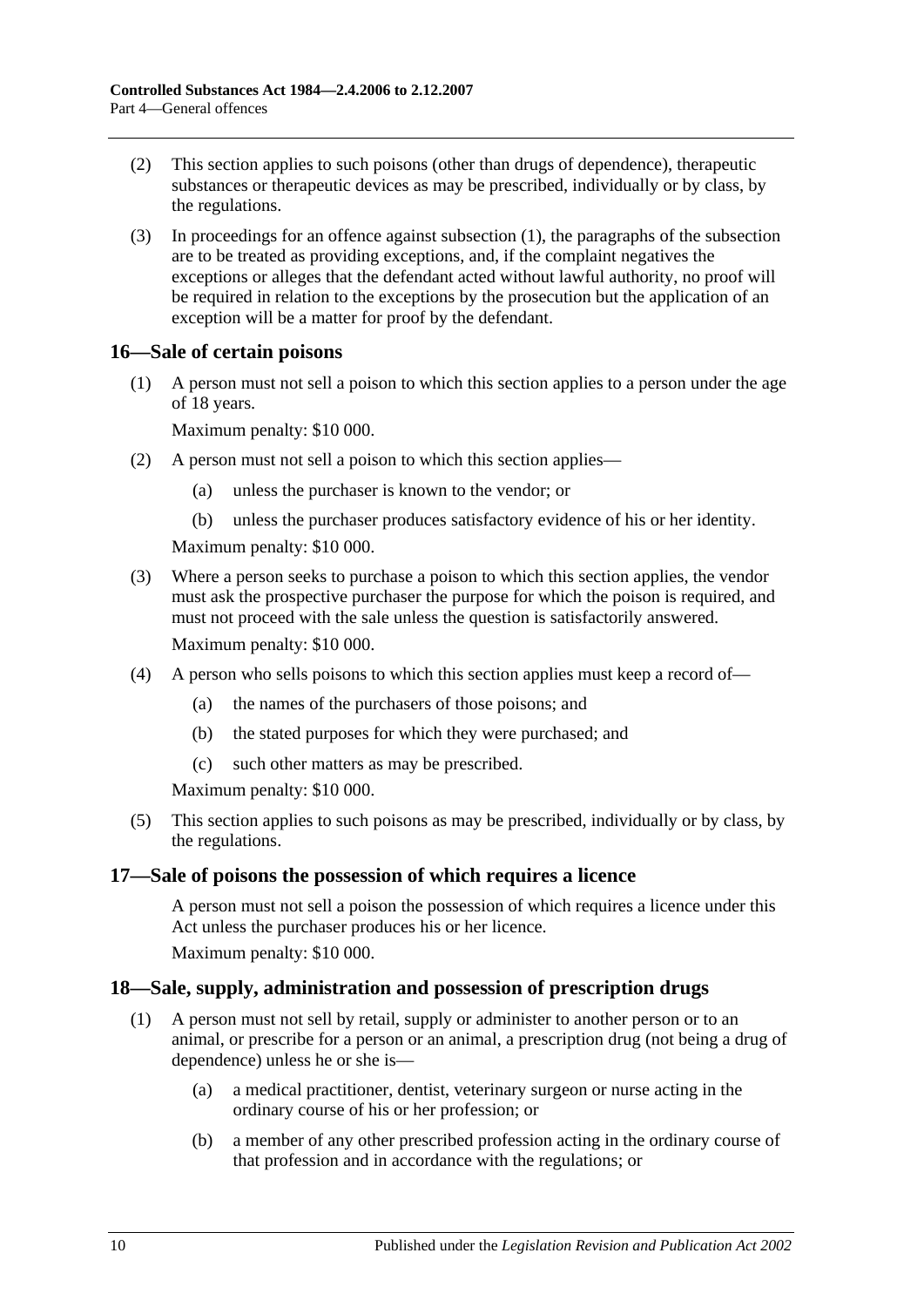- (c) a pharmacist dispensing the prescription of a medical practitioner, dentist, veterinary surgeon or member of a prescribed profession; or
- (d) a person administering to another person or to an animal a prescription drug that has been lawfully prescribed for or supplied to that other person, or that animal; or
- (e) a person licensed to do so by the Minister.

Maximum penalty: \$10 000 or imprisonment for 2 years.

(2) A member of a profession referred to in or prescribed under [subsection](#page-9-3) (1) must not supply or administer to another person a prescribed prescription drug unless he or she holds prescribed qualifications.

Maximum penalty: \$10 000 or imprisonment for 2 years.

- <span id="page-10-2"></span>(3) A person must not have in his or her possession a prescription drug unless he or she—
	- (a) is the person, or is acting on behalf of the person, for whom the drug has been lawfully prescribed or supplied; or
	- (b) is the owner, or is acting on behalf of the owner, of an animal for whom the drug has been lawfully prescribed or supplied; or
	- (c) is a person authorised by law to sell or supply prescription drugs; or
	- (d) is licensed to do so by the Minister; or
	- (e) has other lawful authority or reasonable excuse for doing so.

Maximum penalty: \$10 000 or imprisonment for 2 years.

(4) In proceedings for an offence against [subsection](#page-9-3) (1) or [\(3\),](#page-10-2) the paragraphs of the subsection are to be treated as providing exceptions, and, if the complaint negatives the exceptions or alleges that the defendant acted without lawful authority and, in the case of a complaint for an offence against [subsection](#page-10-2) (3), without reasonable excuse, no proof will be required in relation to the exceptions by the prosecution but the application of an exception will be a matter for proof by the defendant.

#### <span id="page-10-0"></span>**19—Sale or supply of volatile solvents**

A person must not sell or supply a volatile solvent to another person if he or she suspects, or there are reasonable grounds for suspecting, that the other person—

- (a) intends to inhale the solvent; or
- (b) intends to sell or supply the solvent to a further person for inhalation by that further person.

Maximum penalty: \$10 000 or imprisonment for 2 years.

#### <span id="page-10-1"></span>*20—Prohibition of automatic vending machines*

#### *Note—*

*Section 20 had not come into operation at the date of the publication of this version.*

- *(1) A person must not—*
	- *(a) whether on premises of which the person is the owner or in any other place—*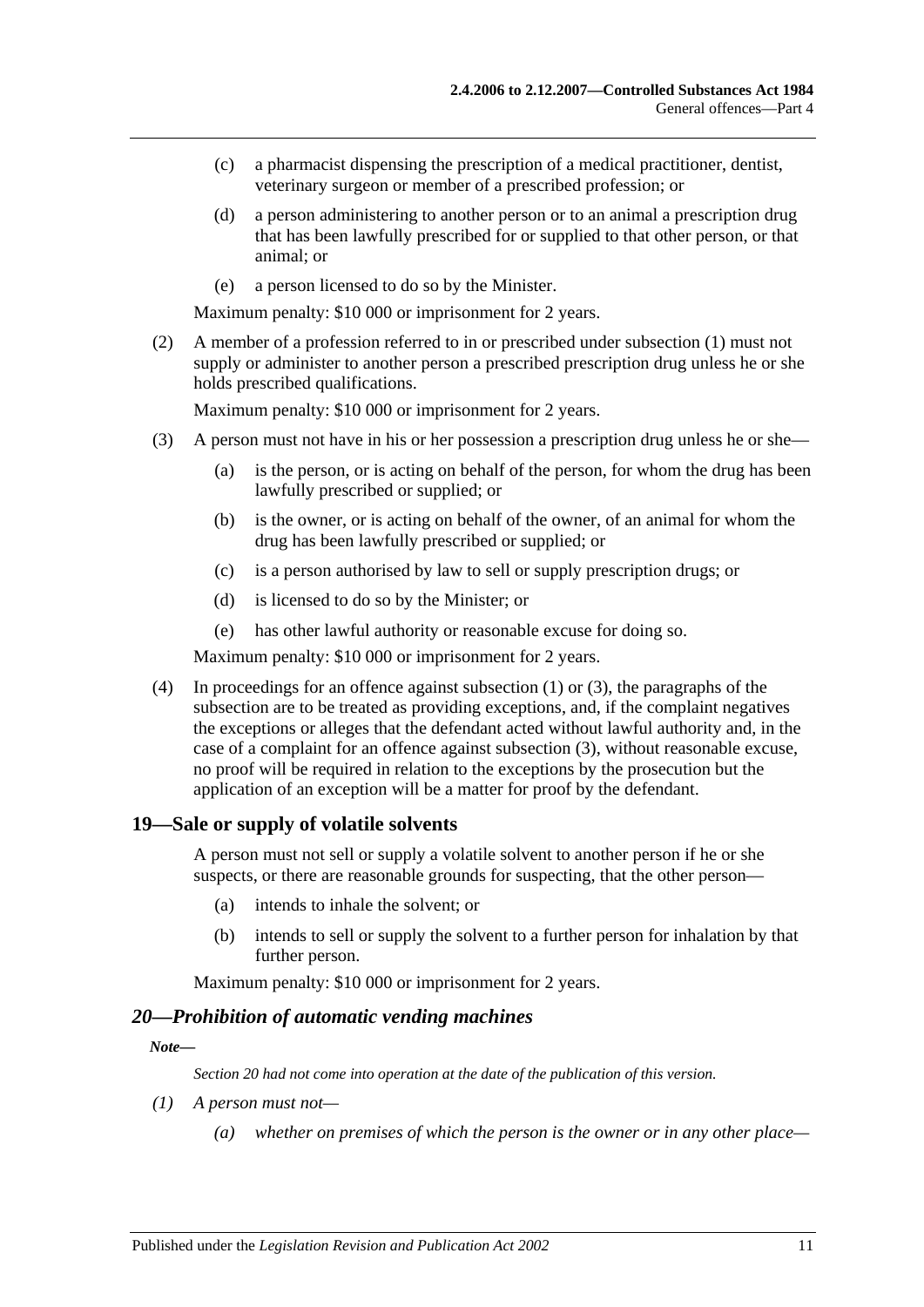- *(i) install an automatic vending machine for the sale or supply of a poison, or of a therapeutic substance to which this section applies; or*
- *(ii) sell or supply any such poison or therapeutic substance by means of an automatic vending machine; or*
- *(b) permit or suffer any such vending machine to be installed or operated on premises of which he or she is the owner.*

*Maximum penalty: \$5 000.*

*(2) This section applies to such therapeutic substances as may be prescribed, individually or by class, by the regulations.*

## <span id="page-11-0"></span>**21—Sale, supply, possession or administration of other potentially harmful substances or devices**

- <span id="page-11-3"></span>(1) The Minister may, by notice published in the Gazette, prohibit the sale, supply, possession or administration of—
	- (a) any substance or device specified in the order, being a substance or device that should not, in the Minister's opinion, be sold, supplied, possessed or administered pending evaluation of its harmful properties; and
	- (b) in the case of a substance, any preparation containing that substance.
- (2) A person must not contravene a notice published under [subsection](#page-11-3) (1). Maximum penalty: \$10 000 or imprisonment for 2 years.
- (3) The Minister may, by notice published in the Gazette, vary or revoke a notice published under [subsection](#page-11-3) (1).
- (4) Upon publishing a notice under this section, the Minister must refer the subject matter of the notice to the Advisory Council for its consideration.

## <span id="page-11-1"></span>**22—Possession**

(1) A person must not have in his or her possession a poison to which this section applies unless licensed to do so by the Minister.

Maximum penalty: \$10 000.

(2) This section applies to such poisons (other than drugs of dependence) as may be prescribed, individually or by class, by the regulations.

## <span id="page-11-2"></span>**23—Quality**

- (1) A person must not sell by wholesale or by retail or supply a poison, therapeutic substance or therapeutic device that does not conform with the regulations. Maximum penalty: \$10 000.
- (2) It is a defence for a person charged with an offence against this section to prove that he or she did not know and could not, by the exercise of reasonable diligence, have known that the subject matter of the offence did not conform with the regulations.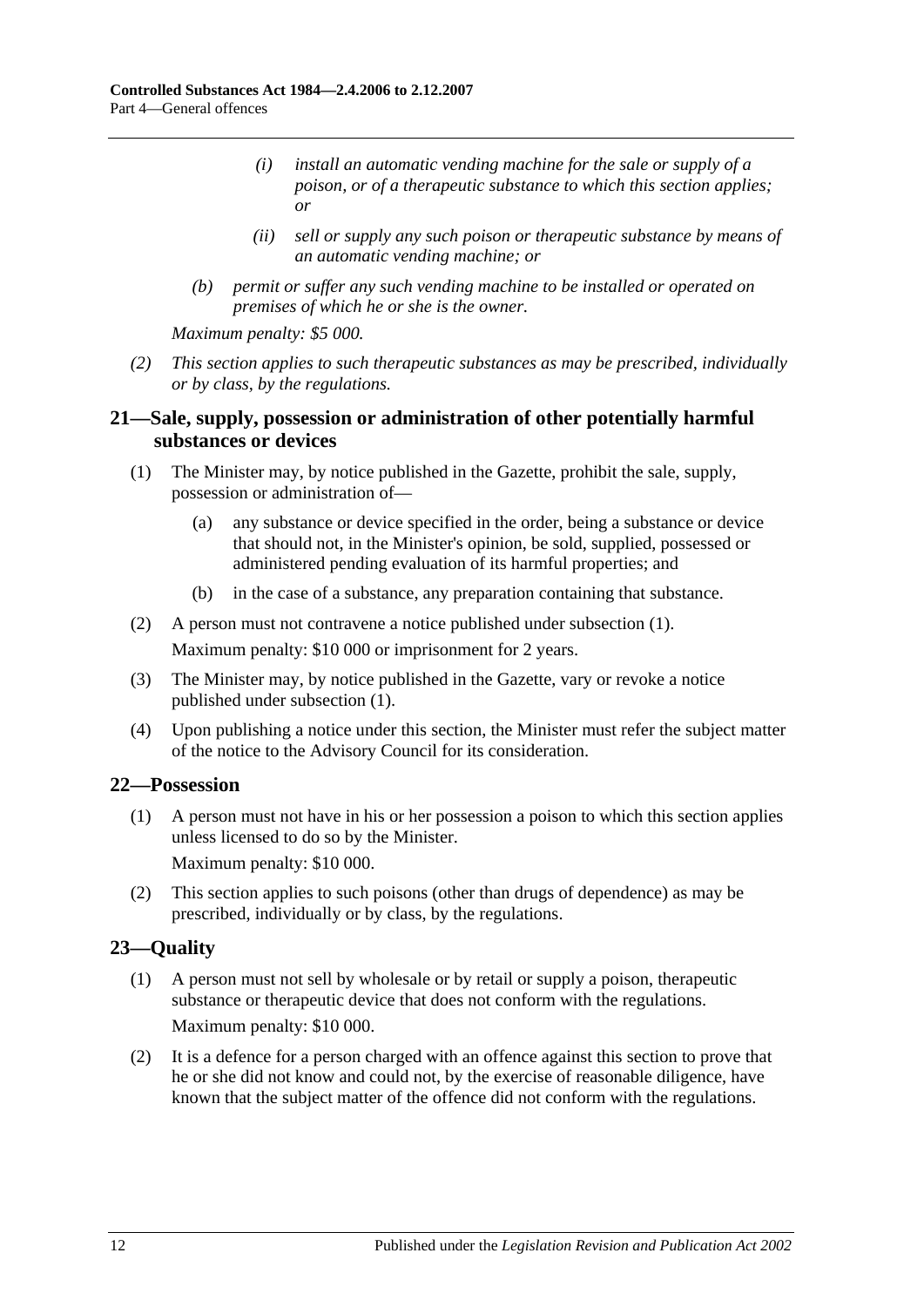#### <span id="page-12-0"></span>**24—Packaging and labelling**

A person must not sell by wholesale or by retail or supply to a person a poison, therapeutic substance or therapeutic device unless—

- (a) it is enclosed in a package or container; and
- (b) the package or container conforms with the regulations; and
- (c) the package or container is labelled in accordance with the regulations.

Maximum penalty: \$10 000.

#### <span id="page-12-1"></span>**25—Storage**

A person must not store a poison, therapeutic substance or therapeutic device contrary to the regulations.

Maximum penalty: \$10 000.

#### <span id="page-12-2"></span>**26—Transport**

A person must not transport a poison, therapeutic substance or therapeutic device contrary to the regulations.

Maximum penalty: \$10 000.

#### <span id="page-12-3"></span>**27—Use**

A person must not—

- (a) use a poison, therapeutic substance or therapeutic device for a purpose or in a manner prohibited by the regulations; or
- (b) sell, supply, prescribe, or purchase a poison, therapeutic substance or therapeutic device for a purpose prohibited by the regulations.

Maximum penalty: \$10 000.

#### <span id="page-12-4"></span>**28—Prohibition of advertisement**

(1) A person must not advertise that a poison, therapeutic substance or therapeutic device to which this section applies is available for sale or supply.

Maximum penalty: \$10 000.

(2) This section applies to such poisons, therapeutic substances and therapeutic devices as may be prescribed, individually or by class, by the regulations.

#### <span id="page-12-5"></span>**29—Regulation of advertisement**

A person must comply with the regulations in advertising that a poison, therapeutic substance or therapeutic device is available for sale or supply.

Maximum penalty: \$10 000.

#### <span id="page-12-6"></span>**30—Forgery etc of prescriptions**

(1) A person must not forge or fraudulently alter or utter a prescription or other document, or have in his or her possession such a prescription or document knowing it to be forged or fraudulently altered, with a view to obtaining a prescription drug.

Maximum penalty: \$15 000 or imprisonment for 5 years.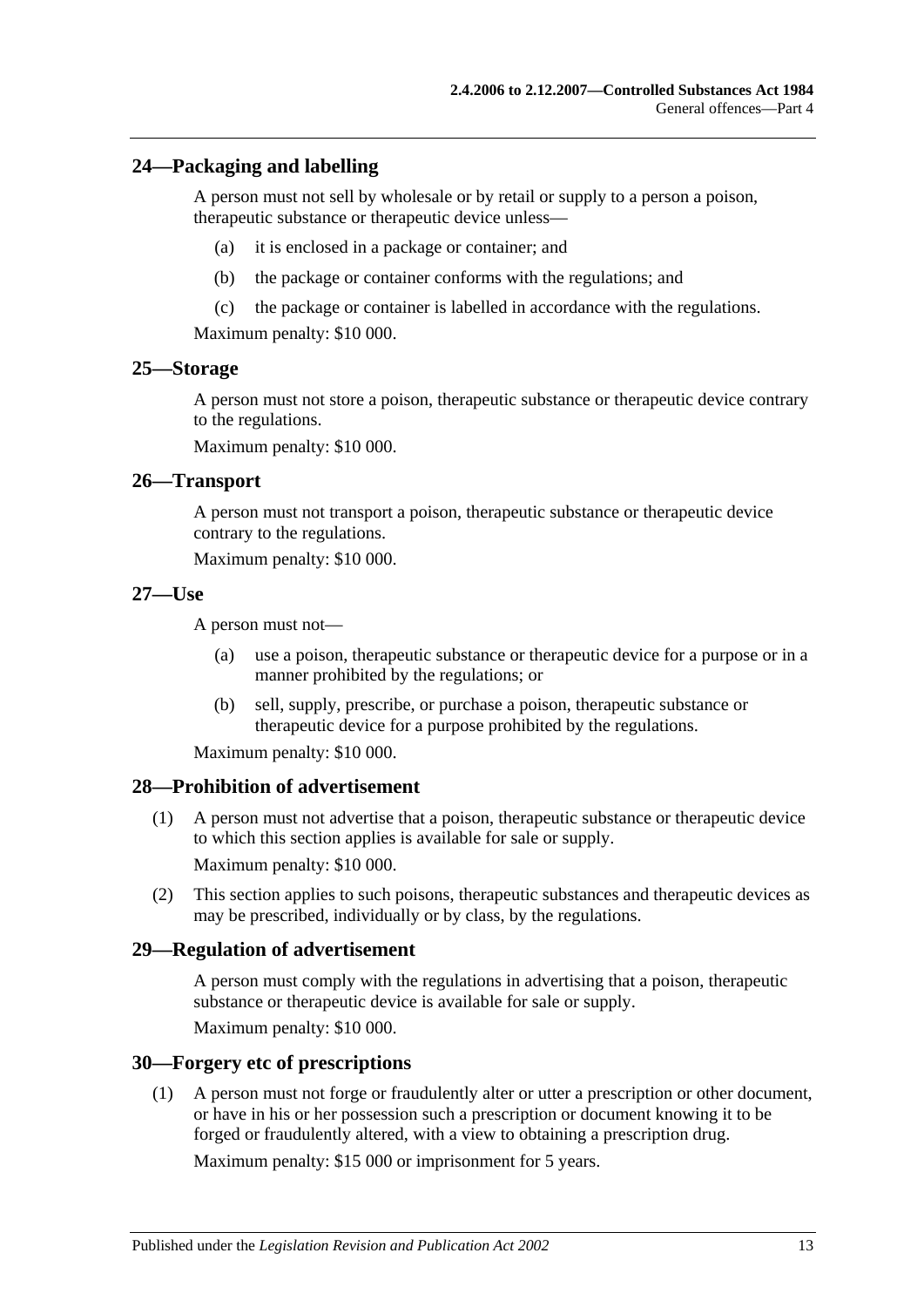- (2) A person must not knowingly, by false representation, obtain—
	- (a) a prescription drug; or
	- (b) a prescription for a prescription drug.

Maximum penalty: \$10 000 or imprisonment for 2 years.

- (2a) A person must not, in or in connection with obtaining a prescription drug, give to the person prescribing or supplying the drug a name or address that is false. Maximum penalty: \$10 000.
- (3) A pharmacist must retain any prescription or other document that he or she has reasonable cause to believe has been forged or fraudulently altered and must forthwith deliver any such prescription or document to the Commissioner of Police.

## <span id="page-13-0"></span>**Part 5—Special provisions relating to drugs of dependence and prohibited substances**

## <span id="page-13-1"></span>**Division 1—Offences**

## <span id="page-13-2"></span>**31—Prohibition of possession or consumption of drug of dependence and prohibited substance**

- (1) A person must not—
	- (a) knowingly have in his or her possession a drug of dependence or a prohibited substance; or
	- (b) smoke, consume or administer to himself or herself, or permit another person to administer to him or her, a drug of dependence or a prohibited substance; or
	- (c) have in his or her possession any piece of equipment for use in connection with the smoking, consumption or administration of such a drug or substance, or the preparation of such a drug or substance for smoking, consumption or administration.
- <span id="page-13-3"></span>(2) A person who contravenes this section is guilty of an offence and liable to a penalty as follows:
	- (a) in the case of an offence arising out of the possession, smoking or consumption of cannabis or cannabis resin, or the possession of equipment for use in connection with the smoking or consumption of cannabis or cannabis resin or the preparation of cannabis or cannabis resin for smoking or consumption—a penalty not exceeding \$500; and
	- (b) in any other case—a penalty not exceeding \$2 000 or imprisonment for 2 years, or both.
- <span id="page-13-4"></span>(3) Nothing in this section renders unlawful the possession of a drug of dependence or any equipment by—
	- (a) a medical practitioner, dentist, veterinary surgeon, pharmacist or nurse acting in the ordinary course of his or her profession; or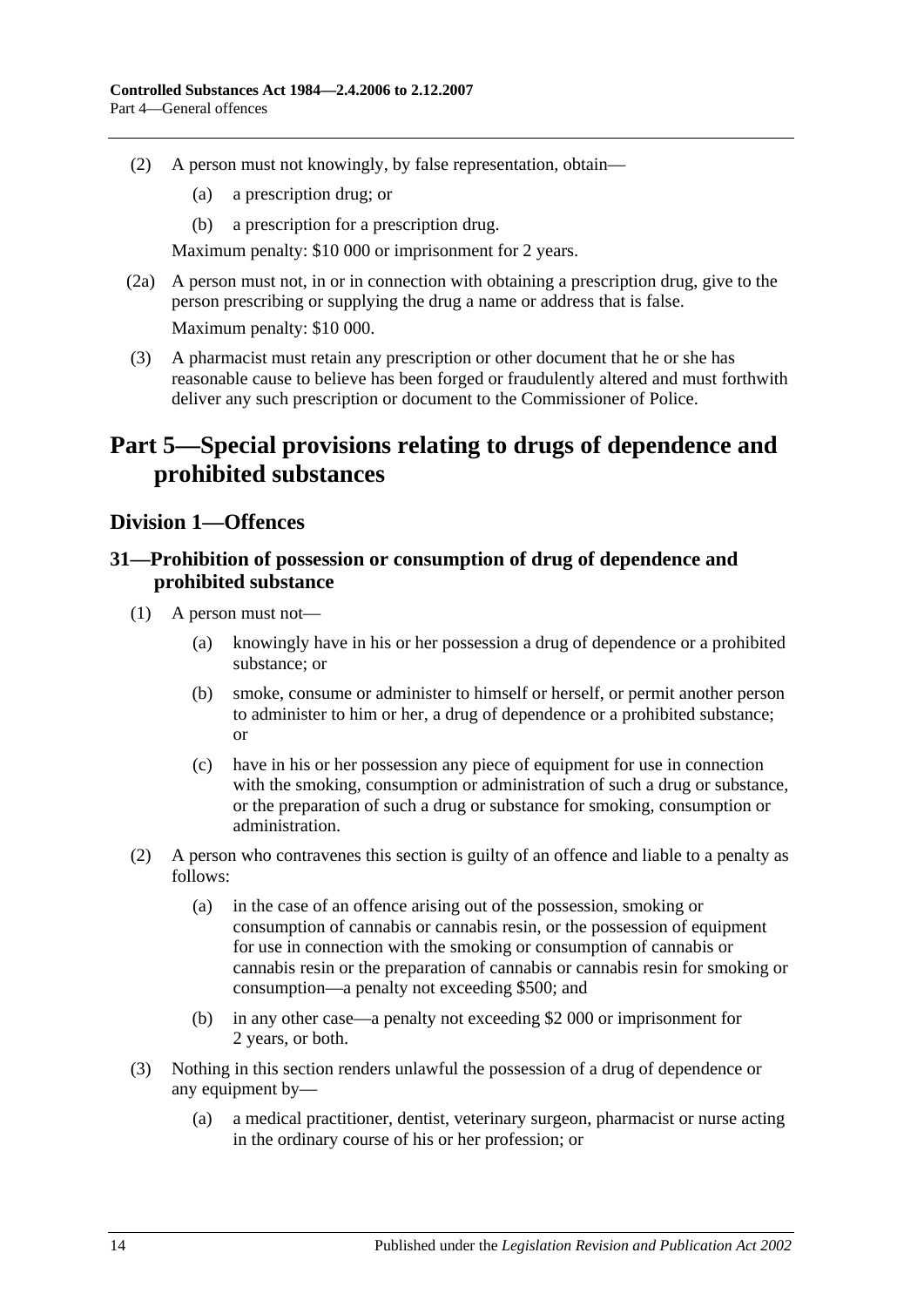- (b) a member of any other prescribed profession acting in the ordinary course of that profession; or
- (c) a person for or to whom the drug has been lawfully prescribed or supplied; or
- (d) a person licensed to have the drug or equipment in his or her possession by the Minister.
- <span id="page-14-1"></span>(4) Nothing in this section renders unlawful the consumption or administration to himself or herself of a drug of dependence, or the giving of permission for the administration to himself or herself of a drug of dependence, by a person for whom the drug has been lawfully prescribed or supplied.
- (5) In proceedings for an offence against [subsection](#page-13-3) (2), [subsections](#page-13-4) (3) and [\(4\)](#page-14-1) are to be treated as providing exceptions, and no proof will be required in relation to the exceptions by the prosecution but the application of an exception will be a matter for proof by the defendant.

## <span id="page-14-0"></span>**32—Prohibition of manufacture sale etc of drug of dependence or prohibited substance**

- (1) A person must not knowingly—
	- (a) manufacture or produce a drug of dependence or a prohibited substance; or
	- (b) take part in the manufacture or production of such a drug or substance; or
	- (c) sell, supply or administer such a drug or substance to another person; or
	- (d) take part in the sale, supply or administration of such a drug or substance to another person; or
	- (e) have such a drug or substance in his or her possession for the purpose of the sale, supply or administration of that drug or substance to another person.
- <span id="page-14-2"></span>(2) Nothing in this section renders unlawful the manufacture, production, sale, supply, administration or possession of a drug of dependence by—
	- (a) a medical practitioner, dentist, veterinary surgeon, pharmacist or nurse acting in the ordinary course of his or her profession; or
	- (b) a member of any other prescribed profession acting in the course of that profession; or
	- (c) a person licensed to do so by the Minister,
	- or renders unlawful—
		- (d) the administration or supply by a person to another person of a drug of dependence that has been lawfully prescribed for, or supplied to, that other person; or
		- (e) the taking part by any other person in the manufacture, production, sale, supply, administration or possession of a drug of dependence in the circumstances referred to in this subsection.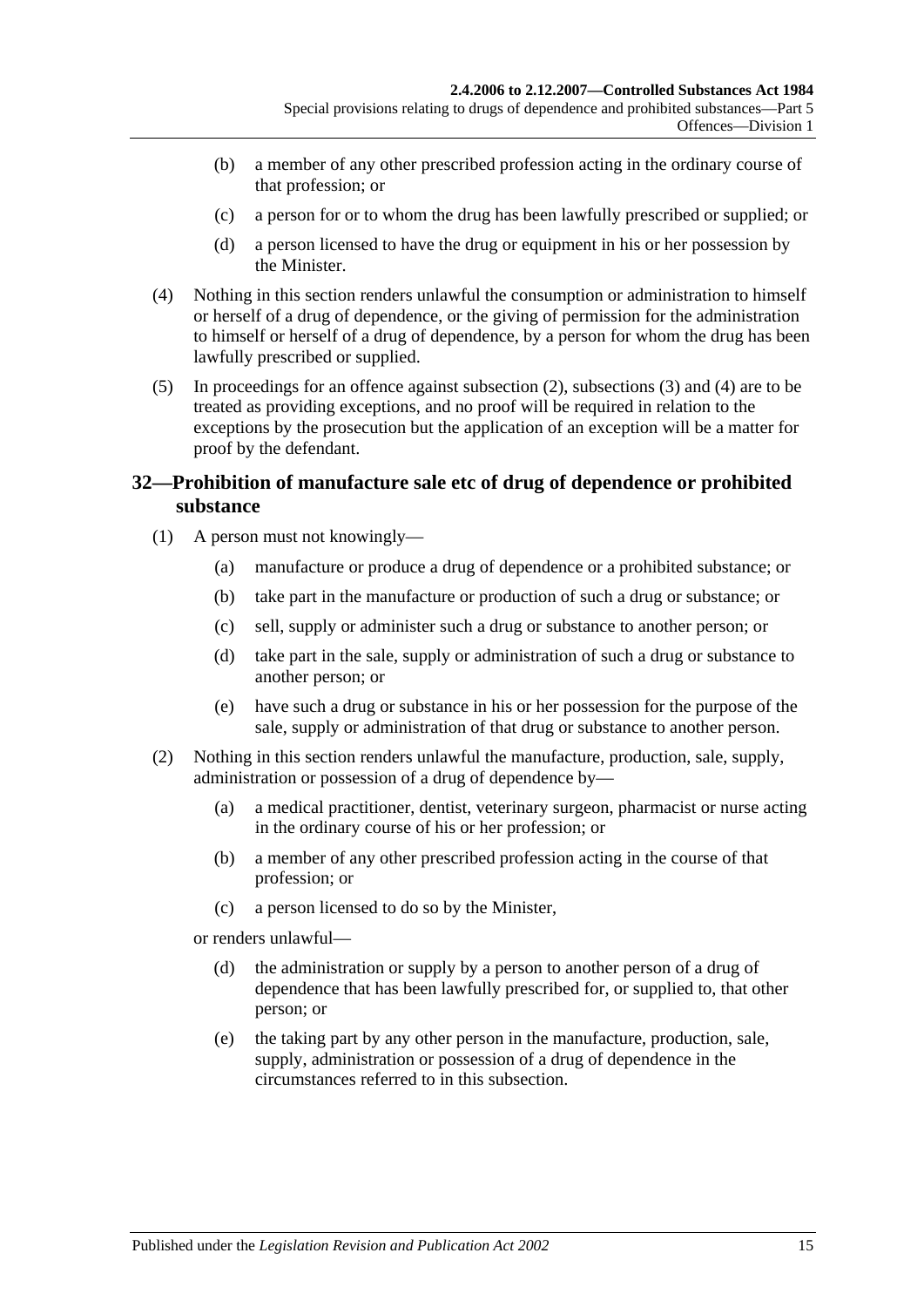- (3) For the purposes of this section, a person who knowingly has in his or her possession more than a prescribed amount of a drug of dependence or a prohibited substance, being an amount that is prescribed for the purposes of this subsection, will, in the absence of proof to the contrary, be presumed to have that drug or substance in his or her possession for the purpose of the sale or supply of that drug or substance to another person.
- (4) Without limiting the generality of this section, a person takes part in the manufacture, production, sale, supply or administration of a drug of dependence or prohibited substance if the person—
	- (a) takes, or participates in, any step, or causes any step to be taken, in the process of that manufacture, production, sale, supply or administration; or
	- (b) provides or arranges finance for any such step in that process; or
	- (c) provides the premises in which any such step in that process is taken, or suffers or permits any such step in that process to be taken in premises of which he or she is the owner, or in the management of which he or she participates.
- <span id="page-15-0"></span>(5) A person who contravenes this section is guilty of an offence and is, subject to [subsection](#page-17-1) (6), liable to a penalty as follows:
	- A. For the following offences in the following circumstances:
		- (1) the sale, supply or administration, or taking part in the sale, supply or administration of a drug of dependence or prohibited substance to a child;
		- (2) being in possession, within a school zone, of a drug of dependence or a prohibited substance for the purpose of the sale, supply or administration of the drug or substance to another person:
			- (a) where the substance the subject of the offence is cannabis or cannabis resin—
				- (i) if the quantity of the cannabis or cannabis resin involved in the commission of the offence equals or exceeds the amount prescribed in respect of cannabis or cannabis resin for the purposes of this subsection—a penalty of both a fine not exceeding \$1 000 000 and imprisonment for a term not exceeding 30 years;
				- (ii) in any other case—a fine not exceeding \$100 000 or imprisonment for a term not exceeding 15 years, or both;
			- (b) where the substance the subject of the offence is a drug of dependence or a prohibited substance (not being cannabis or cannabis resin)—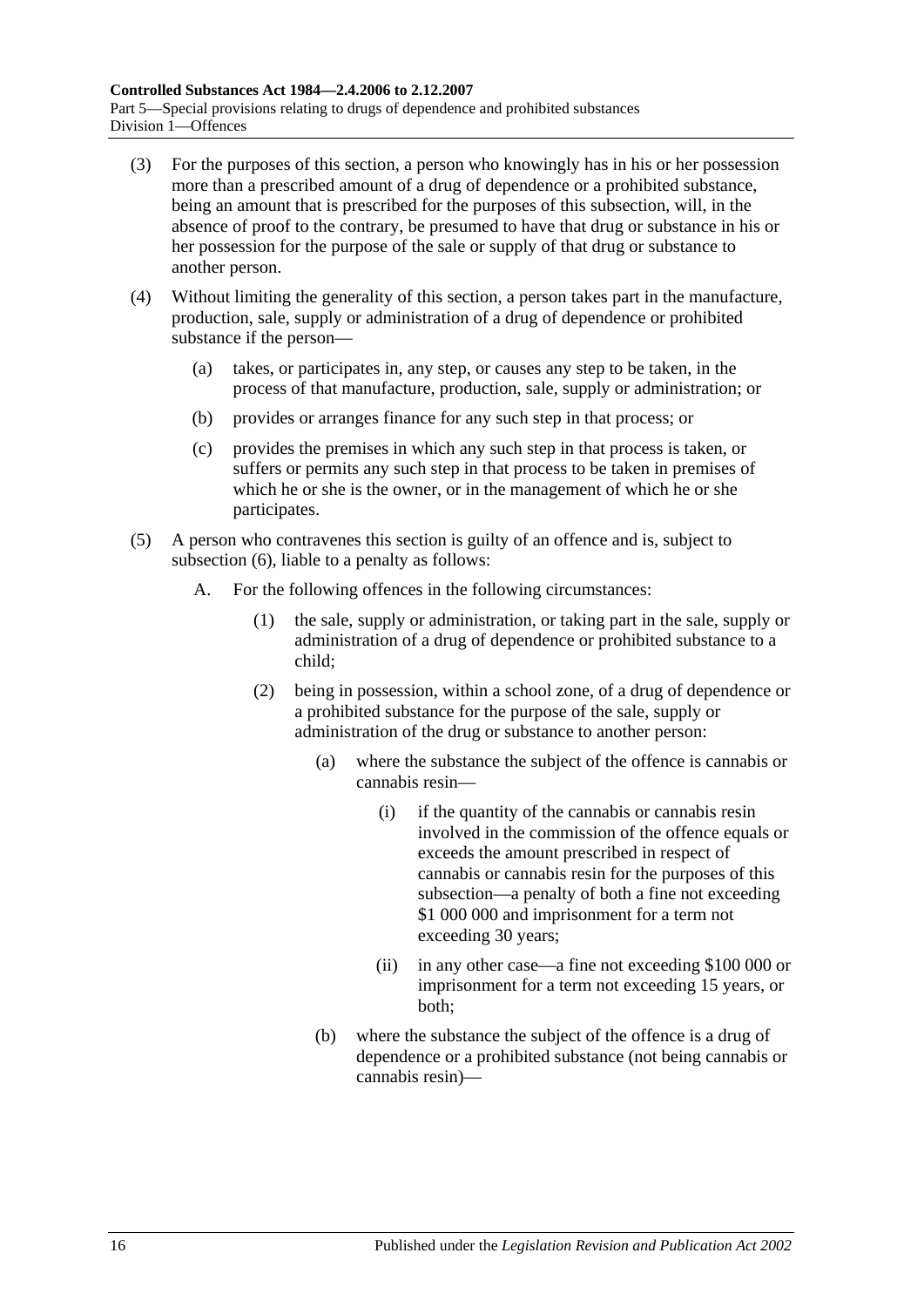- (i) if the quantity of the substance involved in the commission of the offence equals or exceeds the amount prescribed in respect of that substance for the purposes of this subsection—a penalty of both a fine not exceeding \$1 000 000 and imprisonment for life or such lesser term as the court thinks fit;
- (ii) in any other case—a penalty of a fine not exceeding \$400 000 or imprisonment for a term not exceeding 30 years, or both;
- B. For any other offence under this section:
	- (a) where the substance the subject of the offence is cannabis or cannabis resin—
		- (i) if the quantity of the cannabis or cannabis resin involved in the commission of the offence equals or exceeds the amount prescribed in respect of cannabis or cannabis resin for the purposes of this subsection—a penalty of both a fine not exceeding \$500 000 and imprisonment for a term not exceeding 25 years; or
		- (ii) if the quantity of cannabis or cannabis resin involved in the commission of the offence is less than the amount prescribed for the purposes of this subsection but one-fifth or more of that amount—a penalty not exceeding \$50 000 or imprisonment for 10 years, or both; or
		- (iii) if the quantity of cannabis or cannabis resin involved in the commission of the offence is less than one-fifth of the amount prescribed for the purposes of this subsection—a penalty not exceeding \$2 000 or imprisonment for 2 years, or both;
	- (b) where the substance the subject of the offence is a drug of dependence or a prohibited substance (not being cannabis or cannabis resin)—
		- (i) if the quantity of the substance involved in the commission of the offence equals or exceeds the amount prescribed in respect of that substance for the purposes of this subsection—a penalty of both a fine not exceeding \$500 000 and imprisonment for life or such lesser term as the court thinks fit; or
		- (ii) if the quantity of the substance involved in the commission of the offence is less than the amount prescribed for the purposes of this subsection—a penalty not exceeding \$200 000 or imprisonment for 25 years, or both.
- (5a) The amounts of cannabis or cannabis resin prescribed for the purposes of [subsection](#page-15-0) (5) are—
	- (a) for cultivation of cannabis plants—100 plants or, if a lesser number is prescribed by regulation, that number;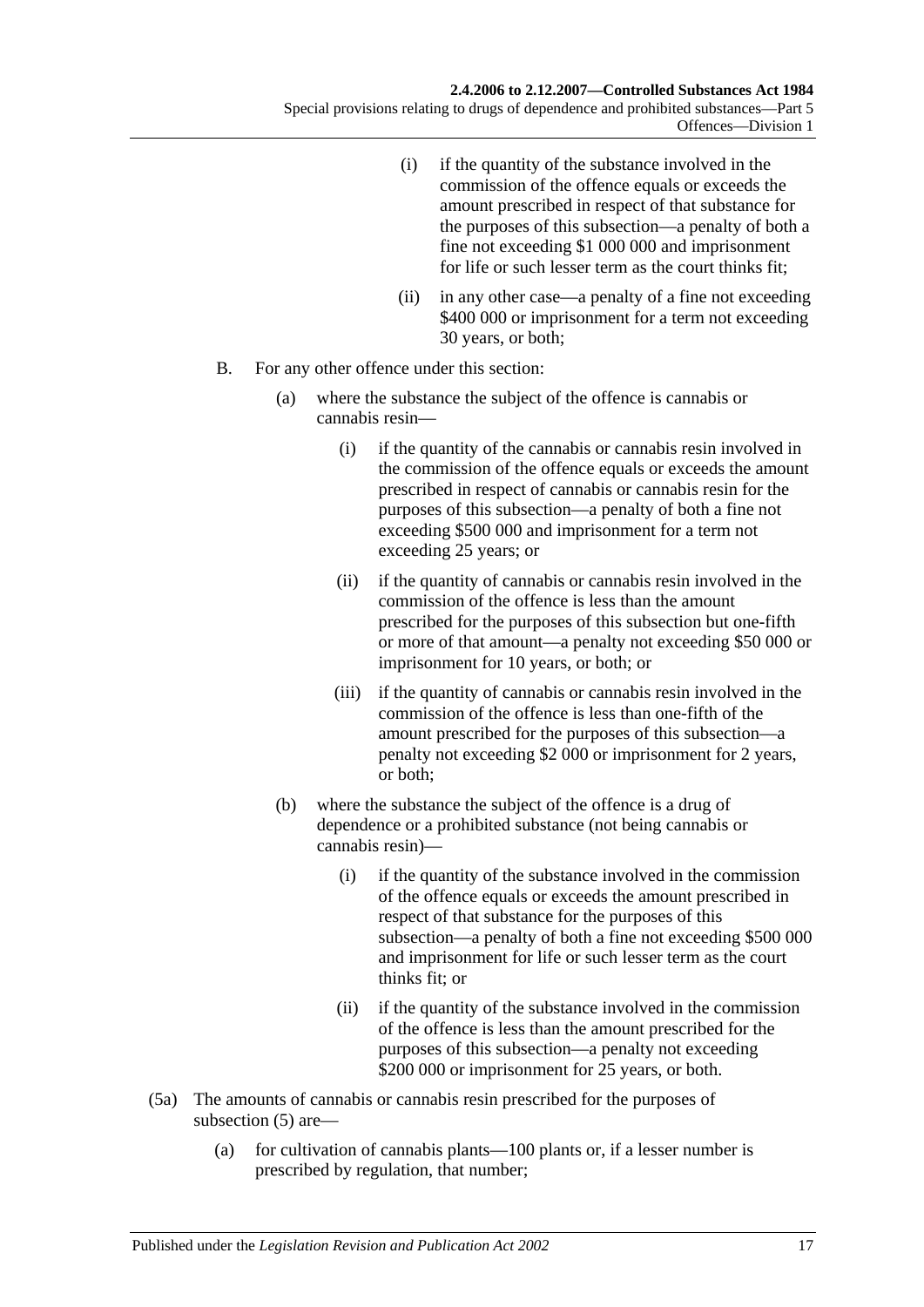- (b) for any other offence involving cannabis—10 kilograms or, if a lesser amount is prescribed by regulation, that amount;
- (c) for an offence involving cannabis resin—2.5 kilograms or, if a lesser amount is prescribed by regulation, that amount.
- <span id="page-17-1"></span>(6) Where a person is found guilty of an offence involving cultivation of not more than the prescribed number of cannabis plants and the court is satisfied that the person cultivated the plants solely for his or her own smoking or consumption, the person is liable only to a penalty not exceeding \$500.
- (7) In proceedings for an offence against this section, [subsection](#page-14-2) (2) is to be treated as providing exceptions, and no proof will be required in relation to the exceptions by the prosecution but the application of an exception will be a matter for proof by the defendant.

## <span id="page-17-0"></span>**33—Restriction of supply of drug of dependence in certain circumstances**

- (1) A medical practitioner must not prescribe for or supply to—
	- (a) a person a drug of dependence for use by that person continuously for a period exceeding 2 months, or for a period which, together with any other period for which that drug has, to the practitioner's knowledge, been prescribed or supplied by any other medical practitioner or by a dentist, would result in that drug being used by that person continuously for a period exceeding two months; or
	- (b) a person who the practitioner knows or has reasonable cause to believe is dependent on drugs a drug of dependence for the purpose of maintaining or treating that person's dependence,

unless the practitioner prescribes or supplies that drug in accordance with the regulations or an authority granted by the Minister under this section.

Maximum penalty: \$4 000 or imprisonment for 4 years.

- (1a) A dentist must not prescribe a drug of dependence for, or supply a drug of dependence  $to$ 
	- (a) a person for use by that person continuously for a period exceeding 2 months, or for a period which, together with any other period for which that drug has, to the dentist's knowledge, been prescribed or supplied by any other dentist or by a medical practitioner, would result in that drug being used by that person continuously for a period exceeding 2 months; or
	- (b) a person whom the dentist knows or has reasonable cause to believe to be dependent on drugs,

unless the dentist prescribes or supplies that drug in accordance with the regulations or an authority granted by the Minister under this section.

Maximum penalty: \$4 000 or imprisonment for 4 years.

- (2) For the purposes of this section, a person is dependent on drugs if the person—
	- (a) has acquired as a result of the repeated administration of a drug of dependence an overpowering desire for the continued administration of any such drug; and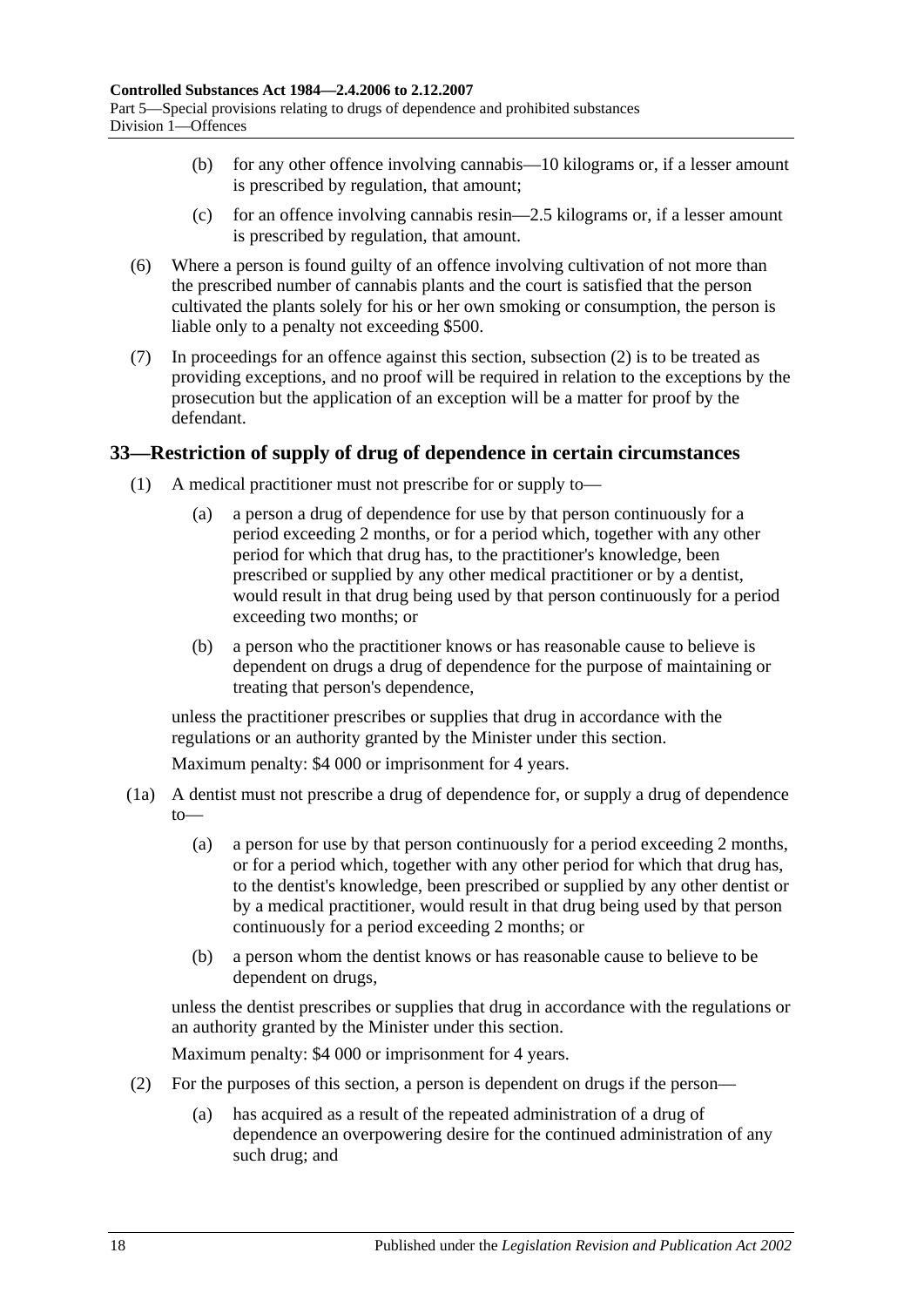- (b) is likely to suffer mental or physical distress or disorder upon cessation of the administration of the drug.
- (3) An application for the authority of the Minister to prescribe or supply a drug of dependence under this section must—
	- (a) be in writing and be signed by the medical practitioner or dentist who proposes to prescribe or supply the drug; and
	- (b) contain such information as may be prescribed.
- (4) The Minister may give an authority to the medical practitioner or dentist by whom any such application is made to prescribe for or supply to the person to whom the application relates any drug of dependence specified in the authority for therapeutic purposes.
- (5) Any such authority—
	- (a) must specify the quantity of the drug of dependence that may be so prescribed or supplied by the medical practitioner or dentist; and
	- (b) must specify the period for which any such drug may be so prescribed or supplied; and
	- (c) may be given subject to such conditions as the Minister thinks fit and specifies in the authority; and
	- (d) must be in writing unless, in the case of an emergency, it is given orally by a member or officer of the Department authorised generally or specifically by the Minister to do so.
- (6) An authority given orally must be confirmed in writing as soon as possible after it is given.

## <span id="page-18-0"></span>**Division 2—Procedure in relation to simple possession offences**

## <span id="page-18-1"></span>**34—Application of this Division**

This Division does not apply in relation to a child who is alleged to have committed a simple possession offence.

## <span id="page-18-3"></span><span id="page-18-2"></span>**35—Accreditation of drug assessment and treatment services**

- (1) The Minister may, by instrument in writing, accredit such suitably qualified persons or bodies as drug assessment services or drug treatment services as are necessary for the purposes of this Division.
- (2) Without limiting [subsection](#page-18-3) (1), the Minister may establish panels of persons with a view to the accreditation of such a panel as a drug assessment service under that subsection.
- (3) The Minister may, in an instrument of accreditation, impose conditions on the accreditation.
- (4) The Minister may, by notice in writing to an accredited drug assessment service or drug treatment service—
	- (a) vary or revoke any of the conditions imposed on the accreditation or impose further conditions; or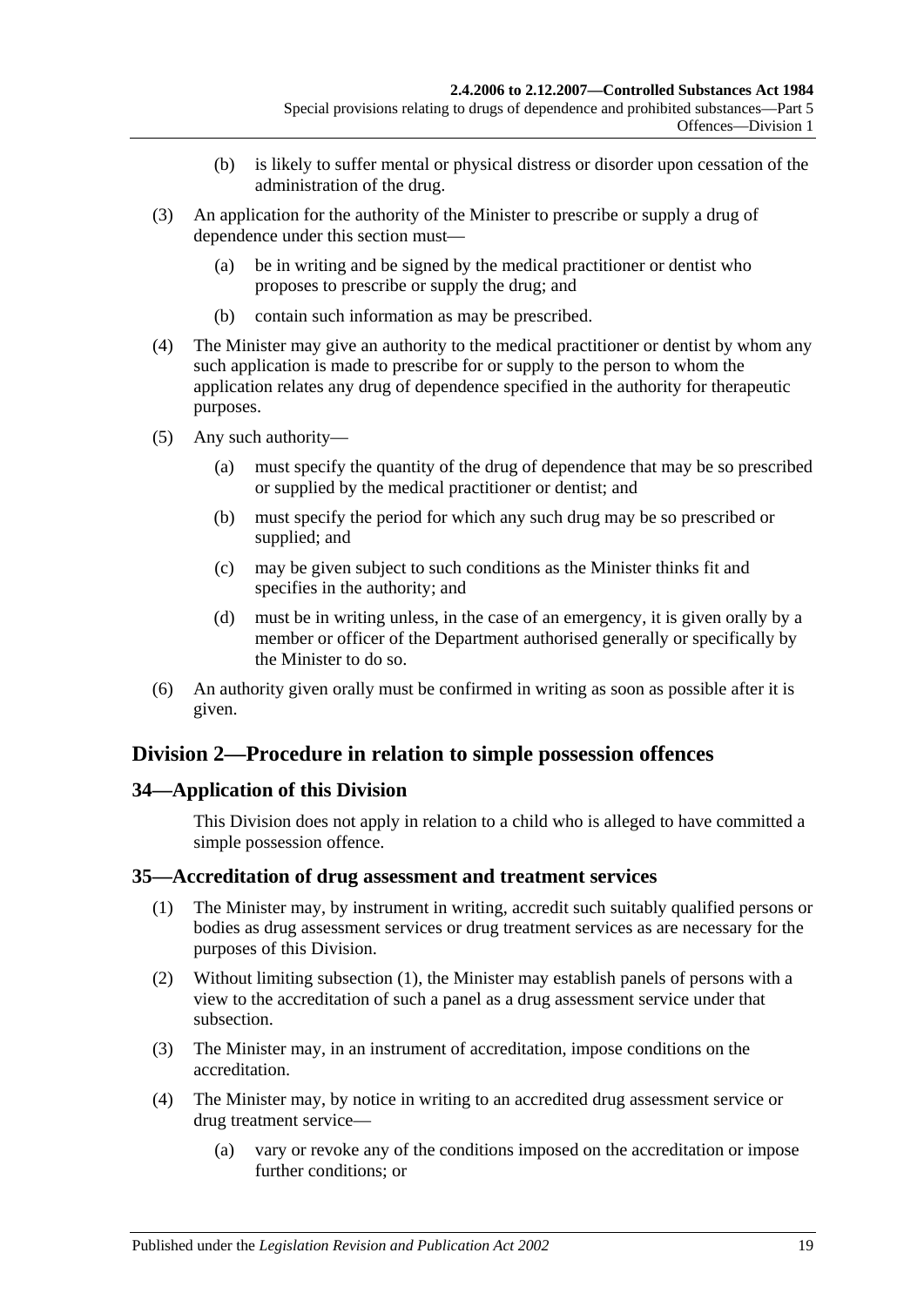(b) revoke the accreditation.

#### <span id="page-19-0"></span>**36—Referral for assessment**

- (1) Where a person is alleged to have committed a simple possession offence, a police officer must refer the person to a nominated assessment service and give the person a notice that sets out particulars of the date, place and time at which the person must attend the service.
- (2) A copy of the referral notice must be forwarded to the nominated assessment service.
- (3) A referral under this section operates as a stay of proceedings (if any) for the alleged offence.

#### <span id="page-19-1"></span>**37—Assessment of referred person**

- (1) On a person being referred to an assessment service under this Division, the service must proceed to carry out and complete its assessment as expeditiously as reasonably practicable.
- (2) For the purposes of carrying out the assessment, the service may, by notice in writing given personally or by post, require the person to—
	- (a) give written consent to—
		- (i) the release of the person's medical and other treatment records to the service and to any drug treatment service that is to provide treatment to the person pursuant to an undertaking under this Division;
		- (ii) the release to the service of—
			- (A) records held by or on behalf of an assessment service or any agency or instrumentality of the Crown relating to previous assessments of, or undertakings entered into by, the person under this Division; and
			- (B) the person's criminal record (ie, record of any convictions recorded against the person); or
	- (b) attend the service for such further number of interviews as the service thinks fit; or
	- (c) submit to an examination, by the service or by any other person, to determine whether the person is experiencing physical, psychological or social problems connected with the misuse of drugs and, if so, the treatment (if any) appropriate for the person.
- <span id="page-19-2"></span>(3) The assessment service must, by notice in writing to the person given personally or by post, terminate the person's referral to the service—
	- (a) if the person fails, without reasonable excuse, to attend the service in accordance with the referral notice or with any other notice requiring the person to attend; or
	- (b) if at any time during the assessment it becomes apparent to the service that—
		- (i) it would not in the circumstances be appropriate to require the person to enter into an undertaking under this Division; or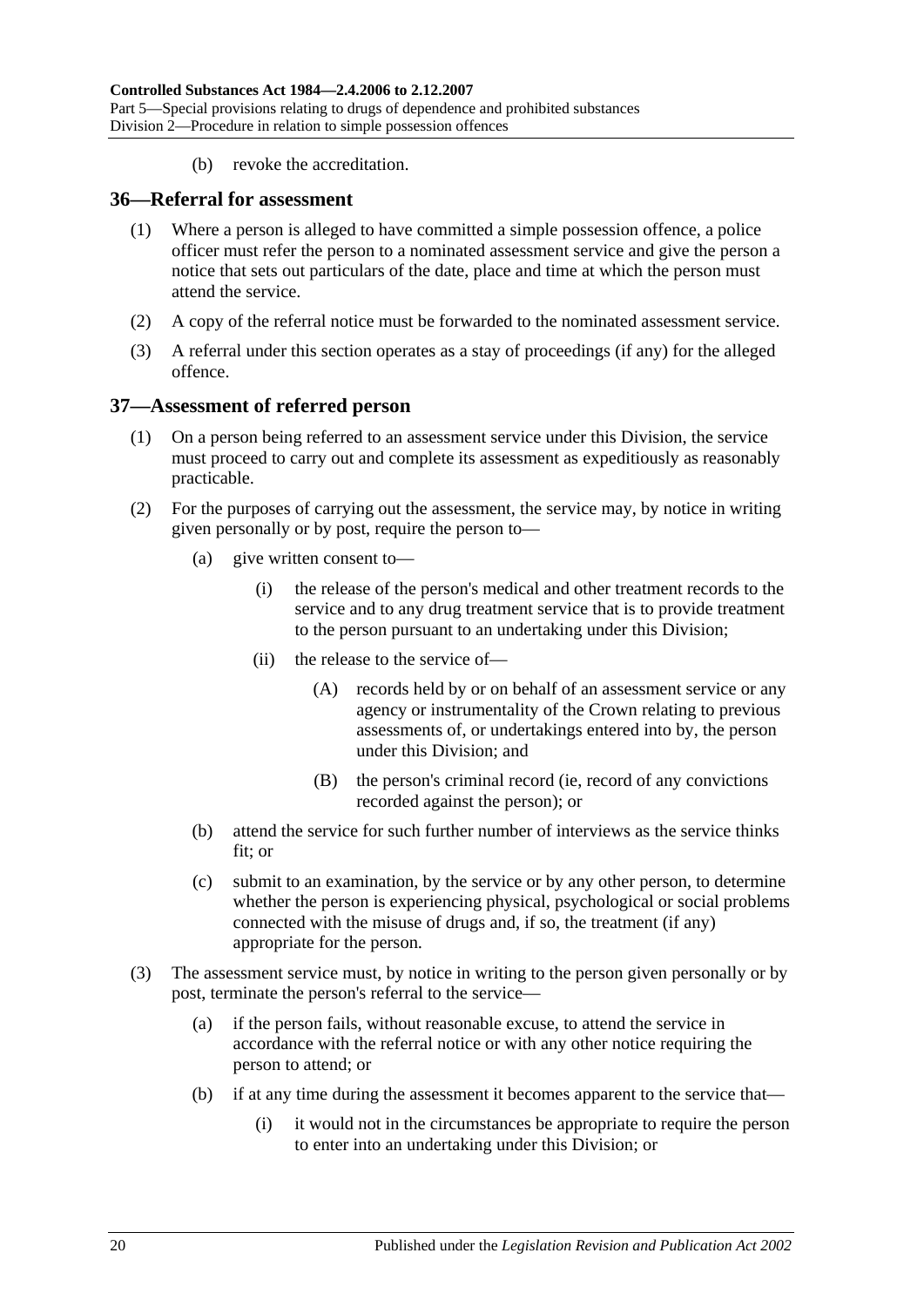- (ii) the person does not admit to the allegation (but the service is not required to ascertain this); or
- (iii) the person does not want the service to deal with the matter,

and may, in the same manner, terminate the referral—

- (c) if the person hinders, or does not cooperate with, the service in carrying out the assessment; or
- (d) if the person, without reasonable excuse, refuses or fails to comply with a requirement under this Division to give written consent to the release of records or to submit to an examination; or
- (e) if the person refuses to comply with a requirement to enter into an undertaking under this Division or, without reasonable excuse, contravenes or fails to comply with an undertaking entered into under this Division.
- (4) A notice under [subsection](#page-19-2) (3) must set out a short statement of the service's reasons for the termination.
- (5) The service must give a copy of the notice of termination to the Commissioner of Police.

## <span id="page-20-0"></span>**38—Undertakings**

- (1) An assessment service may, on the completion of an assessment under this Division, require the person alleged to have committed the offence to enter into a written undertaking relating to—
	- (a) the treatment that the person will undertake; or
	- (b) participation by the person in a programme of an educative, preventive or rehabilitative nature; or
	- (c) any other matters that will, in the opinion of the service, assist the person to overcome any personal problems that may tend to lead, or that may have led, to the misuse of drugs.
- (2) The undertaking can only require the person to undergo treatment with a drug treatment service that is accredited under this Division.
- (3) If the person enters into the undertaking—
	- (a) the person must be given a copy of the undertaking; and
	- (b) any complaint laid against the person for the alleged simple possession offence must be withdrawn; and
	- (c) the person must, if remanded in custody for the alleged simple possession offence but not otherwise subject to detention, be released from detention or, if on bail for the offence, the bail agreement must be discharged.
- (4) The undertaking will be effective for a period, not exceeding 6 months, determined by the service and specified in the undertaking.
- (5) The service may, at the request or with the consent of the person bound by the undertaking, vary the terms of the undertaking, but not so that the total period of the undertaking exceeds 6 months.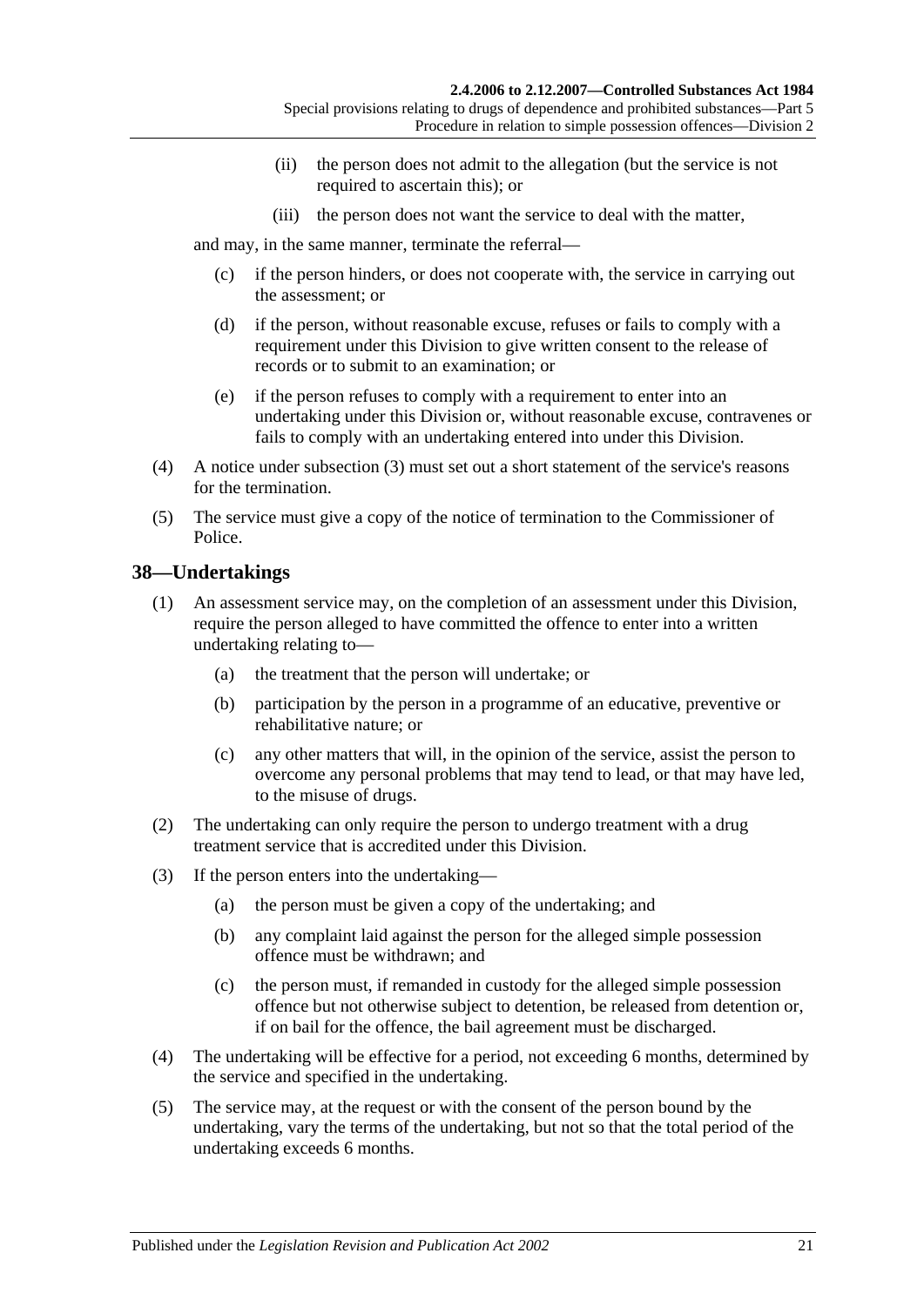(6) The service must notify the Commissioner of Police that the person has entered into an undertaking, of any extension to the period of the undertaking and, if it occurs, of the expiry of the undertaking.

## <span id="page-21-0"></span>**39—Release from custody for the purposes of assessment or undertaking**

If a person who is in custody has been given a notice under this Division requiring the person to attend an assessment service or any other place, or has entered into an undertaking under this Division requiring the person to attend at any place, the manager of the place in which the person is being detained must cause the person to be brought to the service or other place as required by the notice or undertaking.

## <span id="page-21-1"></span>**40—Prosecution of simple possession offences**

- (1) A prosecution for a simple possession offence alleged to have been committed by a person cannot proceed unless the person has been referred to an assessment service under this Division and the referral has been terminated by the service.
- (2) The fact that a person alleged to have committed a simple possession offence participates in an assessment or enters into an undertaking under this Division does not constitute an admission of guilt, and will not be regarded as evidence tending to establish guilt, in relation to the alleged offence.
- (3) If the referral of a person is terminated under this Division, evidence—
	- (a) of anything said or done by the person in the course of being assessed or carrying out an undertaking; or
	- (b) of the reasons for the termination,

is not admissible in any proceedings against the person for the alleged offence.

(4) On the expiry of an undertaking under this Division, the person who entered into it is immune from prosecution for the alleged offence to which the undertaking related.

## <span id="page-21-2"></span>**40A—Confidentiality**

A person who is, or has been, engaged in duties related to the administration of this Division must not disclose information relating to a person referred for assessment under this Division, being information obtained in the course of those duties, unless the disclosure is made—

- (a) in the administration of this Division; or
- (b) as authorised or required by law; or
- (c) with the consent of the person to whom the information relates.

Maximum penalty: \$10 000.

## <span id="page-21-3"></span>**Part 6—Offences, penalties etc**

## <span id="page-21-4"></span>**41—Aiding and abetting etc**

A person who—

- (a) aids, abets, counsels or procures the commission of an offence against this Act; or
- (b) solicits or incites the commission of an offence against this Act,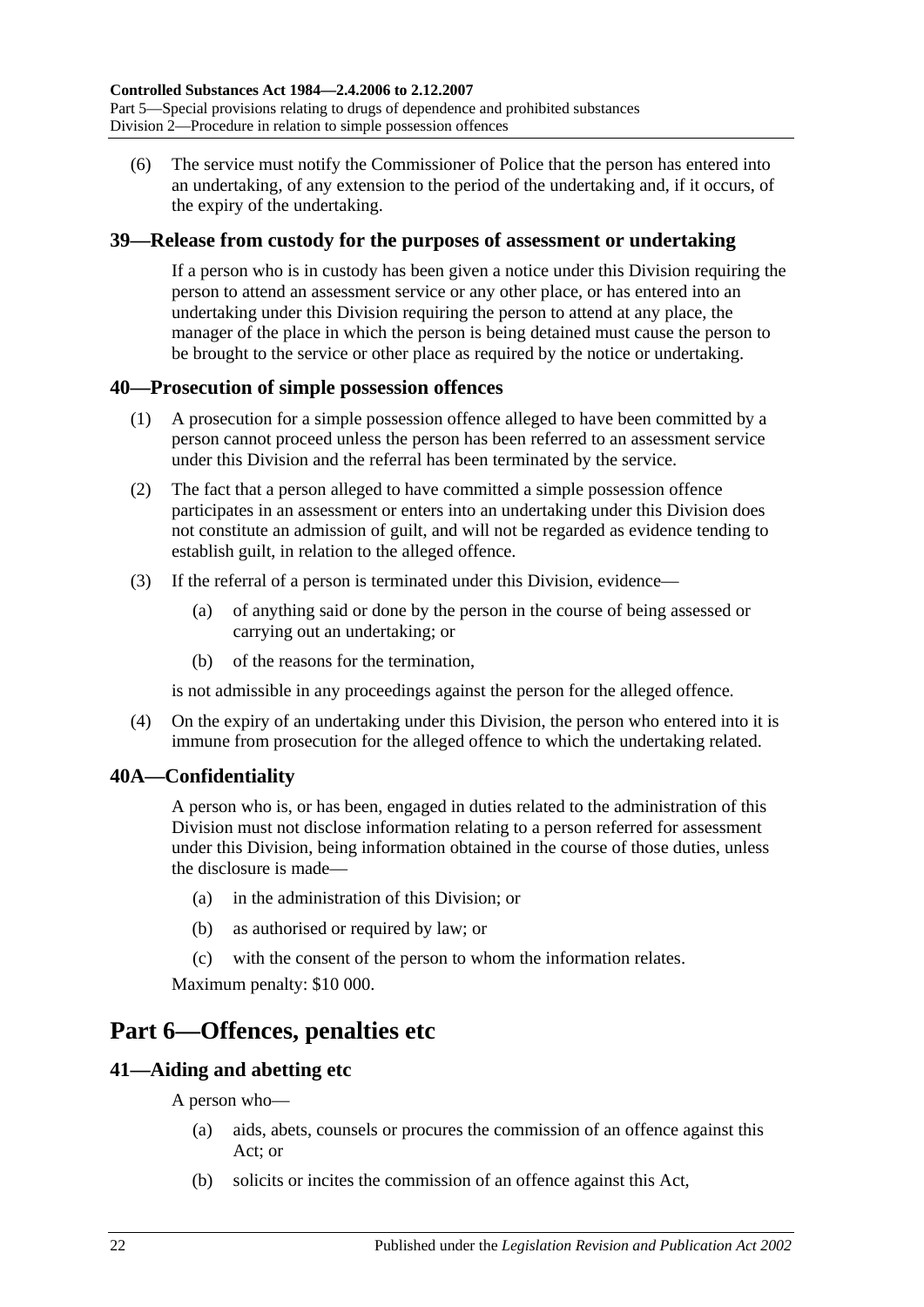is guilty of an offence and liable to the same penalty as is prescribed for the principal offence.

#### <span id="page-22-0"></span>**42—Alternative verdict in relation to offences against [section](#page-14-0) 32**

If upon the trial of a person for an offence against [section](#page-14-0) 32 the jury is not satisfied that the person is guilty of the offence charged, but is satisfied that the person is guilty of an offence against [section](#page-13-2) 31, the jury may bring in a verdict that the person is guilty of the latter offence.

#### <span id="page-22-1"></span>**44—Matters to be considered when court fixes penalty**

In determining the penalty to be imposed upon a person convicted of an indictable or minor indictable offence against this Act, the court must take into consideration—

- (a) the nature of the substance or goods involved in the commission of the offence; and
- (b) the quantity of the substance or goods involved in the commission of the offence; and
- (c) the personal circumstances of the convicted person (being a natural person), including the circumstances relating to the person's use (if at all) of any drug of dependence or prohibited substance; and
- (d) in the case of an offence involving the manufacture, production, sale or supply of a drug of dependence or prohibited substance, or the possession of a drug of dependence or prohibited substance with intent to sell or supply it to another—
	- (i) the commercial or other motives of the convicted person in committing the offence; and
	- (ii) the financial gain that is likely to have accrued to the convicted person as a result of the commission of the offence (but this is not to be taken into consideration if that financial gain is the subject of an application under the *[Criminal Assets Confiscation Act](http://www.legislation.sa.gov.au/index.aspx?action=legref&type=act&legtitle=Criminal%20Assets%20Confiscation%20Act%202005) 2005*); and
- (da) in the case of an offence involving the sale, supply or administration, or taking part in the sale, supply or administration of a drug of dependence or prohibited substance to a child—whether the offence occurred within a school zone or at or near any other prescribed place; and
- (db) in the case of an offence of being in possession of a drug of dependence or a prohibited substance for the purpose of the sale, supply or administration of the drug or substance to another person (not being an offence committed within a school zone)—whether the offence occurred at or near any other prescribed place; and
- (e) any other relevant factor.

#### <span id="page-22-2"></span>**45—Offences committed by body corporate**

Where a body corporate is guilty of an offence against this Act, each member of the governing body of the body corporate is guilty of an offence and liable to the same penalty as is prescribed for the principal offence, unless the member proves that he or she exercised all reasonable diligence to prevent the commission of the offence by the body corporate.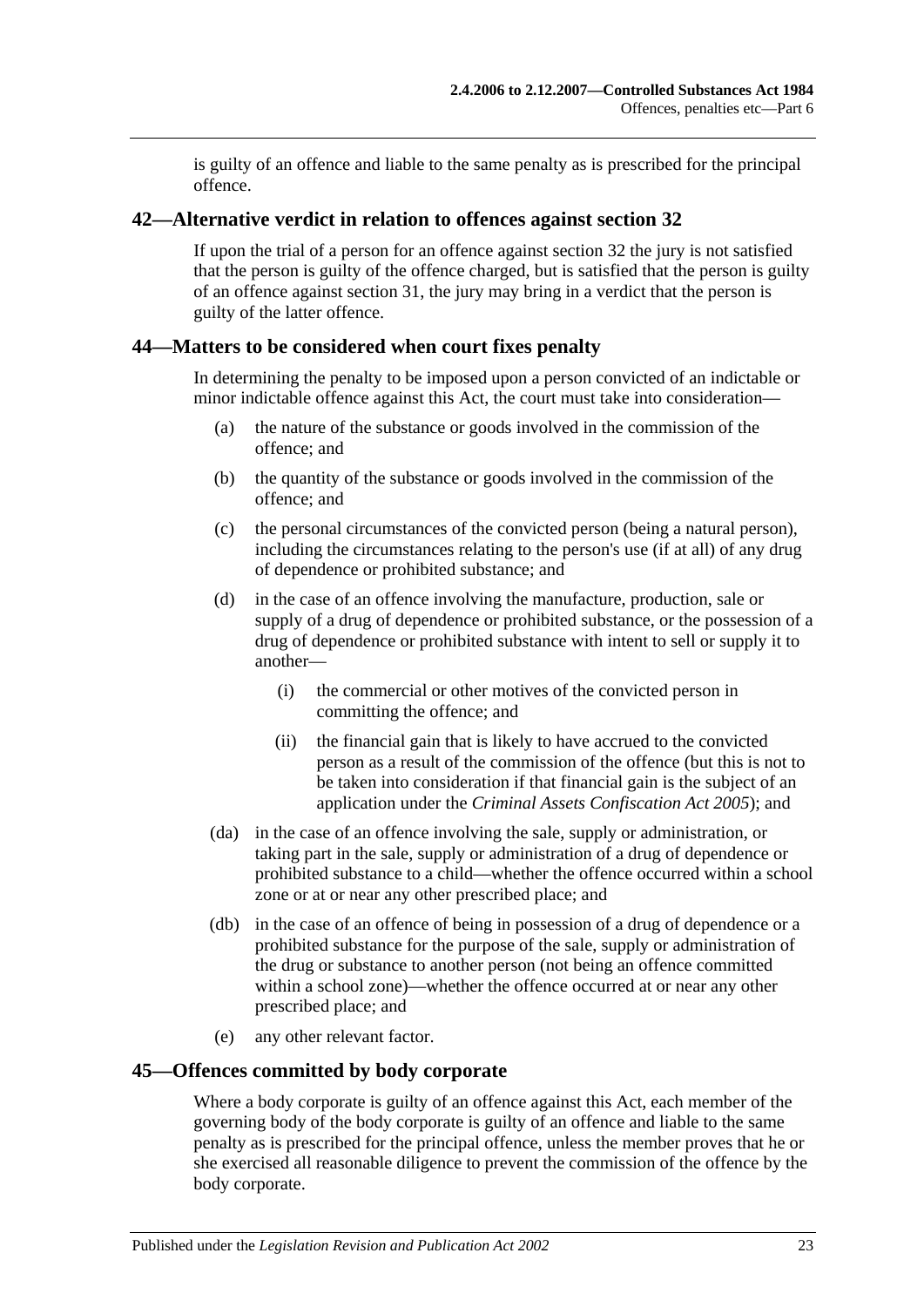#### <span id="page-23-0"></span>**45A—Expiation of simple cannabis offences**

- (1) A prosecution for a simple cannabis offence cannot be commenced except by—
	- (a) the Director of Public Prosecutions; or
	- (b) a member of the police force; or
	- (c) a person authorised in writing by the Director of Public Prosecutions to commence the prosecution.
- <span id="page-23-1"></span>(2) Subject to this section, if a person (not being a child) is alleged to have committed a simple cannabis offence, then before a prosecution is commenced, an expiation notice must be given to the alleged offender under the *[Expiation of Offences Act](http://www.legislation.sa.gov.au/index.aspx?action=legref&type=act&legtitle=Expiation%20of%20Offences%20Act%201996) 1996*.
- (3) Expiation fees (which may vary according to any factor) may be fixed by regulation for the purposes of this section.
- (7) Non-compliance with [subsection](#page-23-1) (2) does not invalidate a prosecution.
- (8) For the purposes of this section—

#### *artificially enhanced cultivation* means—

- (a) cultivation in a solution comprised wholly or principally of water enriched with nutrients; or
- (b) cultivation involving the application of an artificial source of light or heat;

*child*, in relation to a simple cannabis offence, means a person who was, on the date of the alleged commission of the offence, under the age of 18 years;

#### *simple cannabis offence* means—

- (a) an offence arising out of the possession of cannabis or cannabis resin, not being an offence involving the possession of quantities of cannabis or cannabis resin in excess of limits fixed by regulation for the purposes of this paragraph;
- (b) an offence arising out of the smoking or consumption of cannabis or cannabis resin except an offence alleged to have been committed in—
	- (i) a public place; or
	- (ii) a place of a kind prescribed by regulation;
- (c) an offence arising out of the possession of equipment for use in connection with—
	- (i) the smoking or consumption of cannabis or cannabis resin; or
	- (ii) the preparation of cannabis or cannabis resin for smoking or consumption,

not being an offence involving the possession of such equipment for commercial purposes;

(d) an offence arising out of the cultivation (not being artificially enhanced cultivation) of not more than the prescribed number of cannabis plants.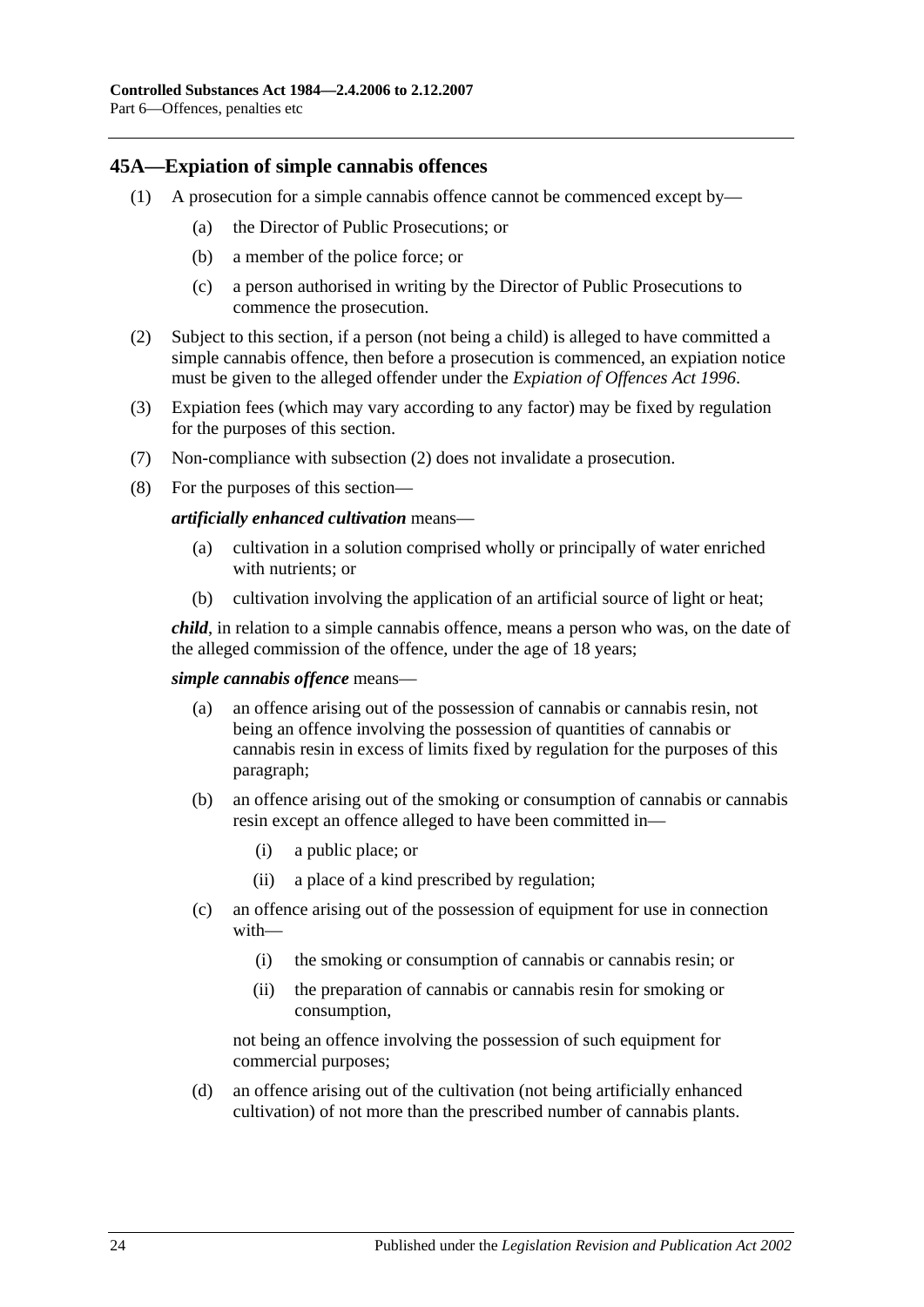## <span id="page-24-0"></span>**Part 7—Search, seizure, forfeiture and analysis**

## <span id="page-24-1"></span>**50—Authorised officers**

- <span id="page-24-4"></span>(1) The following persons are authorised officers for the purposes of this Part:
	- (a) a member of the police force; and
	- (b) any other person appointed by the Minister, by instrument in writing, to be an authorised officer for the purposes of this Part.
- (2) The Minister must provide an authorised officer appointed under [subsection](#page-24-4) (1)(b) with a certificate of identification in the prescribed form.
- (3) An authorised officer appointed under [subsection](#page-24-4) (1)(b) must, upon demand by a person in relation to whom the officer is exercising any powers under this Act, produce the certificate of identification for the inspection of that person.

## <span id="page-24-2"></span>**51—Analysts**

- (1) Subject to [subsection](#page-24-5) (2), the Governor may appoint such number of persons to be analysts as the Governor thinks necessary or desirable for the purposes of this Part.
- <span id="page-24-5"></span>(2) No person who has a direct or indirect interest in the manufacture, production, sale or supply of any substance or device to which this Act applies may be appointed as an analyst.

## <span id="page-24-3"></span>**52—Power to search, seize etc**

- <span id="page-24-7"></span><span id="page-24-6"></span>(1) Subject to this section, an authorised officer may—
	- (a) enter at any time any premises for the purposes of ascertaining whether the provisions of this Act, or of a licence, authority or permit granted under this Act, are being complied with or have been contravened; and
	- (b) where reasonably necessary for that purpose, break into or open any part of the premises, or anything in or on the premises; and
	- (c) for the purposes of [paragraph](#page-24-6) (a) or [\(b\),](#page-24-7) require the driver of any vehicle, the master of any vessel or the pilot of any aircraft to stop that vehicle, vessel or aircraft.
- (2) While an authorised officer is in or on any premises pursuant to this section, the officer may—
	- (a) inspect or search the premises or any equipment or other thing on the premises;
	- (b) require any person to produce any books, papers or documents (including a written record that reproduces, in an understandable form, information stored by computer, microfilm or other process) or any substance, equipment or device;
	- (c) examine any books, papers or documents (including a written record that reproduces, in an understandable form, information stored by computer, microfilm or other process) and take extracts from any of them or make copies of any of them;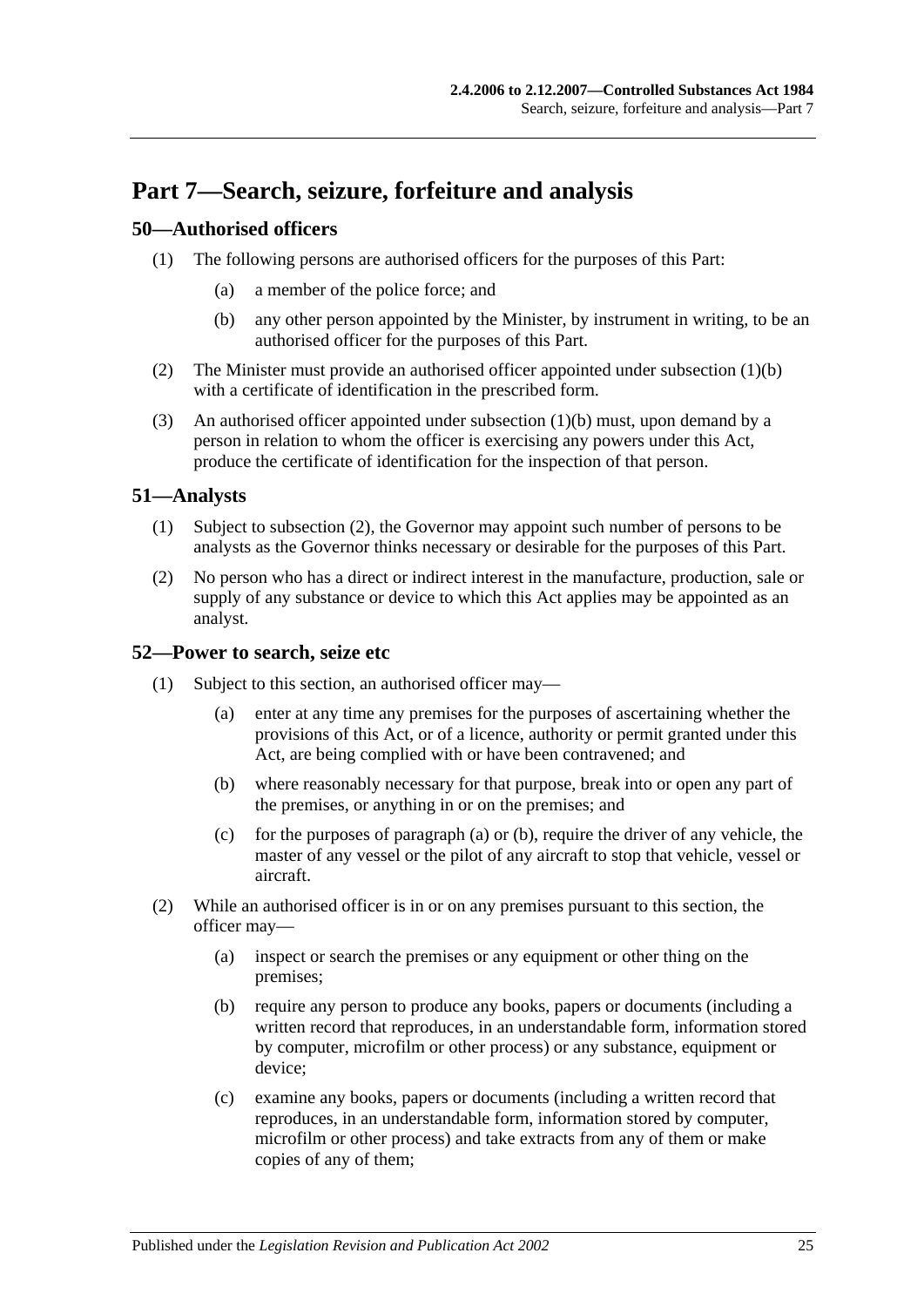- (d) examine any substance, equipment or device;
- (e) take and remove from the premises samples of any substance or goods;
- (f) carry out any tests;
- (g) take any photographs or films or make any audio or audiovisual record;
- (h) require the holder of a licence, authority or permit under this Act to produce that licence, authority or permit for inspection;
- (i) where the officer suspects on reasonable grounds that an offence against this Act has been committed, seize and remove from the premises anything that the officer has reasonable cause to suspect affords evidence of the offence;
- (j) give such directions as are reasonably necessary for, or incidental to, the effective exercise of the officer's powers under this Act.
- (3) The powers conferred by [subsection](#page-24-7) (1)(b) may only be exercised by an authorised officer who is a member of the police force.
- <span id="page-25-0"></span>(4) An authorised officer must not exercise the powers conferred by [subsection](#page-24-6) (1)(a) and [\(b\)](#page-24-7) except upon the authority of a warrant issued by an officer of police, a special magistrate or a justice, unless the powers are being exercised in relation to—
	- (a) premises that are used by a medical practitioner, pharmacist, dentist or veterinary surgeon in the ordinary course of his or her profession; or
	- (b) premises that are used in the course of an activity in respect of which a licence, authority or permit has been granted under this Act; or
	- (c) premises that are used for a non-residential purpose and in which the authorised officer reasonably suspects poisons, therapeutic substances, therapeutic devices or volatile solvents are being stored, used or sold,

provided that the powers are exercised during ordinary business hours.

- (5) An officer of police, special magistrate or justice must not issue a warrant under [subsection](#page-25-0) (4) unless satisfied, on information given upon oath-
	- (a) that there are reasonable grounds for suspecting that an offence against this Act has been, is being, or is about to be, committed; and
	- (b) that a warrant is reasonably required in the circumstances.
- <span id="page-25-2"></span>(6) Subject to [subsection](#page-25-1) (7), an authorised officer who is a member of the police force may search any person whom the officer believes on reasonable grounds has in his or her possession any substance or equipment in contravention of this Act.
- <span id="page-25-1"></span>(7) Before a person is searched pursuant to [subsection](#page-25-2) (6), the person must, if he or she so requires, be taken before a justice.
- (8) A justice before whom a person is taken pursuant to [subsection](#page-25-1) (7) may order that the person be searched, or not be searched, as he or she thinks the justice of the case requires.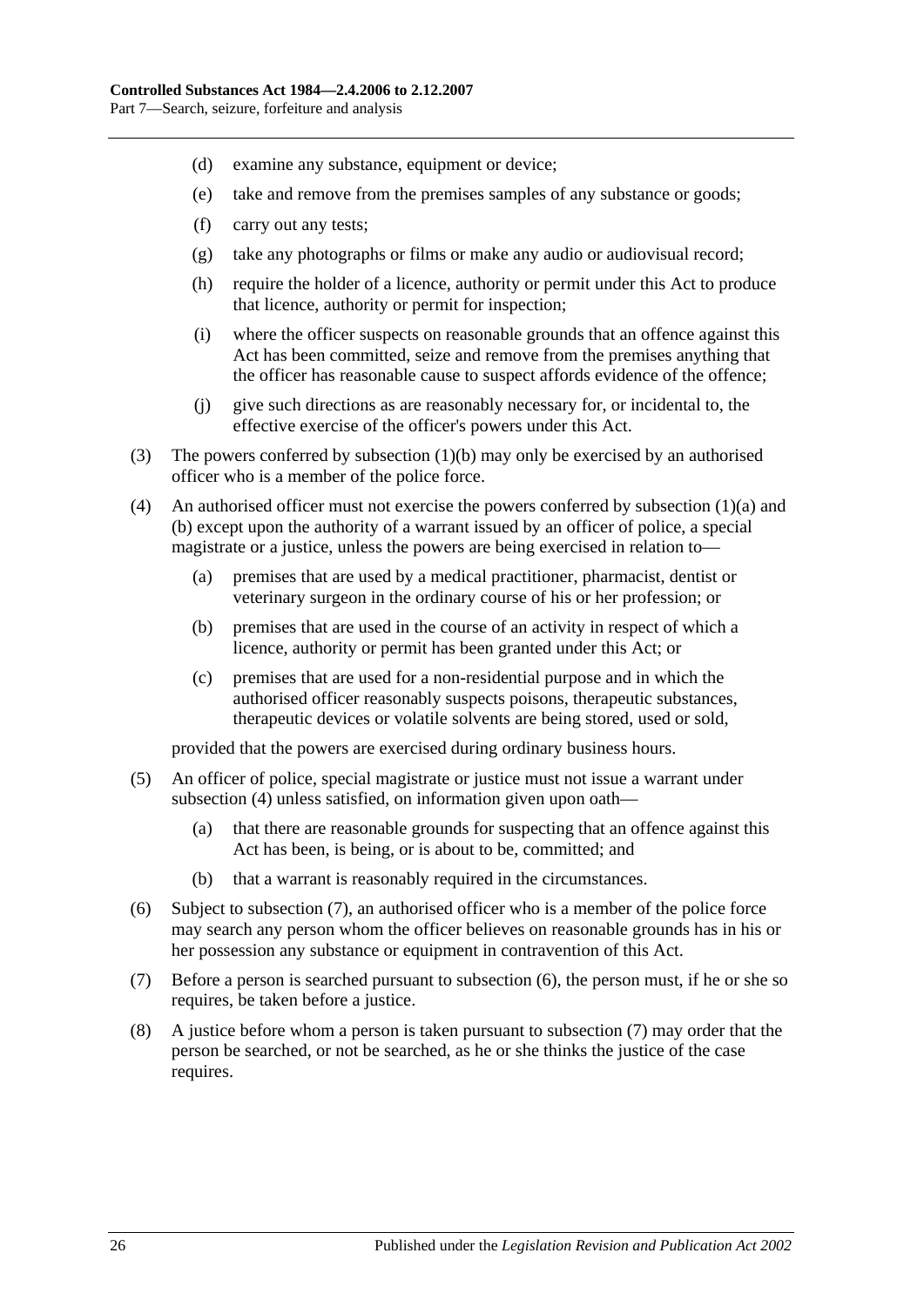- (9) Where an authorised officer who is a member of the police force suspects on reasonable grounds that a substance that would afford evidence of an offence against this Act is in any vehicle, vessel or aircraft, the officer may—
	- (a) require the driver of the vehicle, the master of the vessel or the pilot of the aircraft to stop the vehicle, vessel or aircraft; and
	- (b) detain and search the vehicle, vessel or aircraft; and
	- (c) seize and remove from the vehicle, vessel or aircraft anything that the officer has reasonable cause to suspect affords evidence of an offence against this Act.
- (10) Nothing in this section derogates from the power of a member of the police force to do anything pursuant to a general search warrant issued under the *[Summary Offences](http://www.legislation.sa.gov.au/index.aspx?action=legref&type=act&legtitle=Summary%20Offences%20Act%201953)  Act [1953](http://www.legislation.sa.gov.au/index.aspx?action=legref&type=act&legtitle=Summary%20Offences%20Act%201953)*.
- (11) An authorised officer may, in exercising powers pursuant to a warrant issued under [subsection](#page-25-0) (4) or any other powers under this Part, be assisted by such persons as the authorised officer considers necessary or desirable in the circumstances.
- (12) A person must not—
	- (a) hinder or obstruct an authorised officer, or a person accompanying an authorised officer, in the exercise of the powers conferred by this Part; or
	- (b) refuse or fail to comply with a requirement made of the person, or a direction given to the person, pursuant to this section.

Maximum penalty: \$10 000 or imprisonment for 2 years.

## <span id="page-26-0"></span>**52A—Seized property and forfeiture**

- (1) Subject to this section, seized property must be held pending proceedings for an offence against this Act relating to the property.
- <span id="page-26-1"></span>(2) If seized property—
	- (a) is a prohibited substance or a drug of dependence or other poison; or
	- (b) is, in the opinion of the Commissioner of Police, likely to constitute a danger if stored pending proceedings for an offence against this Act relating to the property,

the Commissioner of Police may direct that the property be destroyed, whether or not a person has been or is to be charged with an offence in relation to it.

- (3) Property referred to in [subsection](#page-26-1) (2) may be destroyed at the place at which it was seized or at any other suitable place.
- (4) If a charge is laid, or is to be laid, for an offence in relation to property referred to in [subsection](#page-26-1) (2)—
	- (a) samples of the property that provide a true representation of the nature of the property must be taken and kept for evidentiary purposes; and
	- (b) the defendant is entitled to have a portion of the sample analysed by an analyst (see [section](#page-28-0) 53); and
	- (c) the defendant must be given written notice of that entitlement.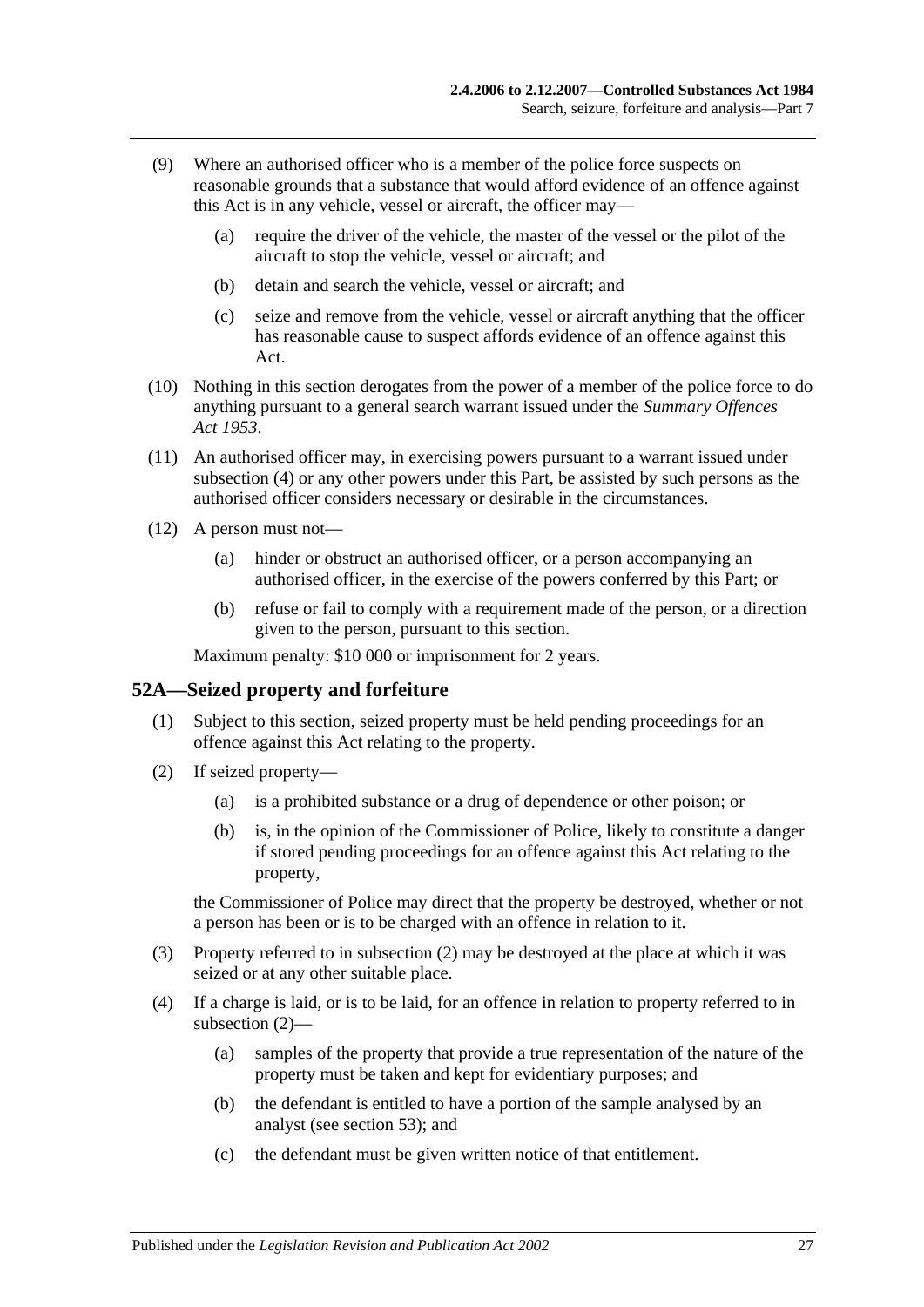- (5) Possession of samples taken under this section must remain at all times within the control of the Commissioner of Police or his or her nominee.
- (6) The regulations may make provision relating to the taking of samples of seized property and analysis of those samples.
- (6a) Where a person is convicted of an offence in relation to property destroyed in accordance with [subsection](#page-26-1) (2), the court may order the convicted person to pay the reasonable costs of destruction to the Commissioner of Police.
- <span id="page-27-3"></span>(7) If the Magistrates Court on application by an authorised officer, or any court hearing proceedings under this Act, finds that seized property—
	- (a) was the subject of an offence against this Act; or
	- (b) consists of equipment, devices, substances, documents or records acquired, used or intended for use for, or in connection with, the manufacture or production, or the smoking, consumption or administration, of a prohibited substance or drug of dependence,

the court may, by order, forfeit the property to the Crown.

- (8) Property that is the subject of an order for forfeiture under this section may be sold, destroyed or otherwise disposed of as the Commissioner of Police directs.
- <span id="page-27-2"></span>(9) Subject to [subsections](#page-27-0) (10) and [\(11\),](#page-27-1) if seized property has not been forfeited to the Crown in proceedings under this Act commenced within the prescribed period after its seizure, a person from whose lawful possession the property was seized, or a person with legal title to it, is entitled to recover from the Commissioner of Police (if necessary, by action in a court of competent jurisdiction) the property itself, or if it has been damaged or destroyed or has deteriorated, compensation of an amount equal to its market value at the time of its seizure.
- <span id="page-27-0"></span>(10) [Subsection](#page-27-2) (9) does not apply to property that has been destroyed under [subsection](#page-26-1) (2) if the property—
	- (a) was the subject of an offence against this Act; or
	- (b) consists of equipment, devices, substances, documents or records acquired, used or intended for use for, or in connection with, the manufacture or production, or the smoking, consumption or administration, of a prohibited substance or drug of dependence.
- <span id="page-27-1"></span>(11) Despite [subsection](#page-27-2) (9), a court hearing proceedings under that subsection in relation to property that has not been destroyed under [subsection](#page-26-1) (2) may, if it thinks fit, make an order under [subsection](#page-27-3) (7) for forfeiture of the property to the Crown.
- (12) Nothing in this section affects the operation of the *[Criminal Assets Confiscation](http://www.legislation.sa.gov.au/index.aspx?action=legref&type=act&legtitle=Criminal%20Assets%20Confiscation%20Act%202005)  Act [2005](http://www.legislation.sa.gov.au/index.aspx?action=legref&type=act&legtitle=Criminal%20Assets%20Confiscation%20Act%202005)*.
- (13) In this section—

*the prescribed period* means two years or such longer period as the Magistrates Court may, on application by an authorised officer, allow;

*seized property* means anything—

(a) seized under this Act; or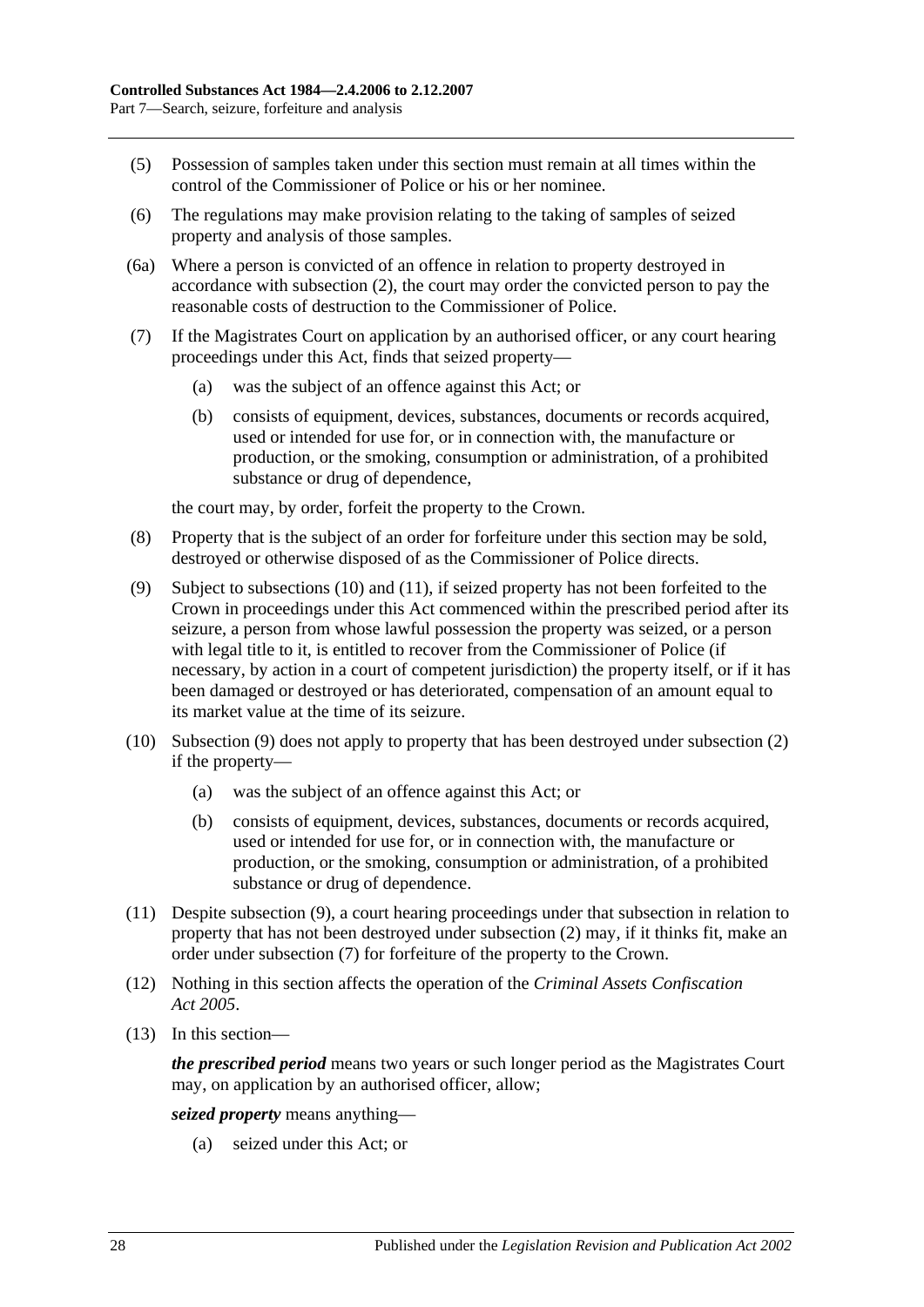(b) seized otherwise than under this Act that is evidence of an offence against this Act.

## <span id="page-28-0"></span>**53—Analysis**

- (1) An authorised officer may cause any substance seized or taken pursuant to this Part to be analysed by, or under the supervision of, an analyst.
- <span id="page-28-4"></span>(2) Any person may, for the purposes of ascertaining whether a substance is, or is not, a particular poison, prescription drug, drug of dependence, prohibited substance or therapeutic substance, or for any other evidentiary purpose, cause the substance to be analysed by, or under the supervision of, an analyst.
- (3) A person who initiates an analysis pursuant to [subsection](#page-28-4) (2) must do so in the prescribed manner and upon payment of the prescribed fee.
- (4) An analyst or a botanist must, on the completion of an analysis pursuant to this section, certify in the prescribed form the results of the analysis, and—
	- (a) in the case of an analysis initiated by an authorised officer who is a member of the police force—must forward the certificate to the Commissioner of Police; or
	- (b) in the case of an analysis initiated by any other authorised officer—must forward the certificate to the Department; or
	- (c) in any other case—must forward the certificate to the person who initiated the analysis.

## <span id="page-28-5"></span><span id="page-28-1"></span>**54—Immunity from liability**

- (1) No personal liability attaches to—
	- (a) an authorised officer; or
	- (b) a person accompanying an authorised officer; or
	- (c) an analyst,

for an honest act or omission in the exercise or purported exercise, or discharge or purported discharge, of any power or duty under this Act.

(2) A liability that would, but for [subsection](#page-28-5) (1), lie against a person referred to in that subsection lies instead against the Crown.

## <span id="page-28-2"></span>**Part 8—Miscellaneous**

#### <span id="page-28-3"></span>**55—Licences, authorities and permits**

- (1) The Minister may, in the Minister's absolute discretion, grant or refuse a licence, authority or permit for the purposes of this Act.
- (2) The Minister may grant a licence, authority or permit subject to such conditions as the Minister thinks fit and specifies in the licence, authority or permit and may at any time, by notice in writing given personally or by post to the holder, vary or revoke a condition, or attach a further condition, to the licence, authority or permit.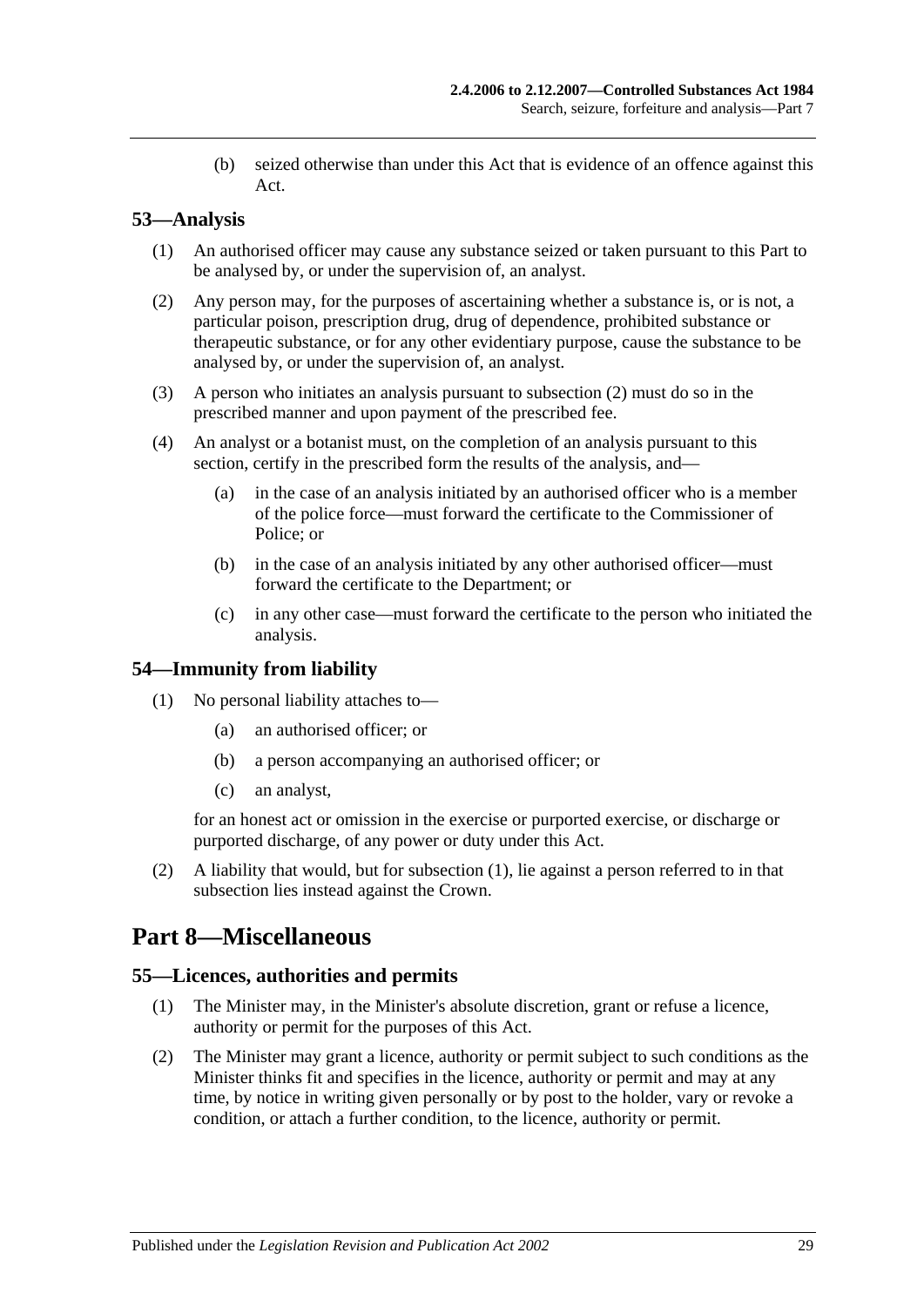(2a) Where a person who holds a licence, authority or permit contravenes or fails to comply with a condition of that licence, authority or permit, the holder is guilty of an offence.

Maximum penalty: \$5 000.

- (3) Upon the expiry of the term of a licence granted under this Act, the Minister must, if application for renewal has been made in the due manner and the prescribed fee paid, renew the licence for a further term.
- (4) The Minister may, by notice in writing given personally or by post to the holder of a licence, authority or permit granted under this Act, suspend or revoke the licence, authority or permit if—
	- (a) the holder obtained it improperly; or
	- (b) the holder is found guilty of an offence against this Act; or
	- (c) the holder has, in the opinion of the Minister, contravened or failed to comply with a condition of the licence, authority or permit.
- <span id="page-29-2"></span>(5) A person whose licence, authority or permit is suspended or revoked under [subsection](#page-29-2) (4)(c) may appeal to the Administrative and Disciplinary Division of the District Court against the suspension or revocation.
- (6) Subject to [subsection](#page-29-3) (8), an appeal must be instituted within 1 month of the suspension or revocation.
- (7) The Minister must, if required by the appellant, state in writing the reasons for the suspension or revocation.
- <span id="page-29-3"></span>(8) If the reasons of the Minister are not given to the appellant, in writing, at the time of making the decision to suspend or revoke and the appellant (within 1 month of the making of the decision) requires the Minister to state the reasons in writing, the time for instituting the appeal runs from the time at which the appellant receives the written statement of those reasons.

## <span id="page-29-0"></span>**56—Research permits**

- (1) The Minister may issue a permit authorising, subject to such conditions as may be specified in the permit, the person named in the permit to manufacture, produce, sell, supply or have in his or her possession a poison, prohibited substance, therapeutic substance or therapeutic device for the purposes of research, instruction or training.
- (2) Despite any other provision of this Act, the holder of a permit issued under this section is not guilty of an offence against this Act in respect of anything done pursuant to and in accordance with the permit.

## <span id="page-29-4"></span><span id="page-29-1"></span>**57—Power of Minister to prohibit certain activities**

- (1) Where a person—
	- (a) has been convicted of an offence against this Act; or
	- (b) has, in the opinion of the Minister, contravened or failed to comply with a condition of a licence, authority or permit granted under this Act; or
	- (c) has, in the opinion of the Minister, prescribed, supplied or administered a prescription drug in an irresponsible manner,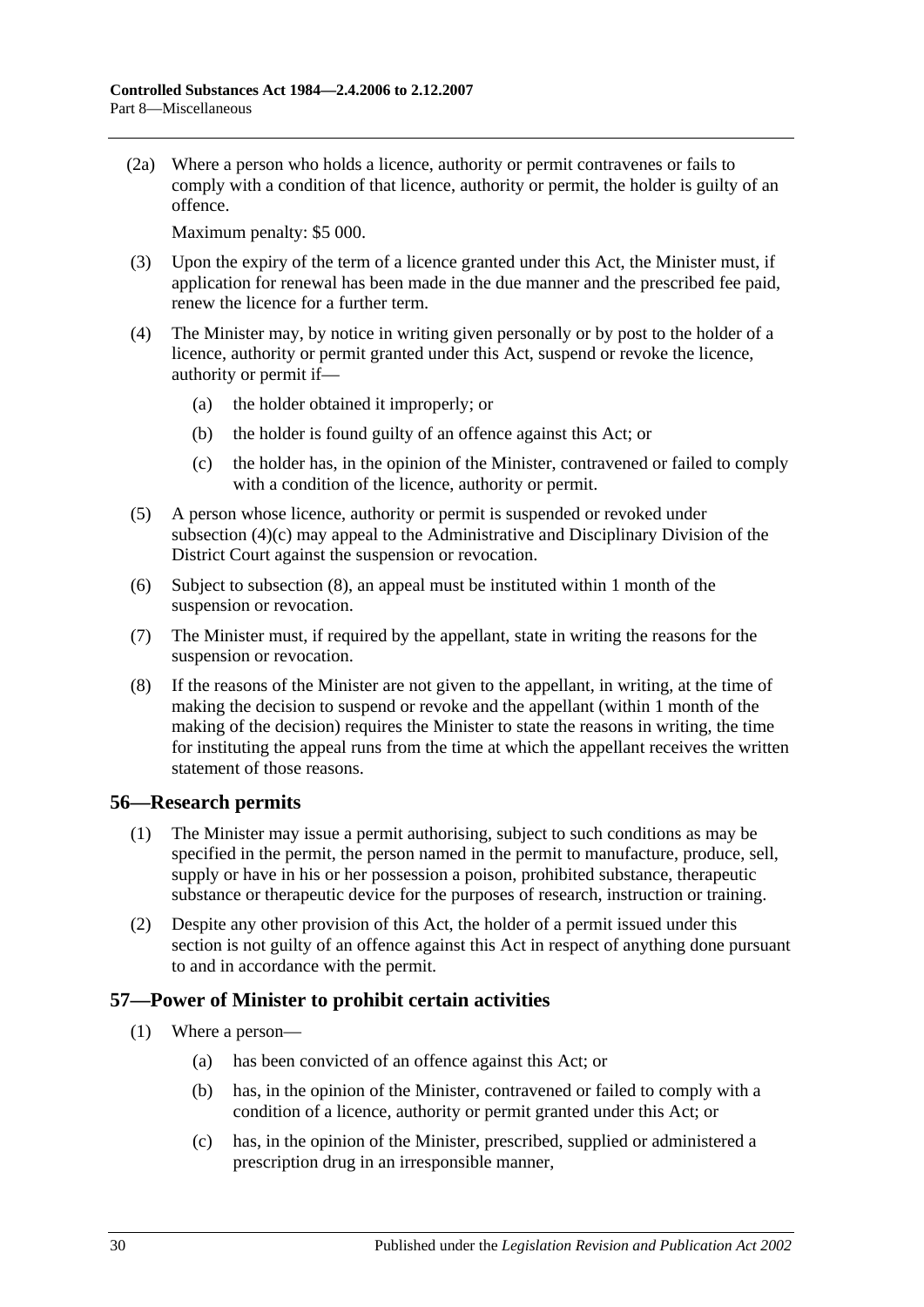the Minister may, by order, prohibit the person from manufacturing, producing, packaging, selling, supplying, prescribing, administering, using or having possession of any substance or device specified in the order.

- <span id="page-30-1"></span>(2) The Minister may, by subsequent order, revoke an order under [subsection](#page-29-4) (1).
- (3) The Minister must publish an order made under [subsection](#page-29-4) (1) or [\(2\)](#page-30-1) in the Gazette and must cause a copy of the order to be served personally or by post upon the person to whom it applies.
- (4) A person must not contravene an order made under this section. Maximum penalty: \$10 000 or imprisonment for 2 years.
- (5) A person to whom an order under [subsection](#page-29-4) (1) applies may appeal to the Administrative and Disciplinary Division of the District Court against the order.
- (6) Subject to [subsection](#page-30-2) (8), an appeal must be instituted within 1 month of the making of the order.
- (7) The Minister must, if required by the appellant, state in writing the reasons for the order.
- <span id="page-30-2"></span>(8) If the reasons of the Minister are not given to the appellant, in writing, at the time of making the order and the appellant (within 1 month of the making of the order) requires the Minister to state the reasons in writing, the time for instituting the appeal runs from the time at which the appellant receives the written statement of those reasons.

#### <span id="page-30-3"></span><span id="page-30-0"></span>**57A—Warnings**

- (1) Subject to this section, if the Minister is satisfied that—
	- (a) a substance or device might be dangerous to persons consuming or using the substance or device (whether because of a failure to comply with a requirement under this Act or otherwise); or
	- (b) an advertisement or other published material relating to a substance or device contains instructions or other material that might be dangerous to persons consuming or using the substance or device,

the Minister may take such action as the Minister thinks fit to warn the public against the risks or potential risks.

- (2) The Minister may only take action under this section—
	- (a) in relation to a substance, if the substance is a poison or therapeutic substance or is a substance that the Minister is satisfied has the potential to be harmful to humans or is or may be used, or is designed to be used, as a therapeutic substance; or
	- (b) in relation to a device, if the device is a therapeutic device or is a device that the Minister is satisfied is or may be used, or is designed to be used—
		- (i) for a purpose related to the physical or mental health or hygiene of humans; or
		- (ii) for the purposes of contraception; or
		- (iii) for cosmetic purposes.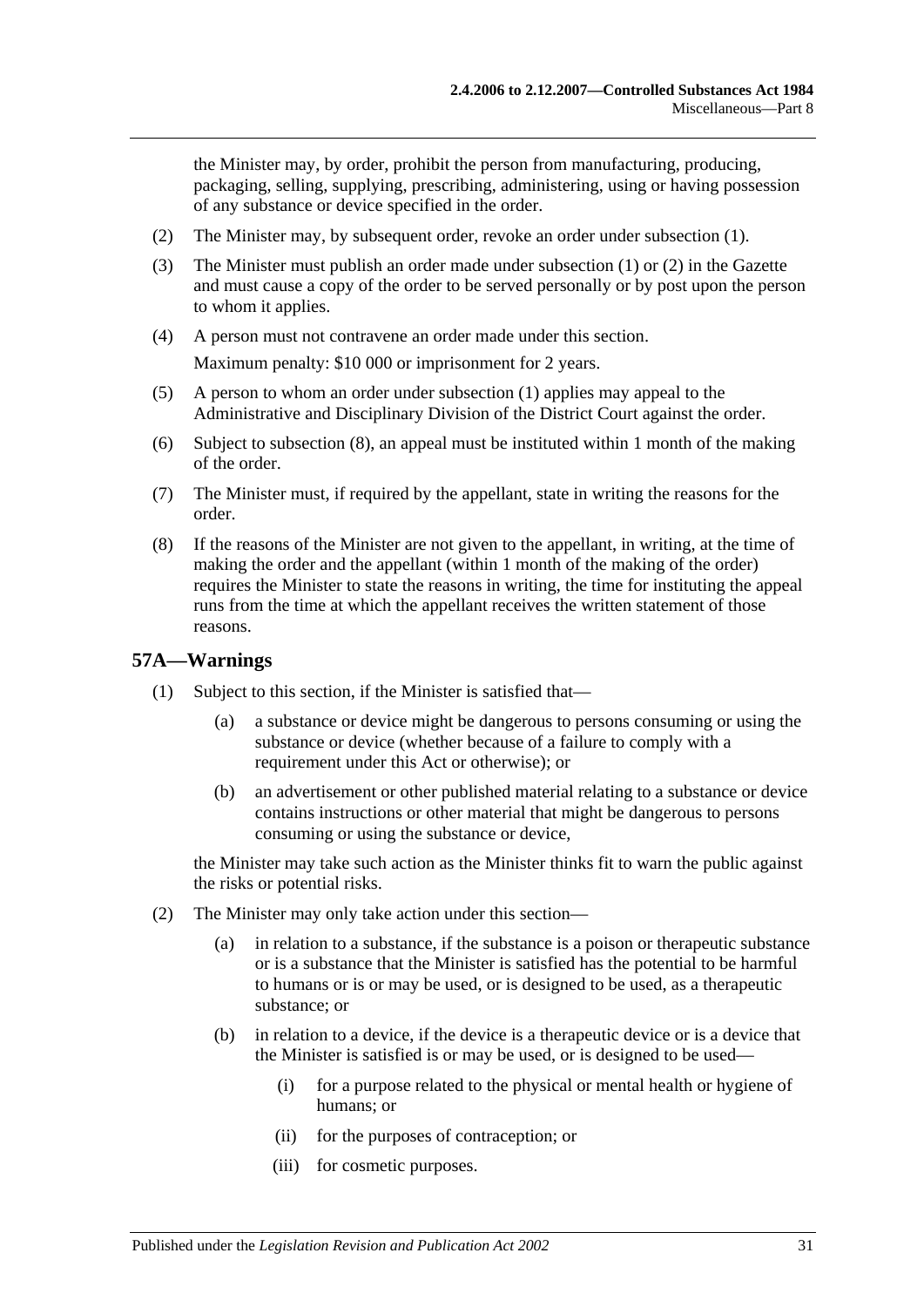(3) For the purpose of [subsection](#page-30-3) (1), the Minister may publish the trade name or description of a substance or device and may identify manufacturers, sellers, suppliers or importers of the substance or device.

## <span id="page-31-2"></span><span id="page-31-0"></span>**58—Publication of information**

- (1) If the Minister believes on reasonable grounds that a person has a history of consuming poisons or therapeutic substances in a quantity or manner that presents a risk to the person's health or has obtained or attempted to obtain a poison, therapeutic substance or therapeutic device by false pretences or other unlawful means or for an unlawful purpose, the Minister may, for the purpose of preventing or restricting the supply of such a substance or device to that person, publish information relating to that person to all or any of the following classes of persons:
	- (a) persons concerned in the management of hospitals or nursing homes who are responsible for the supply of such substances or devices to patients attending the hospitals or nursing homes; and
	- (b) medical practitioners; and
	- (c) dentists; and
	- (d) veterinary surgeons; and
	- (e) pharmacists; and
	- (f) any other prescribed class of persons, being persons who deal in or supply such substances or devices in the ordinary course of their business or profession.
- (1a) The Minister may publish information to a class of persons referred to in [subsection](#page-31-2) (1)—
	- (a) by publishing the information to a professional association prescribed by regulation whose members belong to that class of persons; or
	- (b) in any other manner the Minister thinks fit.
- (2) Information published under this section is privileged unless it is proved that it was done with malice.
- (3) A person to whom information was published under this section must not communicate that information to any other person except so far as it may be necessary to do so in order to achieve the purpose of the publication.

## <span id="page-31-1"></span>**60—Minister may require certain information to be given**

- (1) For the purpose of ascertaining—
	- (a) whether any substance or device is, or ought to be, one to which this Act applies; or
	- (b) whether any requirements under this Act relating to a substance or device are appropriate and effective,

the Minister may, by notice in writing given personally or by post to a person who manufactures, produces, packs, sells, supplies, imports or advertises a substance or device, require that person to furnish to the Minister such information relating to the substance or device as may be specified in the notice.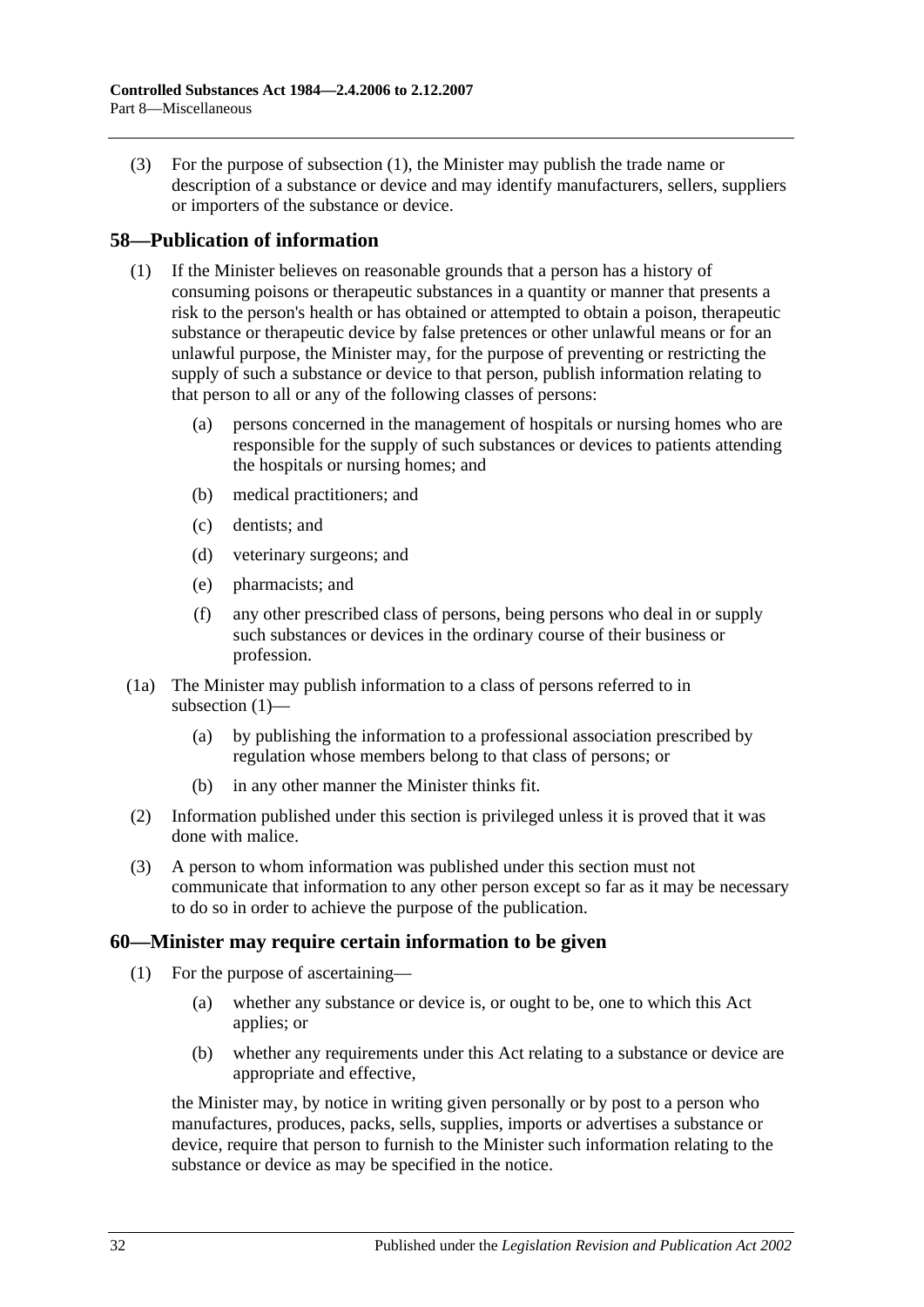- (2) Where the Minister has reasonable cause to believe that there is extensive misuse of a prescription drug or a volatile solvent in a particular area, the Minister may, by notice in writing given personally or by post to a medical practitioner, dentist, veterinary surgeon, pharmacist, nurse or supplier practising or operating in, or in the vicinity of, that area, require him or her to furnish to the Minister such particulars as may be specified relating to—
	- (a) in the case of a medical practitioner, dentist, veterinary surgeon or nurse—the quantities in which and the number and frequency of occasions on which a prescription drug specified in the notice was prescribed, supplied or administered by him or her;
	- (b) in the case of a pharmacist or supplier—the quantities in which and the number and frequency of occasions on which a prescription drug or volatile solvent specified in the notice was supplied by him or her.
- (3) A notice under this section may require any such information or particulars to be furnished in such manner and within such period, being not less than 14 days, as may be specified in the notice.
- (4) A person to whom a notice under this section has been given must not fail to comply with the notice.

Maximum penalty: \$5 000.

## <span id="page-32-0"></span>**60A—Confidentiality**

- <span id="page-32-1"></span>(1) A person must not divulge—
	- (a) information relating to trade processes; or
	- (b) medical records or details of medical treatment of a person,

obtained (whether by that person or some other person) in the administration or enforcement of this Act except—

- (c) in connection with the administration or enforcement of this Act; or
- (d) as authorised or required by law; or
- (e) with the consent of the person from whom the information was obtained or to whom the information relates; or
- (f) for the purpose of any legal proceedings arising out of the administration or enforcement of this Act; or
- (g) to a law enforcement, prosecution or health authority of another jurisdiction as may be reasonably required for the purpose of the administration or enforcement of a law of that jurisdiction.

Maximum penalty: \$10 000

(2) [Subsection](#page-32-1) (1)(b) does not prevent the disclosure of statistical or other information that could not reasonably be expected to lead to the identification of any person to whom it relates.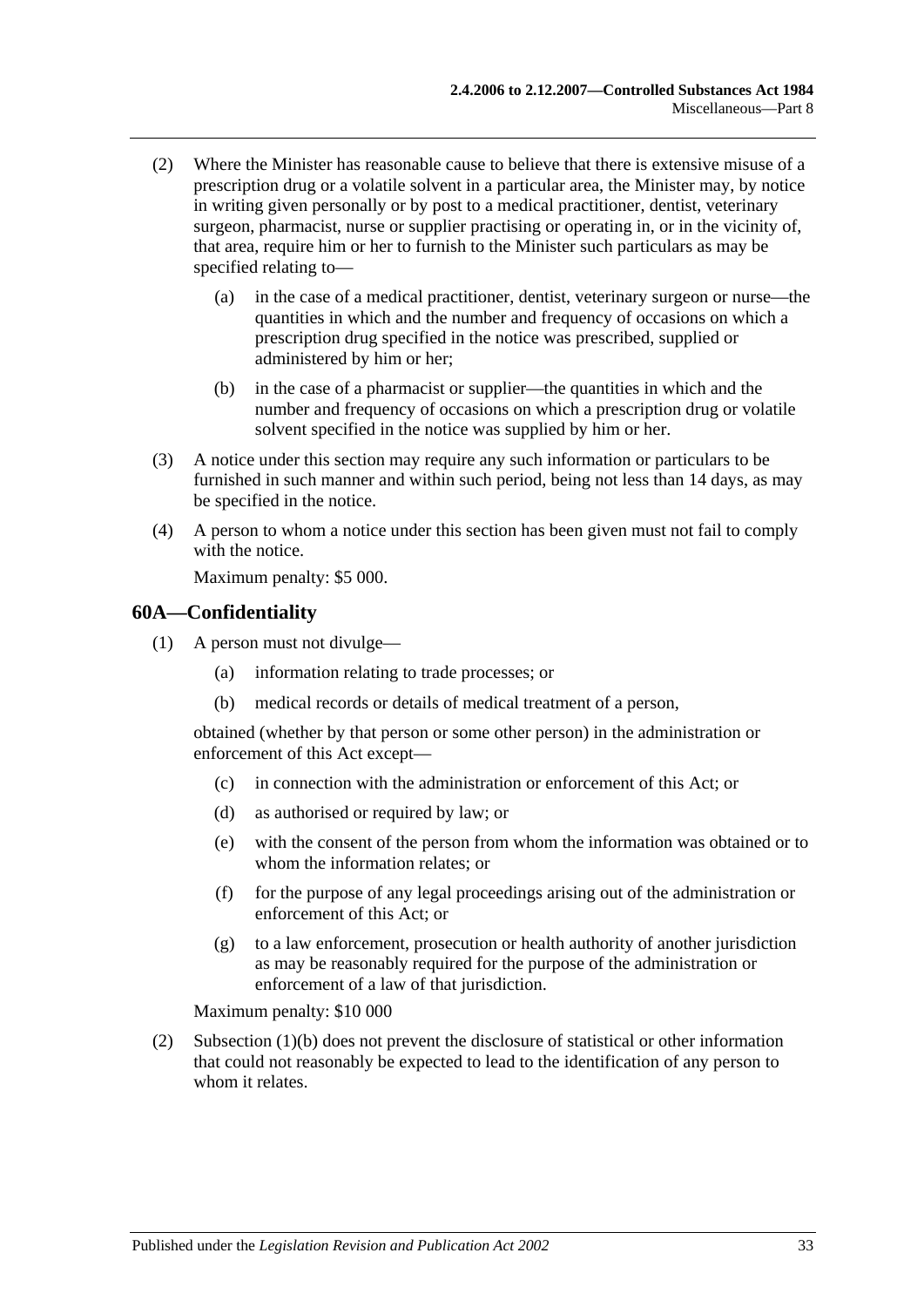#### <span id="page-33-0"></span>**60B—False or misleading information**

A person must not make a statement that is false or misleading in a material particular (whether by reason of the inclusion or omission of any particular) in any information provided, or record kept, under this Act.

Maximum penalty: \$5 000.

#### <span id="page-33-1"></span>**61—Evidentiary provisions**

- (1) In any proceedings for an offence against this Act, an apparently genuine document purporting to be signed by a member or officer of the Department and to certify that a person named in the certificate did, or did not, hold a licence, authority or permit under this Act on a specified day will, in the absence of proof to the contrary, be proof of the matters so certified.
- (2) In any proceedings for an offence against this Act, an apparently genuine document purporting to be signed by an analyst and to certify that an analysis of a substance referred to in the certificate was carried out by, or under the supervision of, the analyst will, in the absence of proof to the contrary, be proof of any facts stated in the certificate—
	- (a) tending to identify the substance analysed; and
	- (b) relating to the nature and results of the analysis.
- (3) In any proceedings for an offence against this Act, an apparently genuine document purporting to be signed by the Minister and to certify that a person named in the certificate is an authorised officer, or an analyst, as the case may be, will, in the absence of proof to the contrary, be proof of the matter certified.

## <span id="page-33-2"></span>**62—Money for this Act to be appropriated**

The money required for the purposes of this Act will be paid out of money appropriated by Parliament for those purposes.

#### <span id="page-33-3"></span>**62A—Delegation**

- (1) The Minister may delegate a power or function vested in or conferred on the Minister by or under this Act—
	- (a) to a particular person or body; or
	- (b) to the person for the time being holding or acting in a particular office or position.
- (2) A power or function delegated under this section may, if the instrument of delegation so provides, be further delegated.
- (3) A delegation—
	- (a) may be absolute or conditional; and
	- (b) does not derogate from the power of the delegator to act in a matter; and
	- (c) is revocable at will by the delegator.

## <span id="page-33-5"></span><span id="page-33-4"></span>**63—Regulations**

(1) The Governor may make such regulations as are contemplated by, or as are necessary or expedient for the purposes of, this Act.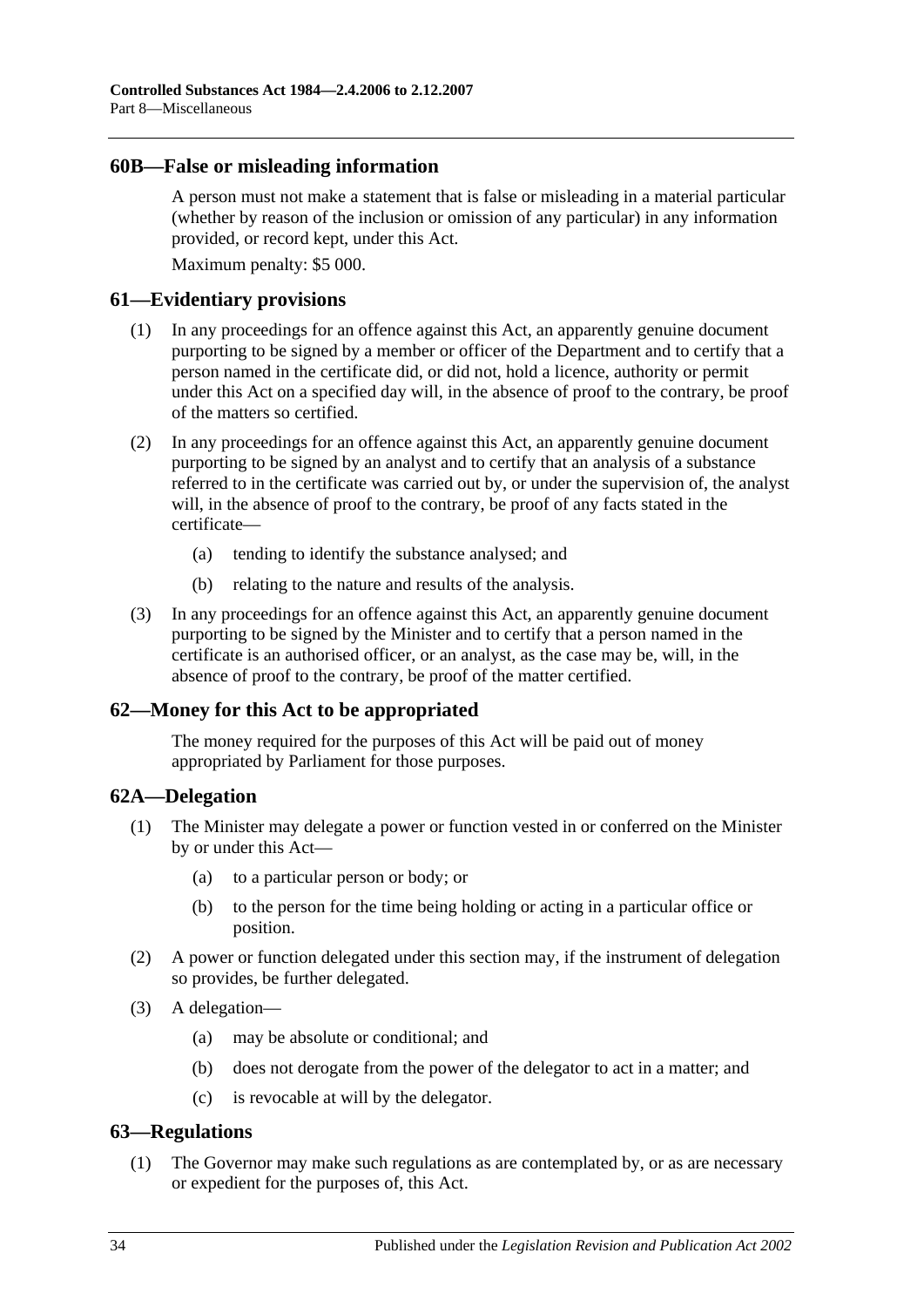- (2) The Minister must consult with the Advisory Council in relation to any regulation proposed to be made under this Act.
- (3) No regulation may be made prescribing an amount relating to a drug of dependence or prohibited substance for the purposes of [section](#page-14-0) 32 or [section](#page-23-0) 45A except upon the recommendation of the Advisory Council.
- (4) Without limiting the generality of [subsection](#page-33-5) (1), the regulations may—
	- (a) regulate, restrict or prohibit the manufacture, production, packaging, sale (whether by wholesale or retail), supply, prescribing, possession, use, handling, labelling, storing, transporting, disposal or advertising of any poison, therapeutic substance, therapeutic device or volatile solvent;
	- (b) prescribe standards, or provide for the prescription by a person, a committee of persons or an authority, of standards, with which any poison, therapeutic substance or therapeutic device must conform;
	- (c) prescribe the form of any notice, application, certificate, warrant or other document to be given, made or granted under this Act;
	- (d) prescribe fees in respect of anything to be done under this Act, and provide for the remission of fees in specified circumstances;
	- (e) provide for or regulate the application for, grant, refusal, renewal, suspension or revocation of licences and permits under this Act by a person, a committee of persons or an authority;
	- (f) require any specified person, or persons of a specified class, to keep records or provide information in relation to any poison, prohibited substance, therapeutic substance, therapeutic device or volatile solvent;
	- (g) provide for and regulate the inspection, examination, testing or analysis of any substance or goods;
	- (h) exempt, conditionally or unconditionally, any person, poison, therapeutic substance or therapeutic device from any provision of this Act, or provide for all or any of those exemptions to be given by a person or committee of persons or an authority;
	- (i) prescribe penalties, not exceeding \$5 000, for breach of, or non-compliance with, any regulation.
- (5) The regulations may refer to or, by reference, incorporate (with or without modifications) any code, standard, pharmacopoeia or other document published inside or outside of this State and a code, standard, pharmacopoeia or other document so referred to or incorporated has effect, as amended from time to time by the authority responsible for its publication, as if it were a regulation made under this Act.
- (5a) If a code, standard, pharmacopoeia or other document is referred to or incorporated in the regulations (or in a code, standard, pharmacopoeia or other document referred to or incorporated in the regulations)—
	- (a) a copy of the code, standard, pharmacopoeia or other document must be kept available for inspection by members of the public, without charge and during normal office hours, at an office or offices specified in the regulations; and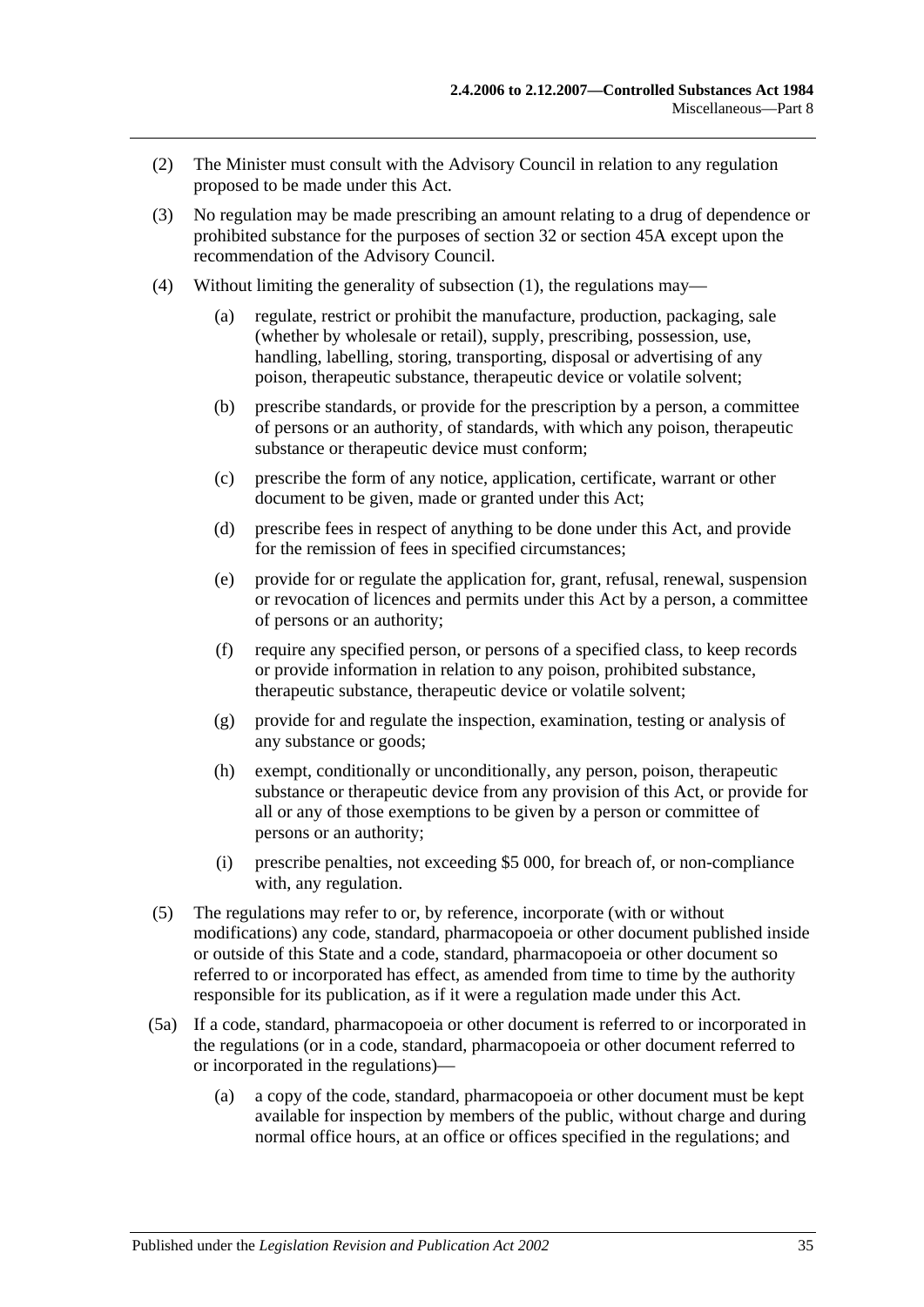- (b) evidence of the contents of the code, standard, pharmacopoeia or other document may be given in any legal proceedings by production of a document apparently certified by the Minister to be a true copy of the code, standard, pharmacopoeia or other document.
- (6) Any regulation under this Act may be of general or limited application according to—
	- (a) the classes of persons, poisons, therapeutic substances, therapeutic devices or volatile solvents; or
	- (b) the circumstances; or
	- (c) any other specified factor,

to which the regulation is expressed to apply.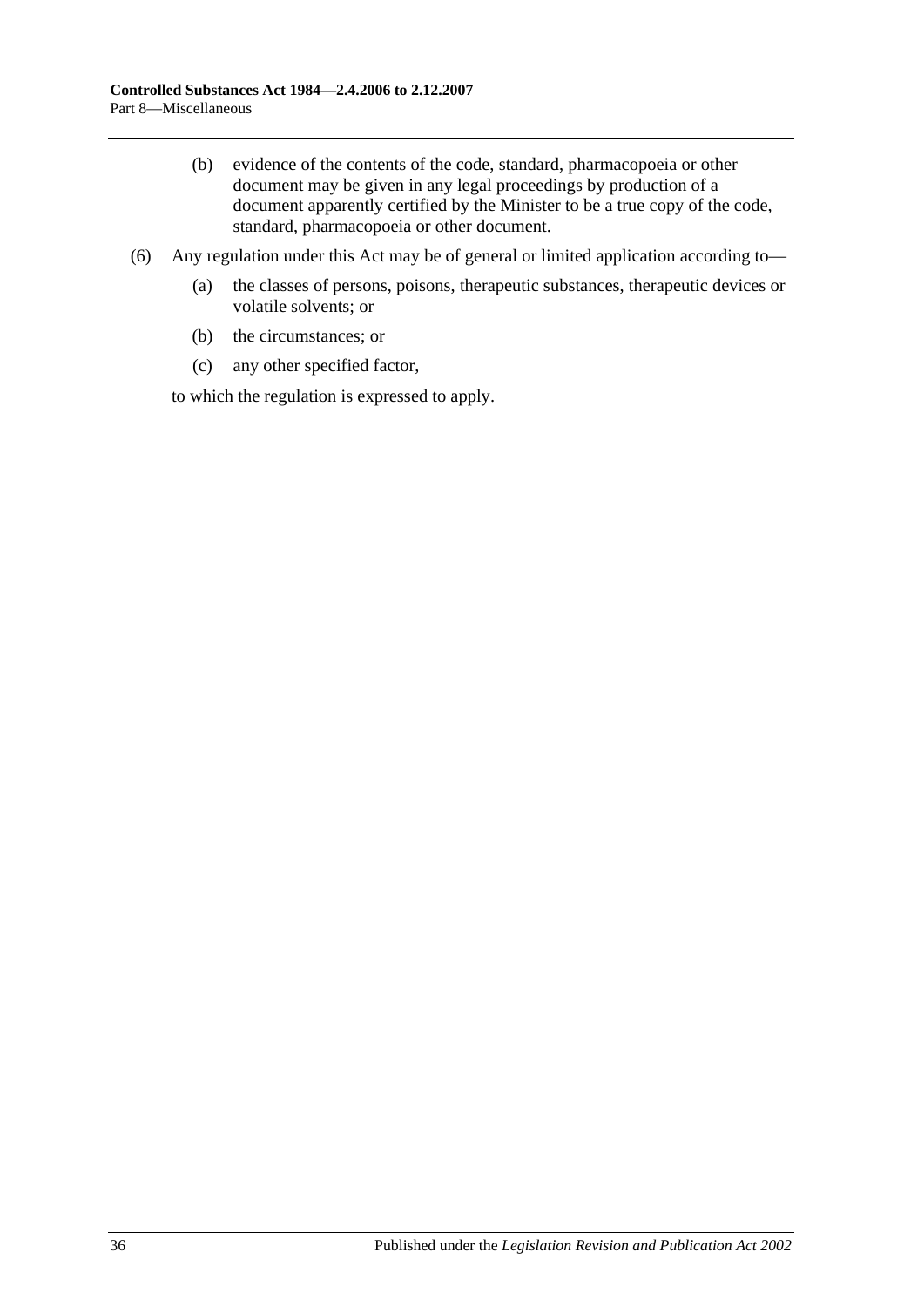## <span id="page-36-0"></span>**Legislative history**

## **Notes**

- In this version provisions that are uncommenced appear in italics.
- Amendments of this version that are uncommenced are not incorporated into the text.
- Please note—References in the legislation to other legislation or instruments or to titles of bodies or offices are not automatically updated as part of the program for the revision and publication of legislation and therefore may be obsolete.
- Earlier versions of this Act (historical versions) are listed at the end of the legislative history.
- For further information relating to the Act and subordinate legislation made under the Act see the Index of South Australian Statutes or www.legislation.sa.gov.au.

## **Principal Act and amendments**

New entries appear in bold.

| Year | N <sub>0</sub> | Title                                                                              | Assent     | Commencement                                                                                                                                                                                                                                                                                                                            |
|------|----------------|------------------------------------------------------------------------------------|------------|-----------------------------------------------------------------------------------------------------------------------------------------------------------------------------------------------------------------------------------------------------------------------------------------------------------------------------------------|
| 1984 | 52             | Controlled Substances Act 1984                                                     | 24.5.1984  | 9.5.1985 (Gazette 9.5.1985 p1399) except<br>s 19-3.3.1986 (Gazette 27.2.1986 p421)<br>and except s 22-1.7.1988 (Gazette<br>19.5.1988 p1246) and except<br>s 21-9.2.1989 (Gazette 9.2.1989 p354)<br>and except ss 12(7), 13–18 $&$<br>23-29-4.1.1996 (Gazette 4.1.1996 p2)<br>and except ss $3(1)$ , $12(5)$ , $(6)$ &<br>20-uncommenced |
| 1986 | 17             | Crimes (Confiscation of Profits)<br>Act 1986                                       | 20.3.1986  | 1.3.1987 (Gazette 19.2.1987 p381)                                                                                                                                                                                                                                                                                                       |
| 1986 | 43             | <b>Statutes Amendment (Analysts)</b><br>Act 1986                                   | 4.9.1986   | 16.10.1986 (Gazette 16.10.1986 p1373)                                                                                                                                                                                                                                                                                                   |
| 1986 | 64             | Controlled Substances Act Amendment6.11.1986<br>Act 1986                           |            | 20.11.1986 (Gazette 20.11.1986 p1638)<br>except s 8-30.4.1987 (Gazette 30.4.1987<br>p1133) and except s 7-29.3.1990<br>(Gazette 29.3.1990 p884)                                                                                                                                                                                         |
| 1990 | 28             | Controlled Substances Act Amendment26.4.1990<br>Act 1990                           |            | 26.4.1990                                                                                                                                                                                                                                                                                                                               |
| 1990 | 29             | Controlled Substances Act Amendment26.4.1990<br>Act (No. 2) 1990                   |            | 26.9.1991 (Gazette 26.9.1991 p890)                                                                                                                                                                                                                                                                                                      |
| 1991 | 13             | Pharmacists Act 1991                                                               | 4.4.1991   | 21.11.1991 (Gazette 21.11.1991 p1328)                                                                                                                                                                                                                                                                                                   |
| 1991 | 49             | <b>Director of Public Prosecutions</b><br>Act 1991                                 | 21.11.1991 | 6.7.1992 (Gazette 25.6.1992 p1869)                                                                                                                                                                                                                                                                                                      |
| 1991 | 69             | <b>Statutes Repeal and Amendment</b><br>$(Courts)$ Act 1991                        | 12.12.1991 | 6.7.1992 (Gazette 2.7.1992 p209)                                                                                                                                                                                                                                                                                                        |
| 1992 | 44             | Controlled Substances (Classification 10.9.1992<br>of Offences) Amendment Act 1992 |            | 6.7.1992: $s$ 2                                                                                                                                                                                                                                                                                                                         |
| 1994 | 27             | Controlled Substances (Destruction of 26.5.1994<br>Cannabis) Amendment Act 1994    |            | 13.10.1994 (Gazette 13.10.1994 p944)                                                                                                                                                                                                                                                                                                    |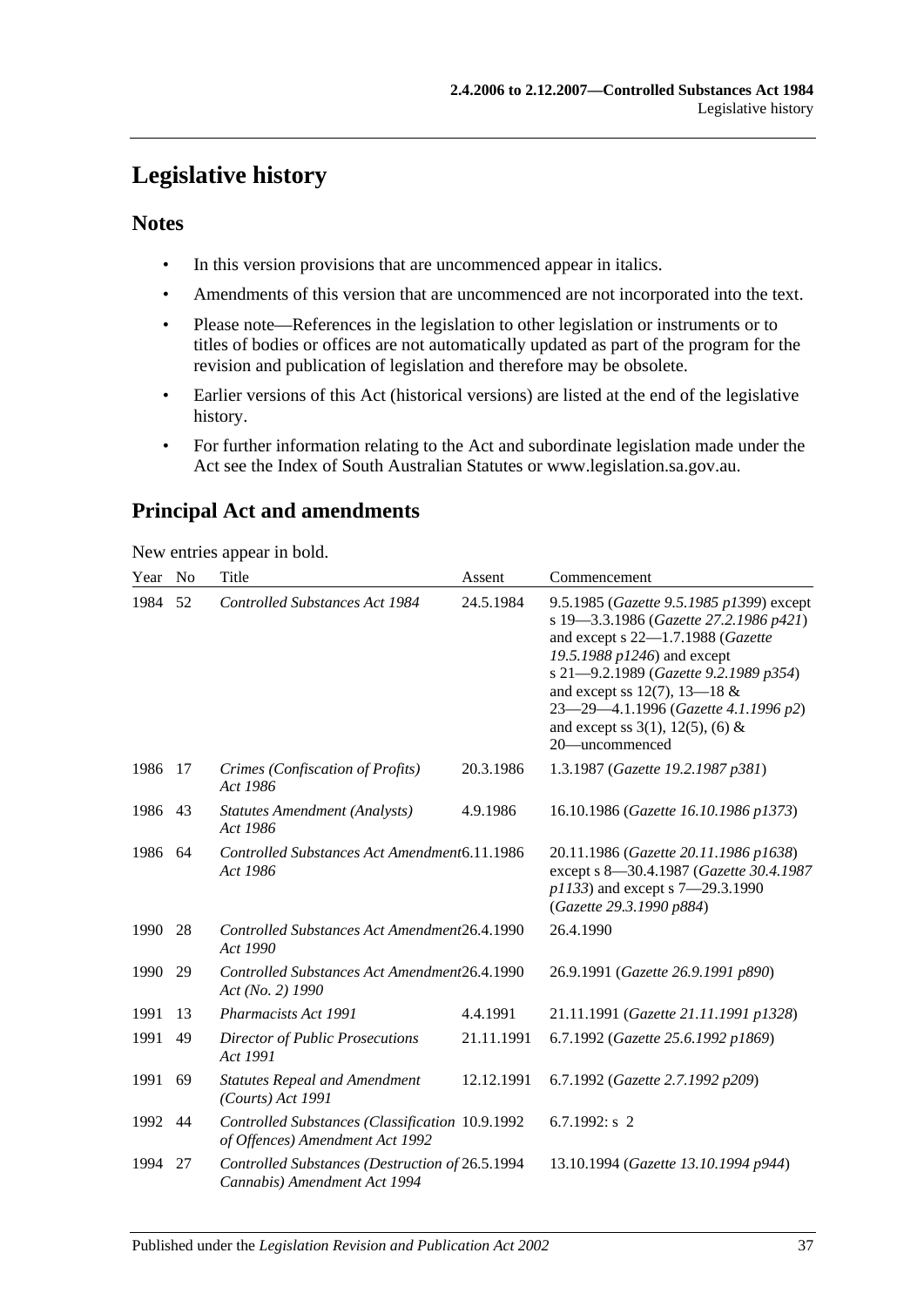| 1995    | 98  | <b>Controlled Substances (General</b><br>Offences-Poisons) Amendment<br>Act 1995                   | 14.12.1995 | 4.1.1996 (Gazette 4.1.1996 p2)                                                                                                                                                                                                      |
|---------|-----|----------------------------------------------------------------------------------------------------|------------|-------------------------------------------------------------------------------------------------------------------------------------------------------------------------------------------------------------------------------------|
| 1996 34 |     | <b>Statutes Amendment and Repeal</b><br>(Common Expiation Scheme) Act 1996                         | 2.5.1996   | Sch (cl 12)-3.2.1997 (Gazette<br>19.12.1996 p1923)                                                                                                                                                                                  |
| 1999 59 |     | <b>Controlled Substances</b><br>(Miscellaneous) Amendment Act 1999                                 | 19.8.1999  | 19.8.1999                                                                                                                                                                                                                           |
| 2000 34 |     | South Australian Health Commission 6.7.2000<br>(Administrative Arrangements)<br>Amendment Act 2000 |            | Sch 1 (cl 4)–6.7.2000 ( <i>Gazette</i> 6.7.2000<br>p5)                                                                                                                                                                              |
| 2000 87 |     | Controlled Substances (Drug Offence 14.12.2000<br>Diversion) Amendment Act 2000                    |            | 1.10.2001 (Gazette 27.9.2001 p4295)                                                                                                                                                                                                 |
| 2002    | 47  | Controlled Substances (Cannabis)<br>Amendment Act 2002                                             | 12.12.2002 | 1.2.2003 (Gazette 16.1.2003 p180)                                                                                                                                                                                                   |
| 2004 48 |     | Controlled Substances (Repeal of<br><b>Sunset Provision</b> ) Amendment Act<br>2004                | 16.12.2004 | $30.9.2004$ : s 2                                                                                                                                                                                                                   |
| 2005    | -19 | <b>Criminal Assets Confiscation Act</b><br>2005                                                    | 9.6.2005   | Sch 1 (cll 2-4)-2.4.2006 ( <i>Gazette</i><br>16.2.2006 p578)                                                                                                                                                                        |
| 2005    | 80  | Controlled Substances (Serious Drug 8.12.2005<br>Offences) Amendment Act 2005                      |            | Pt 2 (ss 4(2), (4), 5, 6, 12, 18, 19(2), 21,<br>23-28)-12.1.2006 (Gazette 12.1.2006<br>$p43$ ; ss 4(1), (3), (5)—(12), 7—11,<br>$13-17$ , 19(1), (3), (4), 20, 22, 29, 30 &<br>Sch 1 (cl 6)-3.12.2007 (Gazette<br>22.11.2007 p4294) |
| 2007    | 35  | <b>Statutes Amendment (Petroleum</b><br>Products) Act 2007                                         | 20.9.2007  | Pt 2 (s 4)—uncommenced                                                                                                                                                                                                              |

## **Provisions amended**

New entries appear in bold.

Entries that relate to provisions that have been deleted appear in italics.

| Provision          | How varied                                     | Commencement |  |
|--------------------|------------------------------------------------|--------------|--|
| Long title         | amended by 59/1999 s 13 (Sch)                  | 19.8.1999    |  |
| Pt <sub>1</sub>    |                                                |              |  |
| s <sub>2</sub>     | deleted by $59/1999 s 13$ (Sch)                | 19.8.1999    |  |
| s <sub>3</sub>     |                                                |              |  |
| $s \frac{3}{2}$    | deleted by $59/1999 s 13$ (Sch)                | 19.8.1999    |  |
| s <sub>4</sub>     |                                                |              |  |
| s(4(1))            | s 4 redesignated as $s$ 4(1) by 64/1986 s 3(b) | 20.11.1986   |  |
| analyst            | substituted by $43/1986$ s $5(a)$              | 16.10.1986   |  |
| assessment panel   | deleted by $87/2000 s3$                        | 1.10.2001    |  |
| assessment service | inserted by $87/2000$ s 3                      | 1.10.2001    |  |
| botanist           | deleted by $43/1986$ s $5(b)$                  | 16.10.1986   |  |
| cannabis           | substituted by $29/1990$ s $3(a)$              | 26.9.1991    |  |
| cannabis oil       | substituted by $29/1990$ s $3(a)$              | 26.9.1991    |  |
| cannabis resin     | substituted by $29/1990$ s $3(a)$              | 26.9.1991    |  |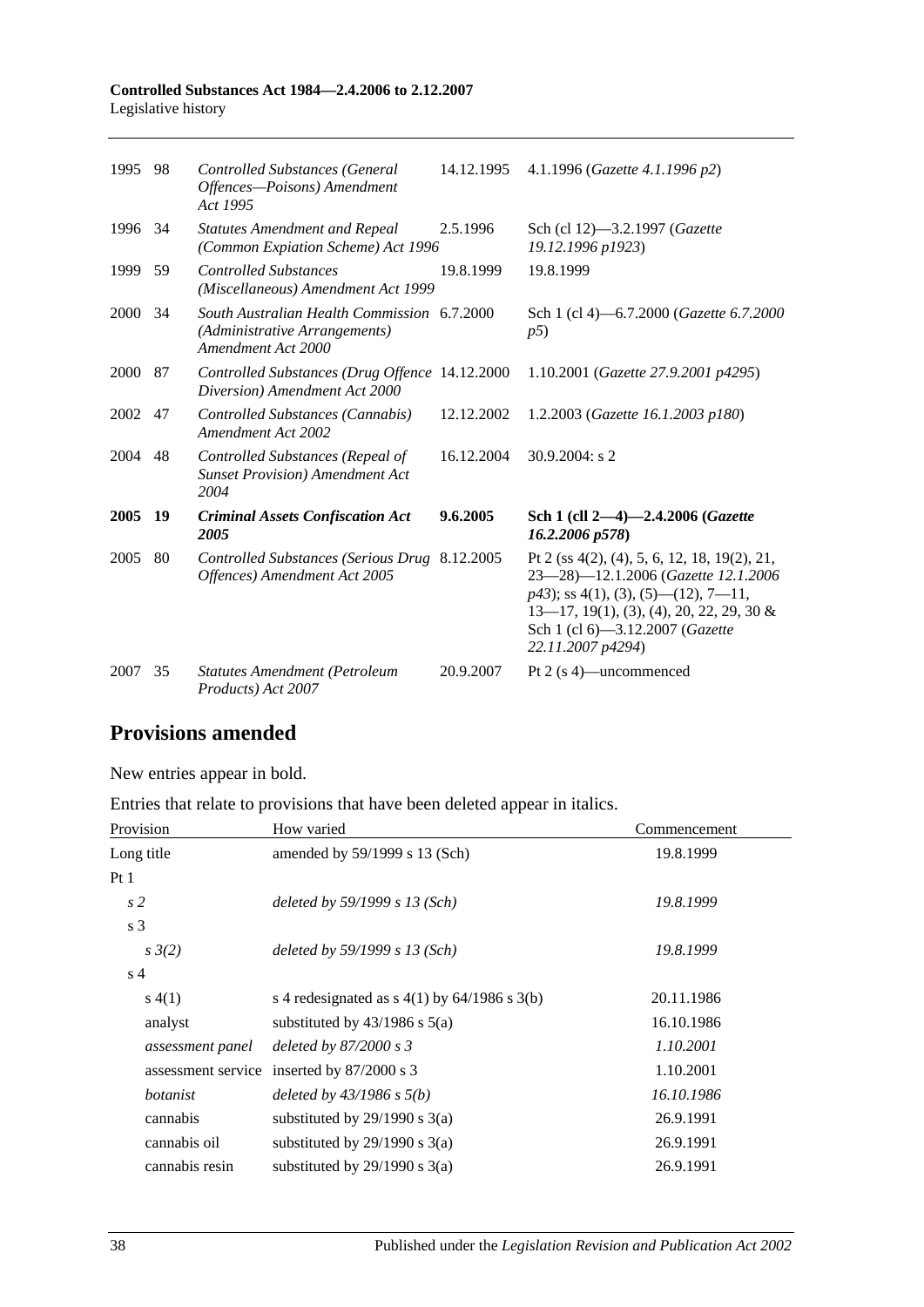|                | child                        | substituted by $29/1990$ s $3(b)$                    | 26.9.1991                    |
|----------------|------------------------------|------------------------------------------------------|------------------------------|
|                | commercial<br>quantity       | inserted by $80/2005$ s $4(1)$                       | uncommenced-not incorporated |
|                | controlled drug              | inserted by $80/2005$ s $4(1)$                       | uncommenced-not incorporated |
|                | controlled plant             | inserted by $80/2005$ s $4(1)$                       | uncommenced-not incorporated |
|                |                              | controlled precursor inserted by 80/2005 s 4(1)      | uncommenced-not incorporated |
|                | cultivate                    | inserted by $80/2005$ s $4(1)$                       | uncommenced-not incorporated |
|                | dentist                      | amended by 59/1999 s 13 (Sch)                        | 19.8.1999                    |
|                |                              | amended by 80/2005 s 4(2)                            | 12.1.2006                    |
|                | the Department               | inserted by $34/2000$ Sch 1 cl $4(a)$                | 6.7.2000                     |
|                | large commercial<br>quantity | inserted by $80/2005$ s $4(3)$                       | uncommenced-not incorporated |
|                | manufacture                  | inserted by $80/2005$ s $4(3)$                       | uncommenced-not incorporated |
|                |                              | medical practitioner amended by 59/1999 s 13 (Sch)   | 19.8.1999                    |
|                | nurse                        | amended by $64/1986$ s $3(a)$                        | 20.11.1986                   |
|                |                              | amended by $80/2005$ s $4(4)$                        | 12.1.2006                    |
|                | pharmacist                   | substituted by 13/1991 (Sch 2)                       | 21.11.1991                   |
|                | plant                        | deleted by $29/1990 s3(c)$                           | 26.9.1991                    |
|                | possession                   | substituted by $80/2005$ s $4(5)$                    | uncommenced-not incorporated |
|                | produce                      | deleted by $80/2005$ s 4(6)                          | uncommenced-not incorporated |
|                | product                      | inserted by $80/2005$ s $4(6)$                       | uncommenced-not incorporated |
|                | prohibited<br>substance      | deleted by 80/2005 s 4(7)                            | uncommenced-not incorporated |
|                | related person or<br>body    | deleted by 17/1986 s 13 (Sch)                        | 1.3.1987                     |
|                | sell                         | substituted by $80/2005$ s $4(8)$                    | uncommenced-not incorporated |
|                | school zone                  | inserted by $29/1990$ s $3(d)$                       | 26.9.1991                    |
|                | simple possession<br>offence | substituted by $80/2005$ s 4(9)                      | uncommenced-not incorporated |
|                | supply                       | substituted by $80/2005$ s $4(10)$                   | uncommenced-not incorporated |
|                | traffic                      | inserted by $80/2005$ s $4(11)$                      | uncommenced—not incorporated |
|                |                              | trafficable quantity inserted by $80/2005$ s $4(11)$ | uncommenced-not incorporated |
|                |                              | veterinary surgeon amended by 59/1999 s 13 (Sch)     | 19.8.1999                    |
|                | s(4(2)                       | inserted by $64/1986$ s $3(b)$                       | 20.11.1986                   |
|                | s(4(3))                      | inserted by $64/1986$ s $3(b)$                       | 20.11.1986                   |
|                |                              | substituted by $80/2005$ s $4(12)$                   | uncommenced-not incorporated |
|                | $s\ 4(4)$ (8)                | inserted by $80/2005$ s $4(12)$                      | uncommenced-not incorporated |
| s <sub>5</sub> |                              |                                                      |                              |
|                | $s \ 5(2)$ and (3)           | amended by 59/1999 s 13 (Sch)                        | 19.8.1999                    |
| Pt 2           |                              |                                                      |                              |
| s <sub>6</sub> |                              |                                                      |                              |
|                | s(6(1))                      | substituted by 59/1999 s 13 (Sch)                    | 19.8.1999                    |
|                | s(6(2))                      | amended by 59/1999 s 13 (Sch)                        | 19.8.1999                    |
|                |                              | amended by 34/2000 Sch 1 cl 4(b)                     | 6.7.2000                     |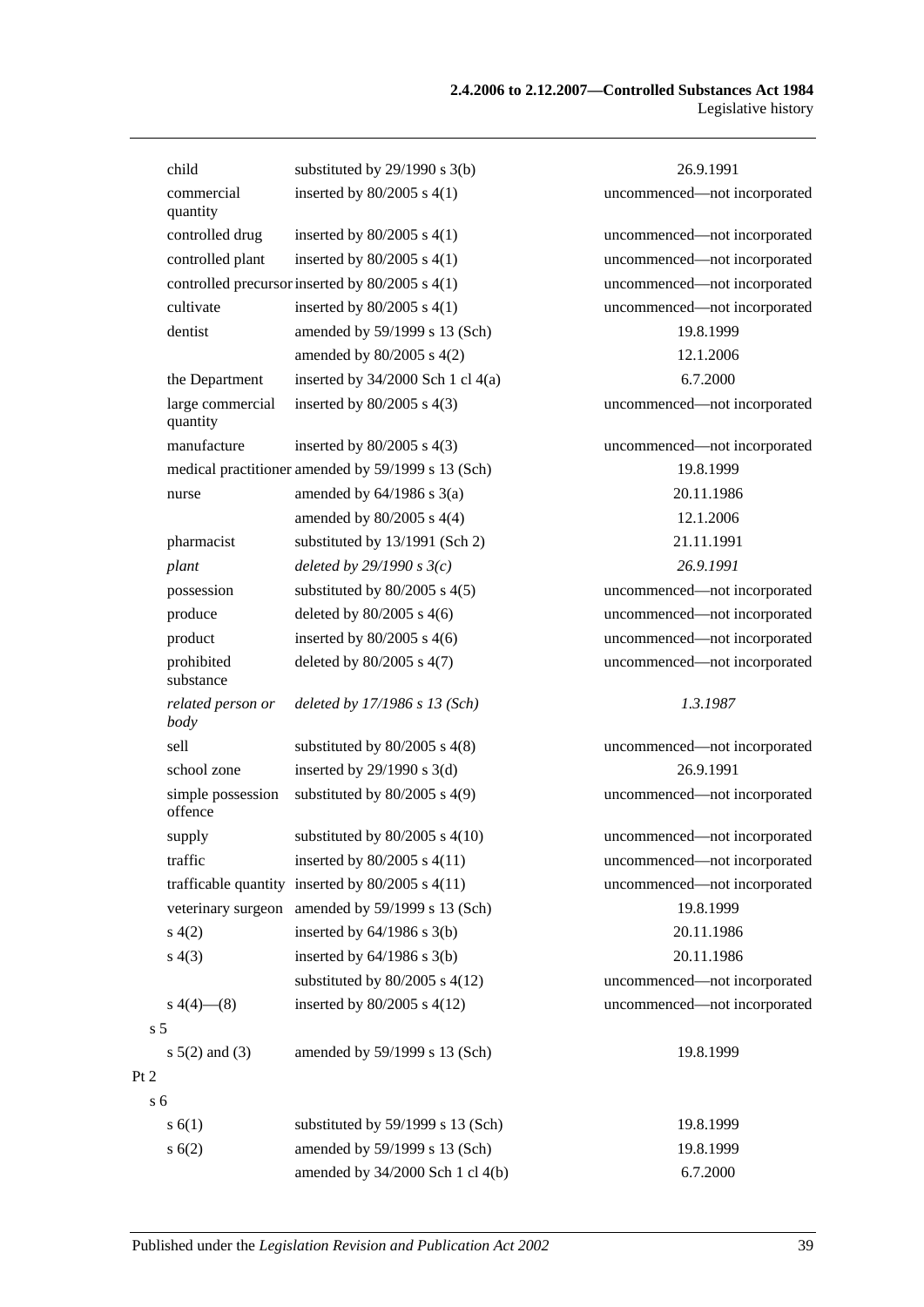|                           | amended by $80/2005$ s $5(1)$ , (2)  | 12.1.2006                    |
|---------------------------|--------------------------------------|------------------------------|
| s(4)                      | amended by 59/1999 s 13 (Sch)        | 19.8.1999                    |
| s 7                       |                                      |                              |
| s $7(1)$ —(4)             | amended by 59/1999 s 13 (Sch)        | 19.8.1999                    |
| ss 8 and 9                | amended by 59/1999 s 13 (Sch)        | 19.8.1999                    |
| s 10                      |                                      |                              |
| 10(1)                     | substituted by 59/1999 s 13 (Sch)    | 19.8.1999                    |
| 10(2)                     | amended by 59/1999 s 13 (Sch)        | 19.8.1999                    |
| 10(3)                     | amended by 59/1999 s 13 (Sch)        | 19.8.1999                    |
|                           | amended by 80/2005 s 6               | 12.1.2006                    |
| s $10(4)$ —(6)            | amended by 59/1999 s 13 (Sch)        | 19.8.1999                    |
| s 11                      |                                      |                              |
| s $11(3)$ , $(5)$ — $(7)$ | amended by 59/1999 s 13 (Sch)        | 19.8.1999                    |
| Pt <sub>3</sub>           |                                      |                              |
| s 12                      |                                      |                              |
| s $12(1)$ and $(3)$       | amended by 59/1999 s 13 (Sch)        | 19.8.1999                    |
| s 12(4)                   | amended by 59/1999 s 13 (Sch)        | 19.8.1999                    |
|                           | amended by 80/2005 s 7(1)            | uncommenced-not incorporated |
| s $12(4a)$ and $(4b)$     | inserted by $80/2005$ s $7(2)$       | uncommenced-not incorporated |
| $s 12(5)$ —(7)            | amended by 59/1999 s 13 (Sch)        | 19.8.1999                    |
| Pt 4                      |                                      |                              |
| s 13                      |                                      |                              |
| s 13(1)                   | amended by 98/1995 s 3               | 4.1.1996                     |
|                           | amended by 59/1999 s 13 (Sch)        | 19.8.1999                    |
|                           | amended by 34/2000 Sch 1 cl 4(c)     | 6.7.2000                     |
|                           | amended by 80/2005 s 8(1)            | uncommenced-not incorporated |
| s 13(3)                   | inserted by 59/1999 s 2              | 19.8.1999                    |
| s 13(4)                   | inserted by $80/2005$ s $8(2)$       | uncommenced-not incorporated |
| s <sub>14</sub>           |                                      |                              |
| s 14(1)                   | amended by 98/1995 s 4               | 4.1.1996                     |
|                           | amended by 59/1999 s 13 (Sch)        | 19.8.1999                    |
|                           | amended by $34/2000$ Sch 1 cl $4(d)$ | 6.7.2000                     |
| s 14(3)                   | inserted by 59/1999 s 3              | 19.8.1999                    |
| s 15                      |                                      |                              |
| s 15(1)                   | amended by 98/1995 s 5               | 4.1.1996                     |
|                           | amended by 59/1999 s 13 (Sch)        | 19.8.1999                    |
|                           | amended by $34/2000$ Sch 1 cl $4(e)$ | 6.7.2000                     |
| s 15(3)                   | inserted by 59/1999 s 4              | 19.8.1999                    |
| s 16                      |                                      |                              |
| s $16(1)$ —(4)            | amended by 98/1995 s 6               | 4.1.1996                     |
|                           | amended by 59/1999 s 13 (Sch)        | 19.8.1999                    |
| s 17                      | amended by 98/1995 s 7               | 4.1.1996                     |
|                           | amended by 59/1999 s 13 (Sch)        | 19.8.1999                    |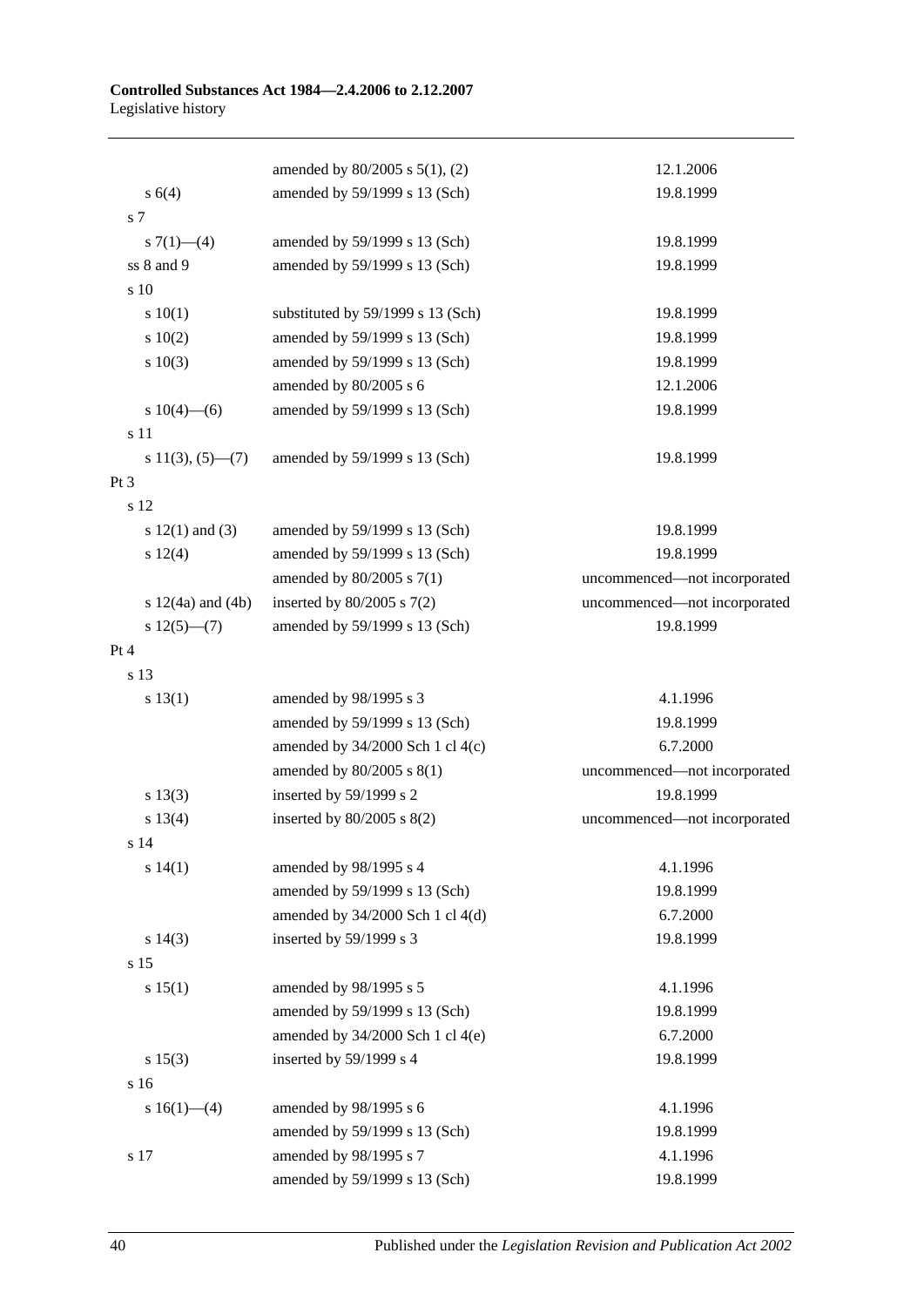| 4.1.1996<br>s 18<br>substituted by 98/1995 s 8<br>amended by 59/1999 s 13 (Sch)<br>s 18(1)<br>19.8.1999<br>amended by $34/2000$ Sch 1 cl $4(f)$<br>6.7.2000<br>amended by 59/1999 s 13 (Sch)<br>s 18(2)<br>19.8.1999<br>s 18(3)<br>amended by 59/1999 s 13 (Sch)<br>19.8.1999<br>amended by $34/2000$ Sch 1 cl $4(g)$<br>6.7.2000<br>amended by 80/2005 s 9<br>uncommenced—not incorporated<br>inserted by 59/1999 s 5<br>19.8.1999<br>s18(4)<br>s 18A<br>inserted by 80/2005 s 10<br>uncommenced—not incorporated<br>s 19<br>amended by 98/1995 s 9<br>4.1.1996<br>amended by 59/1999 s 13 (Sch)<br>19.8.1999<br>s 20<br>4.1.1996<br>$s \, 20(1)$<br>amended by 98/1995 s 10<br>19.8.1999<br>amended by 59/1999 s 13 (Sch)<br>amended by 80/2005 s 11(1), (2)<br>uncommenced-not incorporated<br>substituted by $80/2005$ s $11(3)$<br>uncommenced-not incorporated<br>$s\,20(2)$<br>s 21<br>$s \, 21(1)$<br>amended by 59/1999 s 13 (Sch)<br>19.8.1999<br>12.1.2006<br>amended by 80/2005 s 12(1), (2)<br>amended by 98/1995 s 11<br>$s\ 21(2)$<br>4.1.1996<br>amended by 59/1999 s 13 (Sch)<br>19.8.1999<br>19.8.1999<br>amended by 59/1999 s 13 (Sch)<br>$s \, 21(4)$<br>s <sub>22</sub><br>4.1.1996<br>$s\,22(1)$<br>amended by 98/1995 s 12<br>amended by 59/1999 s 13 (Sch)<br>19.8.1999<br>6.7.2000<br>amended by $34/2000$ Sch 1 cl $4(h)$<br>s 23<br>amended by 98/1995 s 13<br>4.1.1996<br>$s\,23(1)$<br>amended by 59/1999 s 13 (Sch)<br>19.8.1999<br>amended by 59/1999 s 13 (Sch)<br>$s\,23(2)$<br>19.8.1999<br>substituted by 98/1995 s 14<br>4.1.1996<br>s 24<br>amended by 59/1999 s 13 (Sch)<br>19.8.1999<br>amended by 98/1995 s 15<br>s 25<br>4.1.1996<br>19.8.1999<br>amended by 59/1999 s 13 (Sch)<br>amended by 98/1995 s 16<br>s 26<br>4.1.1996<br>amended by 59/1999 s 13 (Sch)<br>19.8.1999<br>substituted by 98/1995 s 17<br>s 27<br>4.1.1996<br>amended by 59/1999 s 13 (Sch)<br>19.8.1999<br>s 28<br>amended by 98/1995 s 18<br>4.1.1996<br>$s\,28(1)$<br>amended by 59/1999 s 13 (Sch)<br>19.8.1999<br>amended by 98/1995 s 19<br>4.1.1996<br>s 29 |                               |           |
|----------------------------------------------------------------------------------------------------------------------------------------------------------------------------------------------------------------------------------------------------------------------------------------------------------------------------------------------------------------------------------------------------------------------------------------------------------------------------------------------------------------------------------------------------------------------------------------------------------------------------------------------------------------------------------------------------------------------------------------------------------------------------------------------------------------------------------------------------------------------------------------------------------------------------------------------------------------------------------------------------------------------------------------------------------------------------------------------------------------------------------------------------------------------------------------------------------------------------------------------------------------------------------------------------------------------------------------------------------------------------------------------------------------------------------------------------------------------------------------------------------------------------------------------------------------------------------------------------------------------------------------------------------------------------------------------------------------------------------------------------------------------------------------------------------------------------------------------------------------------------------------------------------------------------------------------------------------------------------------------------------------------------------------------------------------------------------|-------------------------------|-----------|
|                                                                                                                                                                                                                                                                                                                                                                                                                                                                                                                                                                                                                                                                                                                                                                                                                                                                                                                                                                                                                                                                                                                                                                                                                                                                                                                                                                                                                                                                                                                                                                                                                                                                                                                                                                                                                                                                                                                                                                                                                                                                                  |                               |           |
|                                                                                                                                                                                                                                                                                                                                                                                                                                                                                                                                                                                                                                                                                                                                                                                                                                                                                                                                                                                                                                                                                                                                                                                                                                                                                                                                                                                                                                                                                                                                                                                                                                                                                                                                                                                                                                                                                                                                                                                                                                                                                  |                               |           |
|                                                                                                                                                                                                                                                                                                                                                                                                                                                                                                                                                                                                                                                                                                                                                                                                                                                                                                                                                                                                                                                                                                                                                                                                                                                                                                                                                                                                                                                                                                                                                                                                                                                                                                                                                                                                                                                                                                                                                                                                                                                                                  |                               |           |
|                                                                                                                                                                                                                                                                                                                                                                                                                                                                                                                                                                                                                                                                                                                                                                                                                                                                                                                                                                                                                                                                                                                                                                                                                                                                                                                                                                                                                                                                                                                                                                                                                                                                                                                                                                                                                                                                                                                                                                                                                                                                                  |                               |           |
|                                                                                                                                                                                                                                                                                                                                                                                                                                                                                                                                                                                                                                                                                                                                                                                                                                                                                                                                                                                                                                                                                                                                                                                                                                                                                                                                                                                                                                                                                                                                                                                                                                                                                                                                                                                                                                                                                                                                                                                                                                                                                  |                               |           |
|                                                                                                                                                                                                                                                                                                                                                                                                                                                                                                                                                                                                                                                                                                                                                                                                                                                                                                                                                                                                                                                                                                                                                                                                                                                                                                                                                                                                                                                                                                                                                                                                                                                                                                                                                                                                                                                                                                                                                                                                                                                                                  |                               |           |
|                                                                                                                                                                                                                                                                                                                                                                                                                                                                                                                                                                                                                                                                                                                                                                                                                                                                                                                                                                                                                                                                                                                                                                                                                                                                                                                                                                                                                                                                                                                                                                                                                                                                                                                                                                                                                                                                                                                                                                                                                                                                                  |                               |           |
|                                                                                                                                                                                                                                                                                                                                                                                                                                                                                                                                                                                                                                                                                                                                                                                                                                                                                                                                                                                                                                                                                                                                                                                                                                                                                                                                                                                                                                                                                                                                                                                                                                                                                                                                                                                                                                                                                                                                                                                                                                                                                  |                               |           |
|                                                                                                                                                                                                                                                                                                                                                                                                                                                                                                                                                                                                                                                                                                                                                                                                                                                                                                                                                                                                                                                                                                                                                                                                                                                                                                                                                                                                                                                                                                                                                                                                                                                                                                                                                                                                                                                                                                                                                                                                                                                                                  |                               |           |
|                                                                                                                                                                                                                                                                                                                                                                                                                                                                                                                                                                                                                                                                                                                                                                                                                                                                                                                                                                                                                                                                                                                                                                                                                                                                                                                                                                                                                                                                                                                                                                                                                                                                                                                                                                                                                                                                                                                                                                                                                                                                                  |                               |           |
|                                                                                                                                                                                                                                                                                                                                                                                                                                                                                                                                                                                                                                                                                                                                                                                                                                                                                                                                                                                                                                                                                                                                                                                                                                                                                                                                                                                                                                                                                                                                                                                                                                                                                                                                                                                                                                                                                                                                                                                                                                                                                  |                               |           |
|                                                                                                                                                                                                                                                                                                                                                                                                                                                                                                                                                                                                                                                                                                                                                                                                                                                                                                                                                                                                                                                                                                                                                                                                                                                                                                                                                                                                                                                                                                                                                                                                                                                                                                                                                                                                                                                                                                                                                                                                                                                                                  |                               |           |
|                                                                                                                                                                                                                                                                                                                                                                                                                                                                                                                                                                                                                                                                                                                                                                                                                                                                                                                                                                                                                                                                                                                                                                                                                                                                                                                                                                                                                                                                                                                                                                                                                                                                                                                                                                                                                                                                                                                                                                                                                                                                                  |                               |           |
|                                                                                                                                                                                                                                                                                                                                                                                                                                                                                                                                                                                                                                                                                                                                                                                                                                                                                                                                                                                                                                                                                                                                                                                                                                                                                                                                                                                                                                                                                                                                                                                                                                                                                                                                                                                                                                                                                                                                                                                                                                                                                  |                               |           |
|                                                                                                                                                                                                                                                                                                                                                                                                                                                                                                                                                                                                                                                                                                                                                                                                                                                                                                                                                                                                                                                                                                                                                                                                                                                                                                                                                                                                                                                                                                                                                                                                                                                                                                                                                                                                                                                                                                                                                                                                                                                                                  |                               |           |
|                                                                                                                                                                                                                                                                                                                                                                                                                                                                                                                                                                                                                                                                                                                                                                                                                                                                                                                                                                                                                                                                                                                                                                                                                                                                                                                                                                                                                                                                                                                                                                                                                                                                                                                                                                                                                                                                                                                                                                                                                                                                                  |                               |           |
|                                                                                                                                                                                                                                                                                                                                                                                                                                                                                                                                                                                                                                                                                                                                                                                                                                                                                                                                                                                                                                                                                                                                                                                                                                                                                                                                                                                                                                                                                                                                                                                                                                                                                                                                                                                                                                                                                                                                                                                                                                                                                  |                               |           |
|                                                                                                                                                                                                                                                                                                                                                                                                                                                                                                                                                                                                                                                                                                                                                                                                                                                                                                                                                                                                                                                                                                                                                                                                                                                                                                                                                                                                                                                                                                                                                                                                                                                                                                                                                                                                                                                                                                                                                                                                                                                                                  |                               |           |
|                                                                                                                                                                                                                                                                                                                                                                                                                                                                                                                                                                                                                                                                                                                                                                                                                                                                                                                                                                                                                                                                                                                                                                                                                                                                                                                                                                                                                                                                                                                                                                                                                                                                                                                                                                                                                                                                                                                                                                                                                                                                                  |                               |           |
|                                                                                                                                                                                                                                                                                                                                                                                                                                                                                                                                                                                                                                                                                                                                                                                                                                                                                                                                                                                                                                                                                                                                                                                                                                                                                                                                                                                                                                                                                                                                                                                                                                                                                                                                                                                                                                                                                                                                                                                                                                                                                  |                               |           |
|                                                                                                                                                                                                                                                                                                                                                                                                                                                                                                                                                                                                                                                                                                                                                                                                                                                                                                                                                                                                                                                                                                                                                                                                                                                                                                                                                                                                                                                                                                                                                                                                                                                                                                                                                                                                                                                                                                                                                                                                                                                                                  |                               |           |
|                                                                                                                                                                                                                                                                                                                                                                                                                                                                                                                                                                                                                                                                                                                                                                                                                                                                                                                                                                                                                                                                                                                                                                                                                                                                                                                                                                                                                                                                                                                                                                                                                                                                                                                                                                                                                                                                                                                                                                                                                                                                                  |                               |           |
|                                                                                                                                                                                                                                                                                                                                                                                                                                                                                                                                                                                                                                                                                                                                                                                                                                                                                                                                                                                                                                                                                                                                                                                                                                                                                                                                                                                                                                                                                                                                                                                                                                                                                                                                                                                                                                                                                                                                                                                                                                                                                  |                               |           |
|                                                                                                                                                                                                                                                                                                                                                                                                                                                                                                                                                                                                                                                                                                                                                                                                                                                                                                                                                                                                                                                                                                                                                                                                                                                                                                                                                                                                                                                                                                                                                                                                                                                                                                                                                                                                                                                                                                                                                                                                                                                                                  |                               |           |
|                                                                                                                                                                                                                                                                                                                                                                                                                                                                                                                                                                                                                                                                                                                                                                                                                                                                                                                                                                                                                                                                                                                                                                                                                                                                                                                                                                                                                                                                                                                                                                                                                                                                                                                                                                                                                                                                                                                                                                                                                                                                                  |                               |           |
|                                                                                                                                                                                                                                                                                                                                                                                                                                                                                                                                                                                                                                                                                                                                                                                                                                                                                                                                                                                                                                                                                                                                                                                                                                                                                                                                                                                                                                                                                                                                                                                                                                                                                                                                                                                                                                                                                                                                                                                                                                                                                  |                               |           |
|                                                                                                                                                                                                                                                                                                                                                                                                                                                                                                                                                                                                                                                                                                                                                                                                                                                                                                                                                                                                                                                                                                                                                                                                                                                                                                                                                                                                                                                                                                                                                                                                                                                                                                                                                                                                                                                                                                                                                                                                                                                                                  |                               |           |
|                                                                                                                                                                                                                                                                                                                                                                                                                                                                                                                                                                                                                                                                                                                                                                                                                                                                                                                                                                                                                                                                                                                                                                                                                                                                                                                                                                                                                                                                                                                                                                                                                                                                                                                                                                                                                                                                                                                                                                                                                                                                                  |                               |           |
|                                                                                                                                                                                                                                                                                                                                                                                                                                                                                                                                                                                                                                                                                                                                                                                                                                                                                                                                                                                                                                                                                                                                                                                                                                                                                                                                                                                                                                                                                                                                                                                                                                                                                                                                                                                                                                                                                                                                                                                                                                                                                  |                               |           |
|                                                                                                                                                                                                                                                                                                                                                                                                                                                                                                                                                                                                                                                                                                                                                                                                                                                                                                                                                                                                                                                                                                                                                                                                                                                                                                                                                                                                                                                                                                                                                                                                                                                                                                                                                                                                                                                                                                                                                                                                                                                                                  |                               |           |
|                                                                                                                                                                                                                                                                                                                                                                                                                                                                                                                                                                                                                                                                                                                                                                                                                                                                                                                                                                                                                                                                                                                                                                                                                                                                                                                                                                                                                                                                                                                                                                                                                                                                                                                                                                                                                                                                                                                                                                                                                                                                                  |                               |           |
|                                                                                                                                                                                                                                                                                                                                                                                                                                                                                                                                                                                                                                                                                                                                                                                                                                                                                                                                                                                                                                                                                                                                                                                                                                                                                                                                                                                                                                                                                                                                                                                                                                                                                                                                                                                                                                                                                                                                                                                                                                                                                  |                               |           |
|                                                                                                                                                                                                                                                                                                                                                                                                                                                                                                                                                                                                                                                                                                                                                                                                                                                                                                                                                                                                                                                                                                                                                                                                                                                                                                                                                                                                                                                                                                                                                                                                                                                                                                                                                                                                                                                                                                                                                                                                                                                                                  |                               |           |
|                                                                                                                                                                                                                                                                                                                                                                                                                                                                                                                                                                                                                                                                                                                                                                                                                                                                                                                                                                                                                                                                                                                                                                                                                                                                                                                                                                                                                                                                                                                                                                                                                                                                                                                                                                                                                                                                                                                                                                                                                                                                                  |                               |           |
|                                                                                                                                                                                                                                                                                                                                                                                                                                                                                                                                                                                                                                                                                                                                                                                                                                                                                                                                                                                                                                                                                                                                                                                                                                                                                                                                                                                                                                                                                                                                                                                                                                                                                                                                                                                                                                                                                                                                                                                                                                                                                  |                               |           |
|                                                                                                                                                                                                                                                                                                                                                                                                                                                                                                                                                                                                                                                                                                                                                                                                                                                                                                                                                                                                                                                                                                                                                                                                                                                                                                                                                                                                                                                                                                                                                                                                                                                                                                                                                                                                                                                                                                                                                                                                                                                                                  |                               |           |
|                                                                                                                                                                                                                                                                                                                                                                                                                                                                                                                                                                                                                                                                                                                                                                                                                                                                                                                                                                                                                                                                                                                                                                                                                                                                                                                                                                                                                                                                                                                                                                                                                                                                                                                                                                                                                                                                                                                                                                                                                                                                                  |                               |           |
|                                                                                                                                                                                                                                                                                                                                                                                                                                                                                                                                                                                                                                                                                                                                                                                                                                                                                                                                                                                                                                                                                                                                                                                                                                                                                                                                                                                                                                                                                                                                                                                                                                                                                                                                                                                                                                                                                                                                                                                                                                                                                  |                               |           |
|                                                                                                                                                                                                                                                                                                                                                                                                                                                                                                                                                                                                                                                                                                                                                                                                                                                                                                                                                                                                                                                                                                                                                                                                                                                                                                                                                                                                                                                                                                                                                                                                                                                                                                                                                                                                                                                                                                                                                                                                                                                                                  |                               |           |
|                                                                                                                                                                                                                                                                                                                                                                                                                                                                                                                                                                                                                                                                                                                                                                                                                                                                                                                                                                                                                                                                                                                                                                                                                                                                                                                                                                                                                                                                                                                                                                                                                                                                                                                                                                                                                                                                                                                                                                                                                                                                                  |                               |           |
|                                                                                                                                                                                                                                                                                                                                                                                                                                                                                                                                                                                                                                                                                                                                                                                                                                                                                                                                                                                                                                                                                                                                                                                                                                                                                                                                                                                                                                                                                                                                                                                                                                                                                                                                                                                                                                                                                                                                                                                                                                                                                  |                               |           |
|                                                                                                                                                                                                                                                                                                                                                                                                                                                                                                                                                                                                                                                                                                                                                                                                                                                                                                                                                                                                                                                                                                                                                                                                                                                                                                                                                                                                                                                                                                                                                                                                                                                                                                                                                                                                                                                                                                                                                                                                                                                                                  |                               |           |
|                                                                                                                                                                                                                                                                                                                                                                                                                                                                                                                                                                                                                                                                                                                                                                                                                                                                                                                                                                                                                                                                                                                                                                                                                                                                                                                                                                                                                                                                                                                                                                                                                                                                                                                                                                                                                                                                                                                                                                                                                                                                                  | amended by 59/1999 s 13 (Sch) | 19.8.1999 |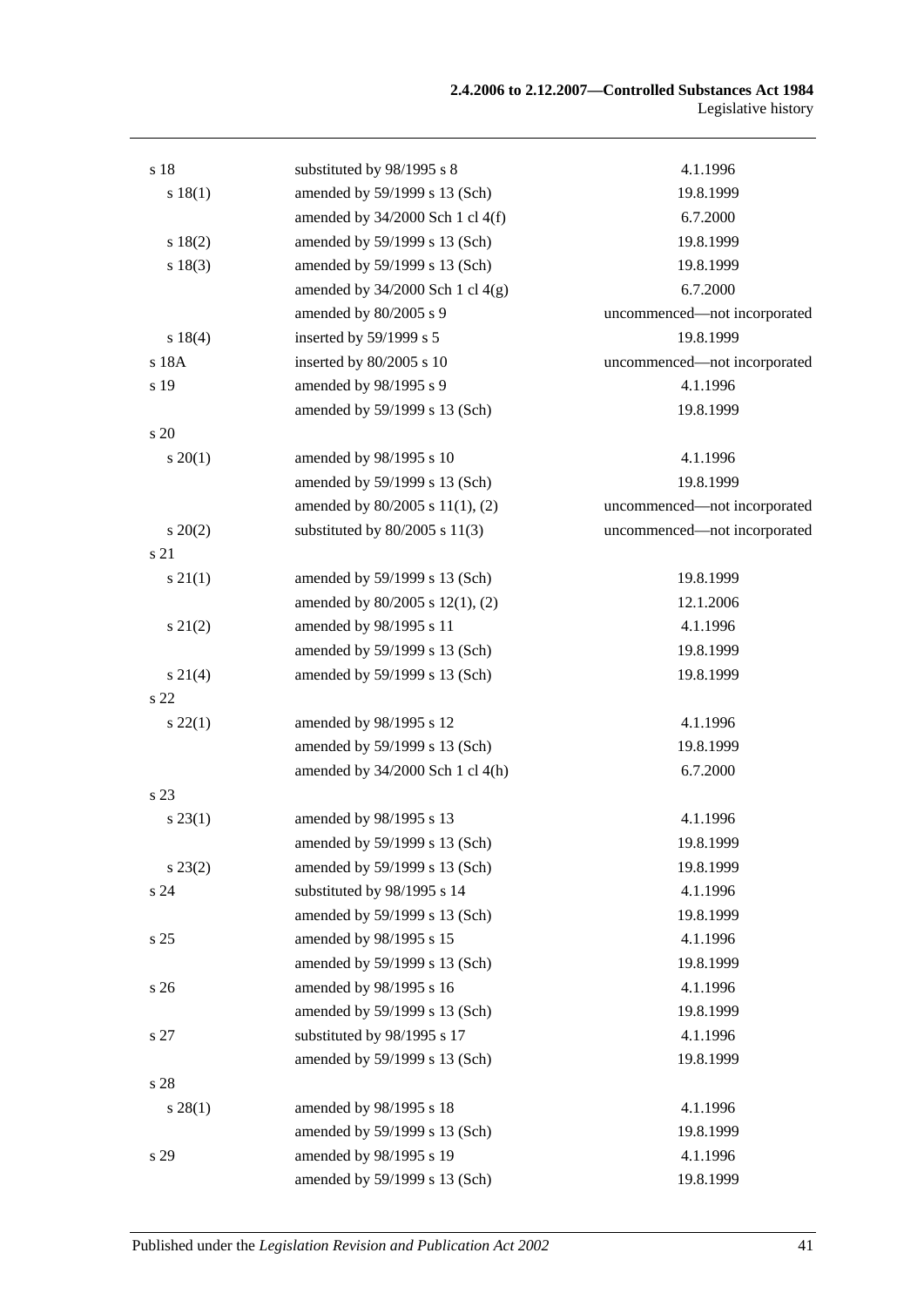| $s \ 30(1)$          | amended by $98/1995$ s $20(a)$        | 4.1.1996                     |
|----------------------|---------------------------------------|------------------------------|
|                      | amended by 59/1999 s 13 (Sch)         | 19.8.1999                    |
| $s \ 30(2)$          | amended by 98/1995 s 20(b)            | 4.1.1996                     |
|                      | amended by 59/1999 s 13 (Sch)         | 19.8.1999                    |
| s $30(2a)$           | inserted by $98/1995$ s $20(c)$       | 4.1.1996                     |
|                      | amended by 59/1999 s 13 (Sch)         | 19.8.1999                    |
| $s \ 30(3)$          | amended by 59/1999 s 13 (Sch)         | 19.8.1999                    |
| Pt 5                 |                                       |                              |
| heading              | substituted by 80/2005 s 13           | uncommenced-not incorporated |
| s 31                 |                                       |                              |
| $s \, 31(1)$         | amended by 59/1999 s 13 (Sch)         | 19.8.1999                    |
| $s \, 31(2)$         | amended by 64/1986 s 4                | 20.11.1986                   |
|                      | amended by 59/1999 s 13 (Sch)         | 19.8.1999                    |
| $s \ 31(3)$          | amended by 59/1999 s 13 (Sch)         | 19.8.1999                    |
|                      | amended by 34/2000 Sch 1 cl 4(i)      | 6.7.2000                     |
| $s \, 31(4)$         | amended by 59/1999 s 13 (Sch)         | 19.8.1999                    |
| $s \, 31(5)$         | inserted by 59/1999 s 6               | 19.8.1999                    |
| s 32                 |                                       |                              |
| $s \, 32(1)$         | amended by 59/1999 s 13 (Sch)         | 19.8.1999                    |
| $s \, 32(2)$         | amended by 59/1999 s 13 (Sch)         | 19.8.1999                    |
|                      | amended by 34/2000 Sch 1 cl 4(j)      | 6.7.2000                     |
| s $32(3)$ and $(4)$  | amended by 59/1999 s 13 (Sch)         | 19.8.1999                    |
| $s \, 32(5)$         | amended by 64/1986 s 5                | 20.11.1986                   |
|                      | amended by $29/1990$ s $4(a)$         | 26.9.1991                    |
|                      | amended by $69/1991$ s $16(a)$ , (b)  | 6.7.1992                     |
|                      | amended by $44/1992$ s $3(a)$ , (b)   | 6.7.1992                     |
|                      | $B(b)(iii)$ deleted by 44/1992 s 3(c) | 6.7.1992                     |
|                      | amended by 59/1999 s 13 (Sch)         | 19.8.1999                    |
| $s \frac{32(5a)}{2}$ | inserted by 28/1990 s 2               | 26.4.1990                    |
| $s \, 32(6)$         | substituted by $29/1990$ s $4(b)$     | 26.9.1991                    |
| $s \frac{32(7)}{2}$  | inserted by 59/1999 s 7               | 19.8.1999                    |
| s 33                 |                                       |                              |
| $s \, 33(1)$         | amended by $64/1986$ s $6(a)$         | 20.11.1986                   |
|                      | amended by 59/1999 s 13 (Sch)         | 19.8.1999                    |
|                      | amended by $34/2000$ Sch 1 cl $4(k)$  | 6.7.2000                     |
| $s \frac{33}{1a}$    | inserted by $64/1986$ s $6(b)$        | 20.11.1986                   |
|                      | amended by 59/1999 s 13 (Sch)         | 19.8.1999                    |
|                      | amended by 34/2000 Sch 1 cl 4(l)      | 6.7.2000                     |
| $s \, 33(2)$         | amended by 59/1999 s 13 (Sch)         | 19.8.1999                    |
| $s \, 33(3)$         | amended by $64/1986$ s $6(c)$         | 20.11.1986                   |
|                      | amended by $34/2000$ Sch 1 cl $4(m)$  | 6.7.2000                     |
| $s \, 33(4)$         | amended by $64/1986$ s $6(d)$         | 20.11.1986                   |
|                      |                                       |                              |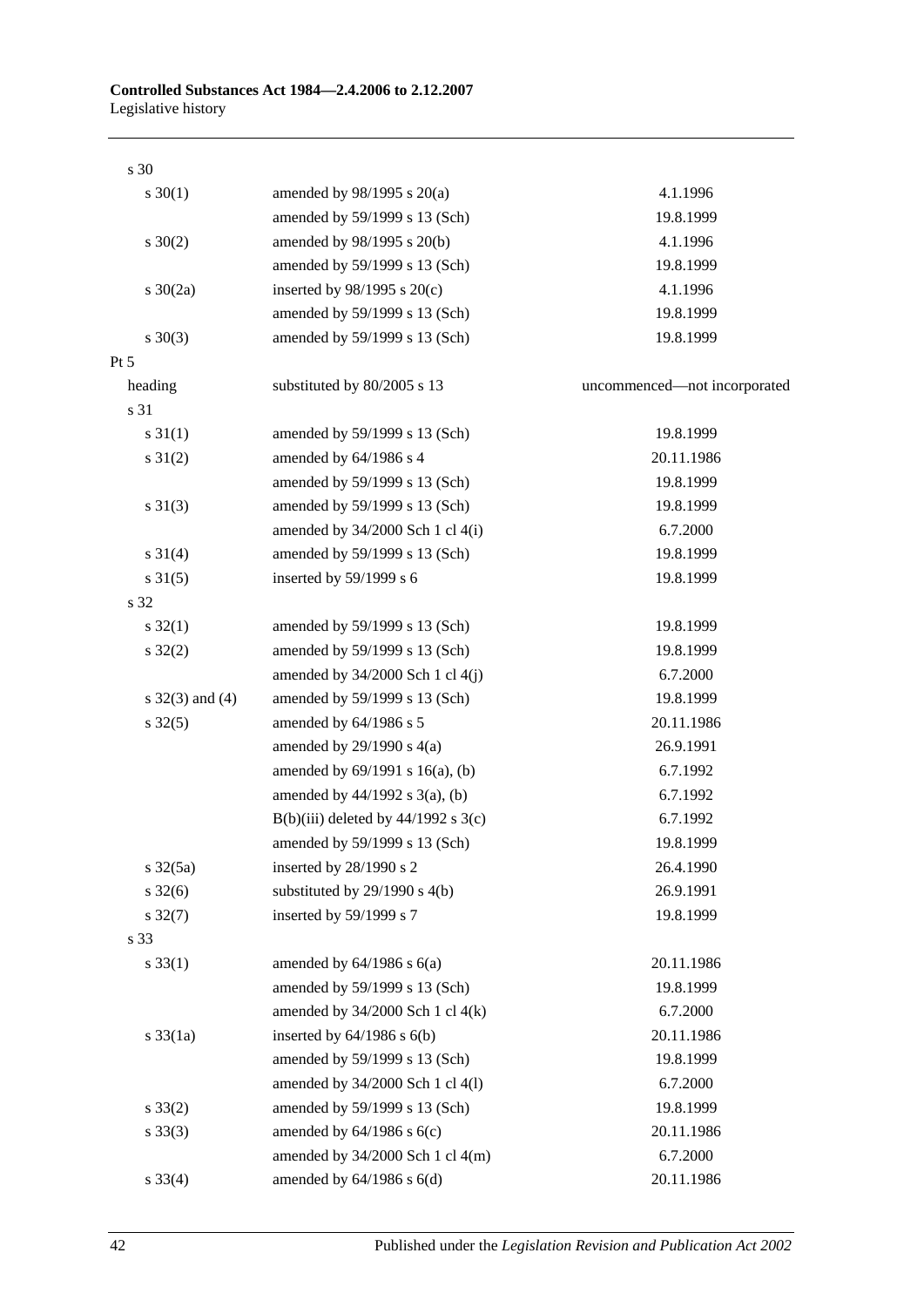|                    | amended by $34/2000$ Sch 1 cl $4(n)$                                                             | 6.7.2000                     |
|--------------------|--------------------------------------------------------------------------------------------------|------------------------------|
| $s \, 33(5)$       | amended by $64/1986$ s $6(e)$                                                                    | 20.11.1986                   |
|                    | amended by $34/2000$ Sch 1 cl $4(0)$ , (p)                                                       | 6.7.2000                     |
| $s \, 33(6)$       | amended by 59/1999 s 13 (Sch)                                                                    | 19.8.1999                    |
| Pt 5 Div 1         | substituted by 80/2005 s 14                                                                      | uncommenced-not incorporated |
| Pt 5 Div 2         | substituted by 80/2005 s 14                                                                      | uncommenced-not incorporated |
| Pt 5 Div 3         | inserted by 80/2005 s 14                                                                         | uncommenced-not incorporated |
| Pt 5 Div 4         | inserted by 80/2005 s 14                                                                         | uncommenced-not incorporated |
| Pt $5$ Div $5$     | inserted by 80/2005 s 14                                                                         | uncommenced-not incorporated |
| Pt 5 Div 6         |                                                                                                  |                              |
| heading            | Div 2 heading deleted and Div 6 heading inserted uncommenced—not incorporated<br>by 80/2005 s 14 |                              |
| s 34               | substituted by 64/1986 s 7                                                                       | 29.3.1990                    |
|                    | amended by 59/1999 s 13 (Sch)                                                                    | 19.8.1999                    |
|                    | substituted by 87/2000 s 4                                                                       | 1.10.2001                    |
| $ss 35 - 39$       | amended by 59/1999 s 13 (Sch)                                                                    | 19.8.1999                    |
|                    | substituted by 87/2000 s 4                                                                       | 1.10.2001                    |
| $\frac{1}{2}$ 40   | substituted by 87/2000 s 4                                                                       | 1.10.2001                    |
| $s$ 40 $A$         | inserted by 87/2000 s 4                                                                          | 1.10.2001                    |
| $s$ 40 $B$         | inserted by $87/2000 s 4$                                                                        | 1.10.2001                    |
|                    | deleted by $48/2004$ s 4                                                                         | 30.9.2004                    |
| Pt 6               | heading substituted by 59/1999 s 8                                                               | 19.8.1999                    |
| Div 1 heading      | deleted by 59/1999 s 9                                                                           | 19.8.1999                    |
| ss 41 and 42       | amended by 59/1999 s 13 (Sch)                                                                    | 19.8.1999                    |
|                    | deleted by 80/2005 s 15                                                                          | uncommenced-not incorporated |
| 19/2005            | s 43 before deletion by substituted by 17/1986 s 13 (Sch)                                        | 1.3.1987                     |
| $s\,43(1)$ and (2) | deleted by $69/1991 s 16(c)$                                                                     | 6.7.1992                     |
| $s\,43(3)$         | amended by 59/1999 s 13 (Sch)                                                                    | 19.8.1999                    |
| $s\,43$            | deleted by 19/2005 Sch 1 cl 2                                                                    | 2.4.2006                     |
| s 44               | amended by 29/1990 s 5                                                                           | 26.9.1991                    |
|                    | amended by 59/1999 s 13 (Sch)                                                                    | 19.8.1999                    |
|                    | amended by 87/2000 s 5                                                                           | 1.10.2001                    |
|                    | amended by 19/2005 Sch 1 cl 3                                                                    | 2.4.2006                     |
|                    | amended by $80/2005$ s $16(1)$ —(3)                                                              | uncommenced-not incorporated |
|                    | (db) deleted by $80/2005$ s $16(3)$                                                              | uncommenced-not incorporated |
| s 45               | amended by 59/1999 s 13 (Sch)                                                                    | 19.8.1999                    |
| s 45A              | inserted by 64/1986 s 8                                                                          | 30.4.1987                    |
| $s\,45A(1)$        | amended by 49/1991 Sch 2                                                                         | 6.7.1992                     |
|                    | amended by 59/1999 s 13 (Sch)                                                                    | 19.8.1999                    |
| $s\,45A(2)$        | amended by 34/1996 s 4 (Sch cl 12)                                                               | 3.2.1997                     |
|                    | amended by 59/1999 s 13 (Sch)                                                                    | 19.8.1999                    |
| $s\,45A(3)$        | substituted by 34/1996 s 4 (Sch cl 12)                                                           | 3.2.1997                     |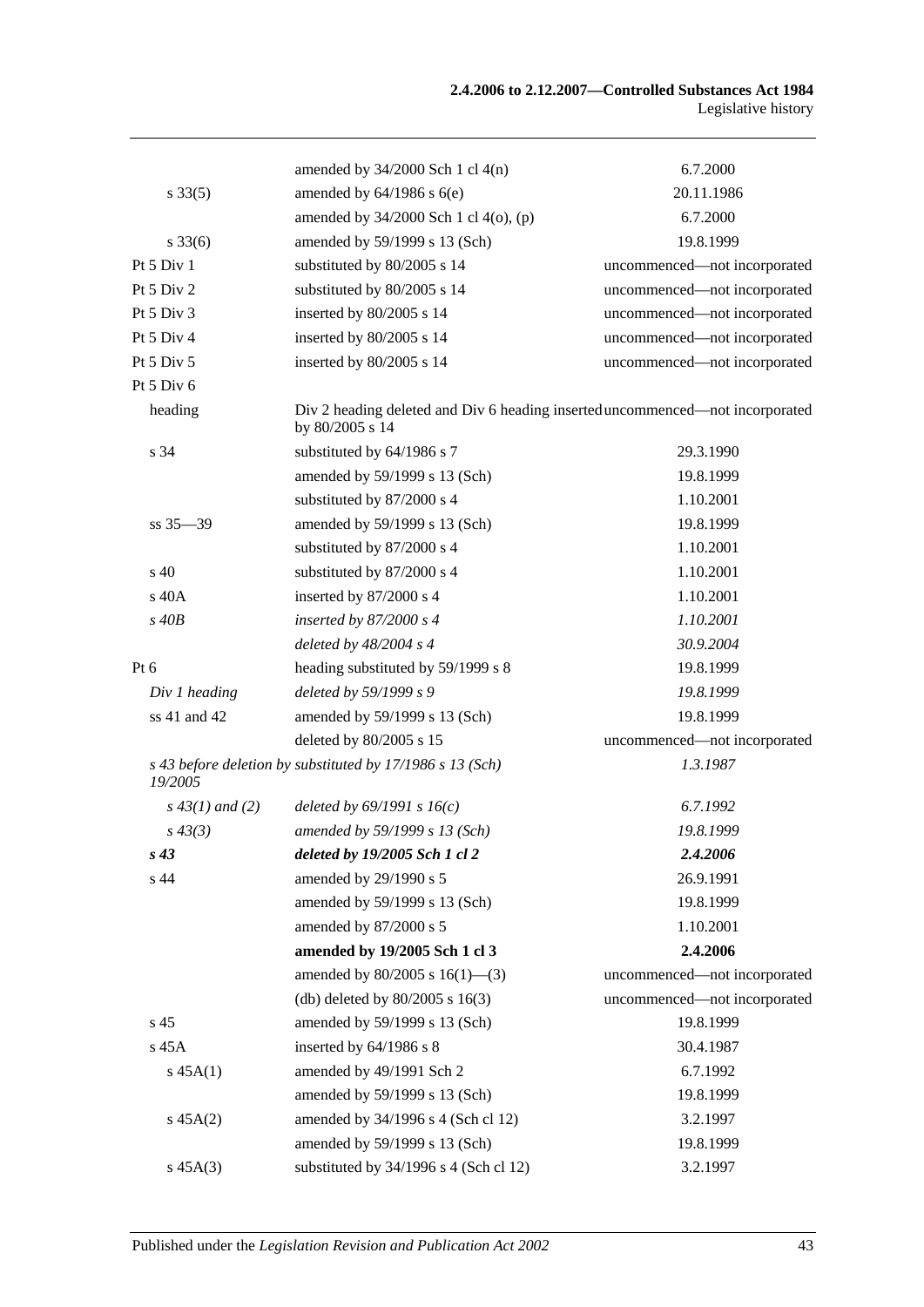| $s\,45A(4)$ - (6)          | deleted by 34/1996 s 4 (Sch cl 12)               | 3.2.1997                     |
|----------------------------|--------------------------------------------------|------------------------------|
| $s\,45A(8)$                | amended by 29/1990 s 6                           | 26.9.1991                    |
| cultivation                | artificially enhanced inserted by 47/2002 s 3(a) | 1.2.2003                     |
| child                      | deleted by 80/2005 s 17                          | uncommenced-not incorporated |
| simple cannabis<br>offence | amended by 59/1999 s 13 (Sch)                    | 19.8.1999                    |
|                            | amended by $47/2002$ s $3(b)$                    | 1.2.2003                     |
|                            | substituted by 80/2005 s 17                      | uncommenced-not incorporated |
| Pt 6 Div 2                 | amended by 17/1986 s 13 (Sch)                    | 1.3.1987                     |
|                            | deleted by 59/1999 s 10                          | 19.8.1999                    |
| Pt 7                       | heading substituted by 59/1999 s 11              | 19.8.1999                    |
| s <sub>50</sub>            |                                                  |                              |
| s $50(2)$ and (3)          | amended by 59/1999 s 13 (Sch)                    | 19.8.1999                    |
| s 51                       |                                                  |                              |
| s 51(1)                    | amended by $43/1986$ s $5(c)$                    | 16.10.1986                   |
|                            | amended by 59/1999 s 13 (Sch)                    | 19.8.1999                    |
| s 51(2)                    | amended by $43/1986$ s $5(d)$                    | 16.10.1986                   |
|                            | amended by 59/1999 s 13 (Sch)                    | 19.8.1999                    |
| s 52                       |                                                  |                              |
| s 52(2)                    | amended by 17/1986 s 13 (Sch)                    | 1.3.1987                     |
|                            | amended by 59/1999 s 13 (Sch)                    | 19.8.1999                    |
|                            | amended by $80/2005$ s $18(1)$ —(3)              | 12.1.2006                    |
| s 52(4)                    | amended by 59/1999 s 13 (Sch)                    | 19.8.1999                    |
|                            | amended by 80/2005 s 18(4)                       | 12.1.2006                    |
| $s 52(5)$ (10)             | amended by 59/1999 s 13 (Sch)                    | 19.8.1999                    |
| s 52(11)                   | amended by 59/1999 s 13 (Sch)                    | 19.8.1999                    |
|                            | substituted by $80/2005$ s $18(5)$               | 12.1.2006                    |
| $s\,52(12)$                | amended by 98/1995 s 21                          | 4.1.1996                     |
|                            | amended by 59/1999 s 13 (Sch)                    | 19.8.1999                    |
| s 52A                      | inserted by 27/1994 s 3                          | 13.10.1994                   |
|                            | substituted by 59/1999 s 12                      | 19.8.1999                    |
| s 52A(2)                   | amended by 80/2005 s 19(1)                       | uncommenced-not incorporated |
| $s$ 52A(6a)                | inserted by 80/2005 s 19(2)                      | 12.1.2006                    |
| $s$ 52A $(7)$              | amended by 80/2005 s 19(3)                       | uncommenced-not incorporated |
| $s$ 52A(10)                | amended by 80/2005 s 19(4)                       | uncommenced-not incorporated |
| s 52A(12)                  | substituted by 19/2005 Sch 1 cl 4                | 2.4.2006                     |
| s 53                       |                                                  |                              |
| s 53(1)                    | amended by $43/1986$ s $5(e)$                    | 16.10.1986                   |
|                            | amended by 59/1999 s 13 (Sch)                    | 19.8.1999                    |
| s 53(2)                    | amended by $43/1986$ s $5(f)$                    | 16.10.1986                   |
|                            | amended by 27/1994 s 4                           | 13.10.1994                   |
|                            | amended by 80/2005 s 20                          | uncommenced-not incorporated |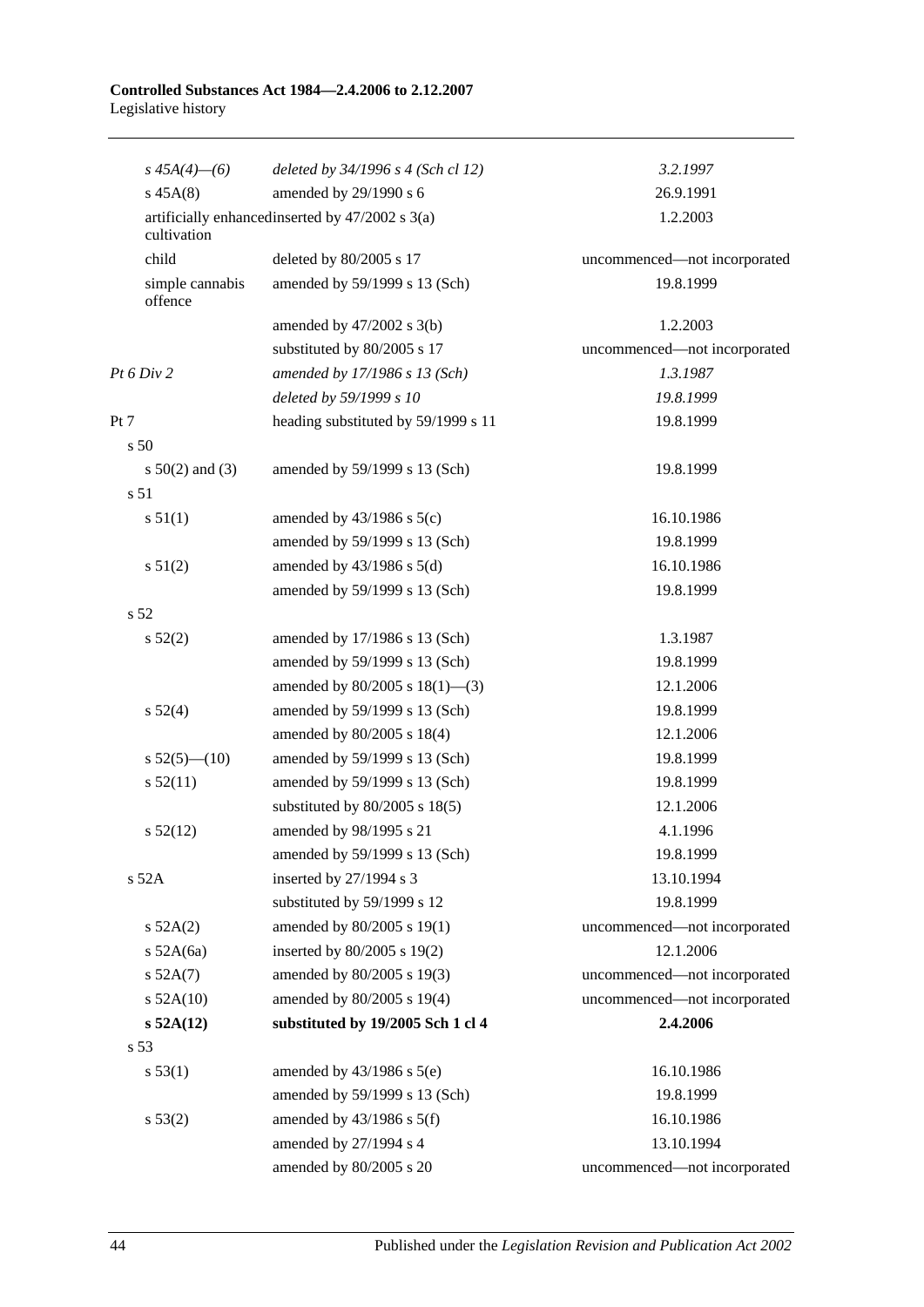| s 53(4)         | amended by $43/1986$ s $5(g)$              | 16.10.1986                   |
|-----------------|--------------------------------------------|------------------------------|
|                 | amended by 59/1999 s 13 (Sch)              | 19.8.1999                    |
|                 | amended by $34/2000$ Sch 1 cl $4(r)$       | 6.7.2000                     |
| s 54            |                                            |                              |
| s 54(1)         | amended by $43/1986$ s $5(h)$ , (i)        | 16.10.1986                   |
|                 | (d) deleted by $43/1986$ s $5(i)$          | 16.10.1986                   |
|                 | amended by 59/1999 s 13 (Sch)              | 19.8.1999                    |
| $s\,54(2)$      | amended by 59/1999 s 13 (Sch)              | 19.8.1999                    |
| s 55            |                                            |                              |
| s 55(4)         | amended by 80/2005 s 21(1)                 | 12.1.2006                    |
| $s 55(5)$ (7)   | substituted by $80/2005$ s $21(2)$         | 12.1.2006                    |
| s 55(8)         | inserted by 80/2005 s 21(2)                | 12.1.2006                    |
| Pt 8            |                                            |                              |
| s <sub>55</sub> |                                            |                              |
| s 55(1)         | amended by $34/2000$ Sch 1 cl $4(s)$       | 6.7.2000                     |
| s 55(2)         | amended by $34/2000$ Sch 1 cl 4(t)         | 6.7.2000                     |
| s 55(2a)        | inserted by $64/1986$ s $9(a)$             | 20.11.1986                   |
|                 | amended by 98/1995 s 22                    | 4.1.1996                     |
|                 | amended by 59/1999 s 13 (Sch)              | 19.8.1999                    |
| s 55(3)         | amended by 59/1999 s 13 (Sch)              | 19.8.1999                    |
|                 | amended by 34/2000 Sch 1 cl 4(u)           | 6.7.2000                     |
| s 55(4)         | substituted by $64/1986$ s $9(b)$          | 20.11.1986                   |
|                 | amended by 59/1999 s 13 (Sch)              | 19.8.1999                    |
|                 | amended by $34/2000$ Sch 1 cl $4(v)$ , (w) | 6.7.2000                     |
| $s 55(5)$ (7)   | inserted by $64/1986$ s $9(b)$             | 20.11.1986                   |
| s 56            |                                            |                              |
| s 56(1)         | amended by 64/1986 s 10                    | 20.11.1986                   |
|                 | amended by 59/1999 s 13 (Sch)              | 19.8.1999                    |
|                 | amended by $34/2000$ Sch 1 cl $4(x)$       | 6.7.2000                     |
|                 | substituted by 80/2005 s 22                | uncommenced-not incorporated |
| $s\,56(2)$      | amended by 59/1999 s 13 (Sch)              | 19.8.1999                    |
| s 57            |                                            |                              |
| s 57(1)         | substituted by $64/1986$ s $11(a)$         | 20.11.1986                   |
|                 | amended by $34/2000$ Sch 1 cl $4(y)$       | 6.7.2000                     |
| s 57(2)         | substituted by $64/1986$ s $11(a)$         | 20.11.1986                   |
|                 | amended by $34/2000$ Sch 1 cl $4(z)$       | 6.7.2000                     |
| s 57(3)         | amended by 64/1986 s 11(b)                 | 20.11.1986                   |
|                 | amended by 59/1999 s 13 (Sch)              | 19.8.1999                    |
|                 | amended by 34/2000 Sch 1 cl 4(za)          | 6.7.2000                     |
| s 57(4)         | amended by 98/1995 s 23                    | 4.1.1996                     |
|                 | amended by 59/1999 s 13 (Sch)              | 19.8.1999                    |
| s 57(5)         | amended by $64/1986$ s $11(c)$             | 20.11.1986                   |
|                 | substituted by 80/2005 s 23                | 12.1.2006                    |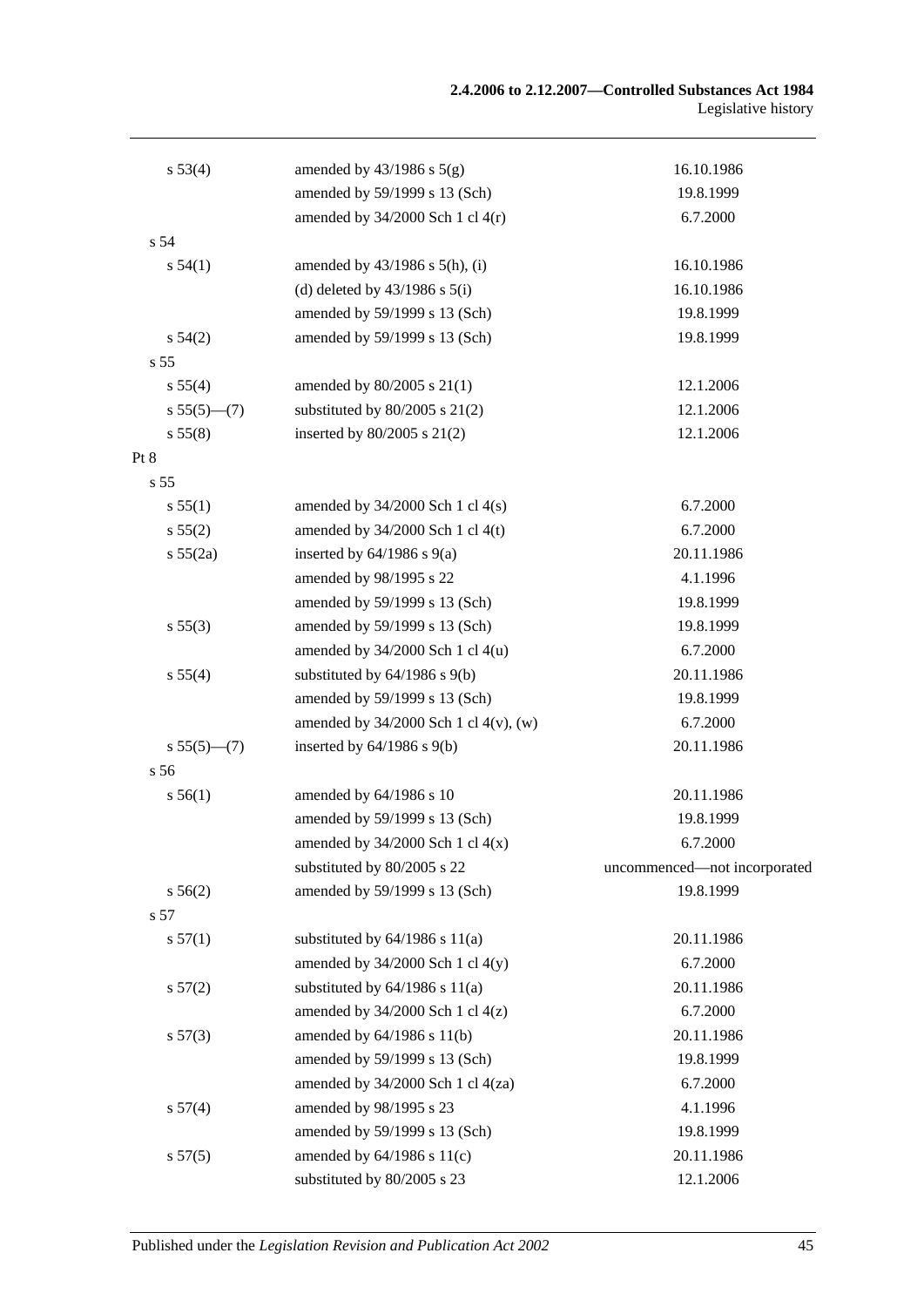| s 57(6)        | amended by 59/1999 s 13 (Sch)                  | 19.8.1999                    |
|----------------|------------------------------------------------|------------------------------|
|                | amended by 34/2000 Sch 1 cl (zb)               | 6.7.2000                     |
|                | substituted by 80/2005 s 23                    | 12.1.2006                    |
| s 57(7)        | substituted by 80/2005 s 23                    | 12.1.2006                    |
| s 57(8)        | inserted by 80/2005 s 23                       | 12.1.2006                    |
| s 57A          | inserted by 80/2005 s 24                       | 12.1.2006                    |
| s 58           |                                                |                              |
| s 58(1)        | amended by $34/2000$ Sch 1 cl $4(zc)$ , $(zd)$ | 6.7.2000                     |
|                | amended by 80/2005 s 25(1)-(3)                 | 12.1.2006                    |
| s 58(1a)       | inserted by $80/2005$ s $25(4)$                | 12.1.2006                    |
| s 58(3)        | amended by 59/1999 s 13 (Sch)                  | 19.8.1999                    |
| s 59           | amended by 98/1995 s 24                        | 4.1.1996                     |
|                | amended by 59/1999 s 13 (Sch)                  | 19.8.1999                    |
|                | deleted by 80/2005 s 26                        | 12.1.2006                    |
| s 60           |                                                |                              |
| $s \ 60(1)$    | amended by $34/2000$ Sch 1 cl $4(ze)$          | 6.7.2000                     |
|                | substituted by 80/2005 s 27                    | 12.1.2006                    |
| $s \ 60(2)$    | amended by 59/1999 s 13 (Sch)                  | 19.8.1999                    |
|                | amended by 34/2000 Sch 1 cl 4(ze), (zf)        | 6.7.2000                     |
| s 60(4)        | amended by 98/1995 s 25                        | 4.1.1996                     |
|                | amended by 59/1999 s 13 (Sch)                  | 19.8.1999                    |
| ss 60A and 60B | inserted by 80/2005 s 28                       | 12.1.2006                    |
| s 61           |                                                |                              |
| $s \, 61(1)$   | amended by 59/1999 s 13 (Sch)                  | 19.8.1999                    |
|                | amended by $34/2000$ Sch 1 cl $4(zg)$          | 6.7.2000                     |
| $s \ 61(2)$    | amended by $43/1986$ s $5(j)$                  | 16.10.1986                   |
|                | amended by 59/1999 s 13 (Sch)                  | 19.8.1999                    |
| s 61(2a)       | inserted by 80/2005 s 29(1)                    | uncommenced-not incorporated |
| $s \, 61(3)$   | amended by $43/1986$ s $5(k)$                  | 16.10.1986                   |
|                | amended by 59/1999 s 13 (Sch)                  | 19.8.1999                    |
| s 61(4)        | inserted by 80/2005 s 29(2)                    | uncommenced-not incorporated |
| s 61A          | inserted by 64/1986 s 12                       | 20.11.1986                   |
|                | deleted by 87/2000 s 6                         | 1.10.2001                    |
| s 62           | amended by 59/1999 s 13 (Sch)                  | 19.8.1999                    |
| s 62A          | inserted by 34/2000 Sch 1 cl 4(zh)             | 6.7.2000                     |
| s 63           |                                                |                              |
| s 63(2)        | amended by 59/1999 s 13 (Sch)                  | 19.8.1999                    |
| $s \, 63(3)$   | amended by 64/1986 s 13(a)                     | 20.11.1986                   |
|                | amended by 29/1990 s 7                         | 26.9.1991                    |
|                | amended by 59/1999 s 13 (Sch)                  | 19.8.1999                    |
|                | amended by 80/2005 s 30(1)                     | uncommenced-not incorporated |
| s 63(4)        | amended by 64/1986 s 13(b)                     | 20.11.1986                   |
|                | amended by 98/1995 s 26(a)                     | 4.1.1996                     |

46 Published under the *Legislation Revision and Publication Act 2002*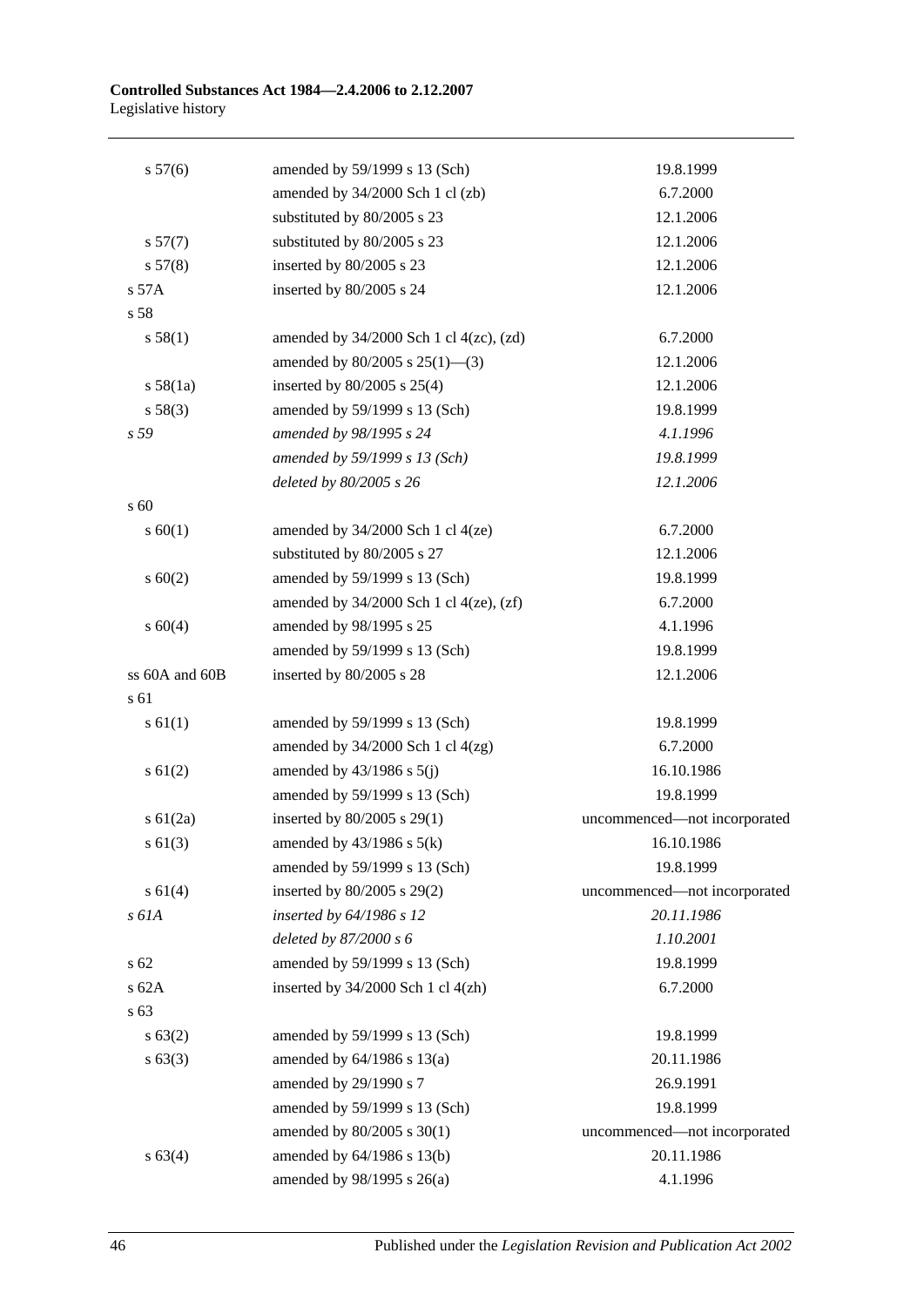|             | amended by $80/2005$ s $30(2)$ —(5) | uncommenced—not incorporated |
|-------------|-------------------------------------|------------------------------|
| $s\,63(5)$  | substituted by $98/1995$ s $26(b)$  | 4.1.1996                     |
| $s\,63(5a)$ | inserted by $98/1995$ s $26(b)$     | 4.1.1996                     |
| $s\,63(6)$  | amended by $80/2005$ s $30(6)$      | uncommenced—not incorporated |

## **Transitional etc provisions associated with Act or amendments**

## *Statutes Repeal and Amendment (Courts) Act 1991*

#### **22—Transitional provisions—general**

- (1) This section applies to amendments made by this Act or the *[Justices Amendment](http://www.legislation.sa.gov.au/index.aspx?action=legref&type=act&legtitle=Justices%20Amendment%20Act%201991)  Act [1991](http://www.legislation.sa.gov.au/index.aspx?action=legref&type=act&legtitle=Justices%20Amendment%20Act%201991)*.
- (2) The following transitional provisions apply in relation to those amendments:
	- (a) if the effect of the amendment is to reduce the penalty for an offence, the amendment applies whether the offence was committed before or after the amendment takes effect;
	- (b) if the effect of the amendment is to increase the penalty for an offence, the amendment applies only to offences committed after it takes effect;
	- (c) if the effect of the amendment is to increase or remove a time limit for commencing proceedings for an offence, the previous limit applies in respect of an offence committed before the amendment takes effect;
	- (d) an amendment affecting the classification of an offence as summary or indictable does not apply in relation to an offence committed before the amendment takes effect.

#### *Statutes Amendment and Repeal (Common Expiation Scheme) Act 1996*

#### **5—Transitional provision**

An Act repealed or amended by this Act will continue to apply (as in force immediately prior to the repeal or amendment coming into operation) to an expiation notice issued under the repealed or amended Act.

## *Controlled Substances (Drug Offence Diversion) Amendment Act 2000*

#### **7—Transitional provision**

- (1) Subject to subsection (2), Division 2 of Part 5 of the principal Act, as amended by this Act, applies in relation to a simple possession offence whether allegedly committed before or after the commencement of this Act.
- (2) Division 2 of Part 5 of the principal Act, as in force immediately before the commencement of this Act, continues to apply in relation to a simple possession offence committed before that commencement if the person alleged to have committed the offence has, at some time before that commencement, been given a notice requiring him or her to appear before an assessment panel in respect of that offence (and, for the purposes of this subsection, section 16 of the *[Acts Interpretation](http://www.legislation.sa.gov.au/index.aspx?action=legref&type=act&legtitle=Acts%20Interpretation%20Act%201915)  Act [1915](http://www.legislation.sa.gov.au/index.aspx?action=legref&type=act&legtitle=Acts%20Interpretation%20Act%201915)* applies).